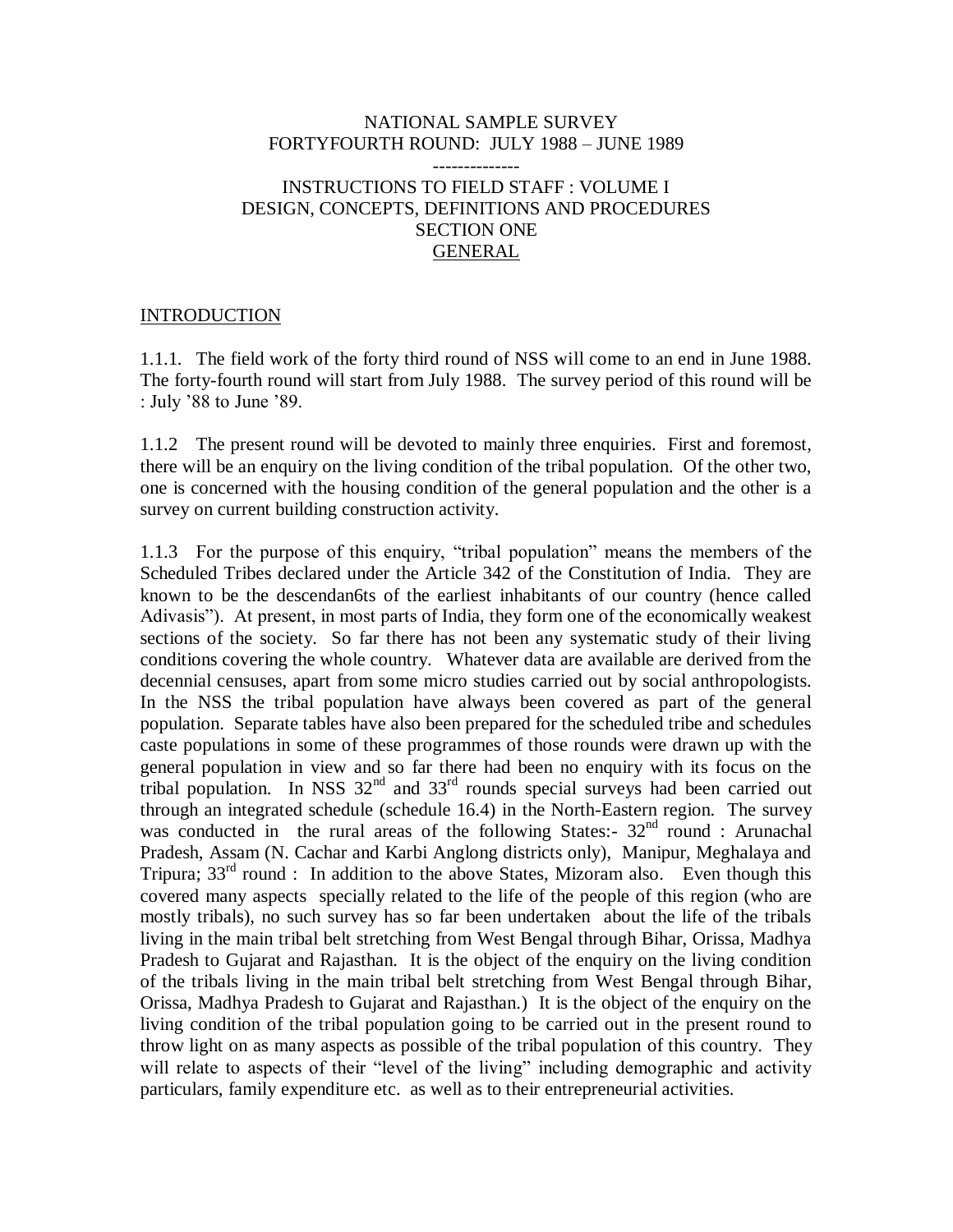1.1.4 The objective of the survey on housing condition to collect data on the living accommodation available to the households including aspects relating to their immediate environment. Prior to this a detailed enquiry on housing condition with a separate schedule was carried out in NSS  $28<sup>th</sup>$  round. Some data on housing condition had been however collected in the consumer expenditure schedule canvassed in  $32<sup>nd</sup>$ ,  $38<sup>th</sup>$  and  $43<sup>rd</sup>$ rounds.

1.1.5 The objective of the survey on current construction activity is to collect data on expenditure on building construction (new buildings as well as additions, alterations and improvements) and the source of the finance for the same. The scope of the enquiry is confined mainly to building constructions in the household sector. Constructions undertaken by housing cooperative societies and other non-household institutions such as clubs will also be covered. However, constructions by government, public sector undertakings and the private corporate sector are outside the scope of the enquiry.

1.1.6 Apart from the above three enquiries, the annual consumer expenditure enquiry will also be carried out with only two households per sample village/block. The rural retail price enquiry with 419 old and 600 new villages will continue in this round also.

1.1.7 Because of the importance of the tribal enquiry in this round, it has been decided to extend the enquiry to the rural areas of Nagaland also which has so far been outside the coverage NSS.

# SCHEDULES OF ENQUIRY

1.2.1 Tribal survey : Four schedules have been designed to collect data relating to the tribal enquiry . Data on some general characteristics of the villages in tribal area will be collected in village Schedule 3.1 : General Information on Village Characteristics. Particulars relating to the demographic and activity particulars, consumer expenditure etc. will be the subject matter of Household Schedule 29.1 : Level of Living of Tribals. Economic Activity and Enterprise Accounts of the Tribals. Schedules 29.1 and 29.2 will be canvassed in different sets of sample households. In order to access the impact of non-tribal households migrating to tribal areas on the life of the tribal villages, a special schedule, viz. Household Schedule 29.3 : Particulars of Migration and Ownership of Land by Non-tribals in Tribal Areas, will be canvassed in a sample of non-tribal households living in villages in tribal areas.

1.2.2. Data on housing condition will be collected in Household Schedule 1.2 : Housing condition. The building construction survey will be carried out through Schedule 1.4 : Particulars of Construction which will be canvassed in a sample of construction works". The consumer expenditure schedule will be more or less the same as Schedule 1.0 canvassed in NSS  $43<sup>rd</sup>$  round. Besides the schedules referred to above there will also be two listing schedules, schedule 0.1 for the rural sector and schedule 0.2 for the urban sector.

1.2.3 The following table lists the schedules of enquiry for the current round:-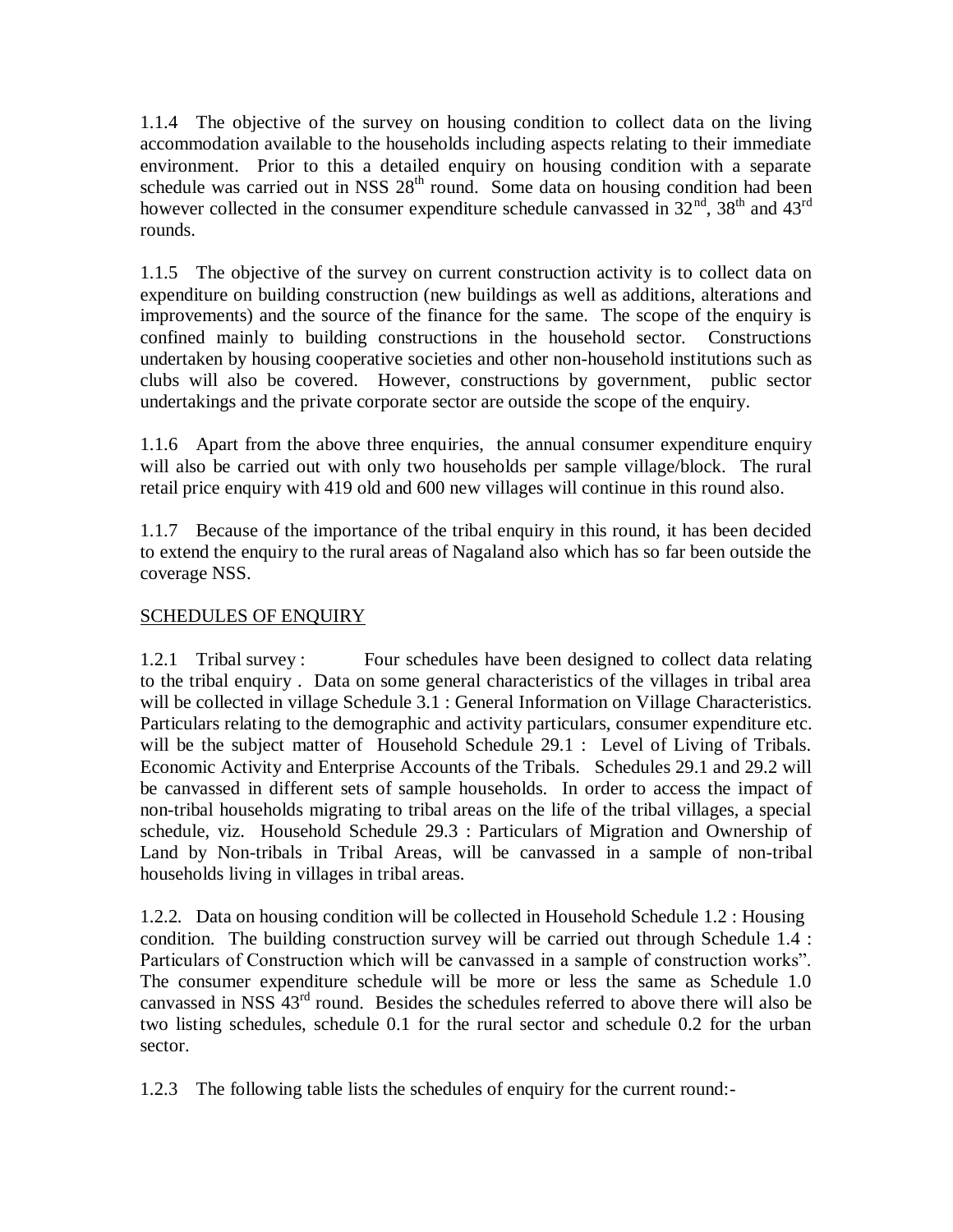| Sl. No. Schedule No. |      | Title                                                        |
|----------------------|------|--------------------------------------------------------------|
| (1)                  | (2)  | (3)                                                          |
| 1.                   | 0.1  | List of Households (rural)                                   |
| 2.                   | 0.2  | List of Households (urban)                                   |
| 3.                   | 3.1  | General Information on Village Characteristics               |
| 4.                   | 29.1 | Level of Living of Tribals                                   |
| 5.                   | 29.2 | Economic Activity and Enterprise Accounts of the tribals     |
| 6.                   | 29.3 | Particulars of Migration and ownership of Land by Non-tribal |
|                      |      | Areas                                                        |
| 7.                   | 1.2  | Housing condition                                            |
| 8.                   | 1.4  | <b>Particulars of Construction</b>                           |
| 9.                   | 1.0  | <b>Consumer Expenditure</b>                                  |

Table  $1.1$ : Schedules to be canvassed in NSS  $44<sup>th</sup>$  round

1.2.4 General particulars relating to the  $44<sup>th</sup>$  round survey including the details of survey design will be described in this section. Detailed instructions on the listing schedules 0.1 and 0.2 are given in Sections 2 and 3 respectively. Thereafter one section, Section Four, is devoted to a general introduction to the tribal enquiry which is followed by detailed instructions for schedules 3.1, 29.1, 29.2 and 29.3 in Sections 5 to 8 in that order. Sections 9 and 10 respectively contains instructions for schedules 1.2 and 1.4. Instructions for schedule 1.0 will be given in section 11. Besides these, thee are also three appendices, Appendix I gives a list of all the scheduled tribes by State/U.T.; Appendix II gives the usual list of NSS regions with their composition and Appendix III presents an illustrative note on determining the scheduled tribe status of a household.

# SAMPLE DESIGN

1.3.1 Geographical coverage : The survey will cover the whole of Indian Union except Ladakh and Kargil districts of Jammu and Kashmir state. The rural areas of Nagaland, so far outside NSS coverage up to the  $43<sup>rd</sup>$  round, has been brought in this round.

1.3.2 Generally speaking the sample design is, as usual, stratified two-stage with the census village as the first stage unit in the rural sector and UFS block as the first stage unit in the urban sector. The second stage units are households for all schedules except schedule 1.4 for which the sampling unit at the second stage is a "construction work" (a detailed definition is given in para 1.3.17 of this section).

1.3.3 The sample design in the rural sector has been decided with a view to providing good estimates for the tribal enquiry. Except in the north-eastern region, the tribal population is concentrated in some districts within the states having considerable tribal population and even in those districts they are found to be unevenly distributed geographically. Therefore special stratification and selection procedures have been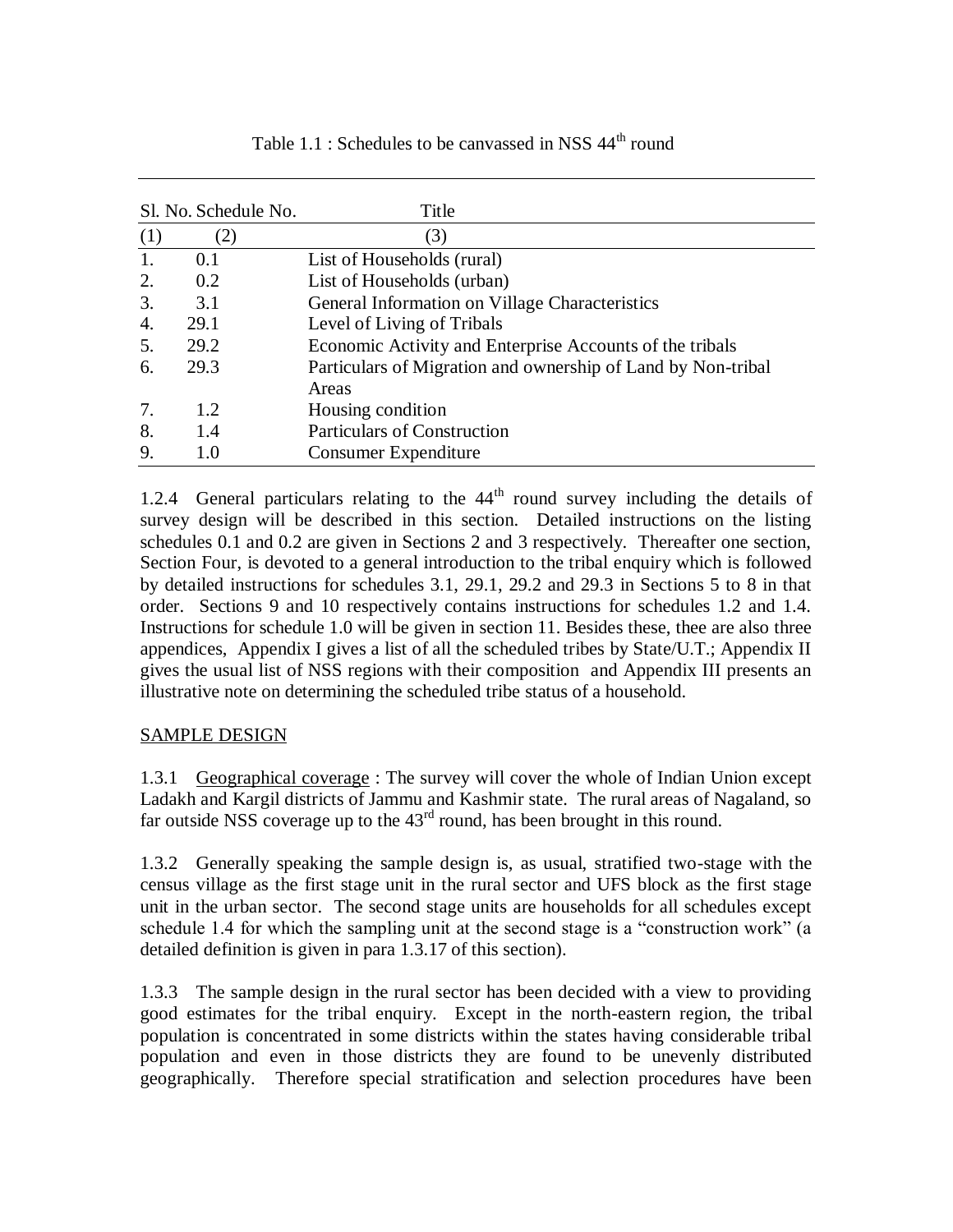adopted not only to net sufficient number of tribal households in the sample but also to improve the design in general for the tribal enquiry.

1.3.4 While the rural design in oriented towards the tribal enquiry, the urban design is oriented towards the enquiry on construction. As building construction activity is found to be concentrated in some areas in the urban sector, attempts have been made in the urban sector, attempts have been made in urban design to demarcate such areas in larger towns as separate strata. Detailed description of the rural and urban sample designs are given in the following paragraphs.

# SAMPLE DESIGN : RURAL

1.3.5 Sampling frame of villages: The list of 1981 census villages constitute the sampling frame for selection of villages in most districts. However in Assam (where "81 census was not done) and a few districts of some other states (where the available lists of villages were not satisfactory), 1971 census village lists have been used as frame.

1.3.6 Stratification : Table (1.2) gives the percentage of tribal population to total population for each State/U.T. as well as the percentage distribution of tribal population by State/U.t. In Haryana, Jammu & Kashmir, Punjab, Chandigarh, Delhi, Goa, Daman & Diu and Pondicherry where there are practically no tribal population, the strata used in NSS 43rd round were retained. In Meghalaya, Mizoram, Nagaland, Arunachal Pradesh, Sikkim, Dadra and Nagar Haveli and Lakshadweep also the strata of 43<sup>rd</sup> round were retained because of the high percentage of ST. population in these States/U.T."s. (The strata of 43<sup>rd</sup> round have been retained in the case of Sikkim as the distribution of tribal population is more or less uniform over all the districts).In the remaining states fresh stratification was carried out as described below.

1.3.7 In these states all districts accounting for the bulk of the states"s tribal population were selected for formation of strata with concentration of tribal population. Besides these districts, tribal concentration strata have been demarcated also in some other districts with relatively small tribal population in order to ensure coverage of as many different ethnic groups as possible.

1.3.8 Within each district so identified for formation of tribal concentration strata, , the tehsils with relatively high concentration of tribal population, together constituted one stratum. These tehsils were selectd in such a way that together they accounted for the bulk (70% or more) of the district tribal population and the proportion of tribal to total population and the proportion of tribal to total population in this stratum was significantly greater than that of the district as a whole. The strata so formed were not always geographically contiguous. These tribal concentration strata are called STRATUM TYPE –1. Further, all the strata of Meghalaya, Mizoram, Nagaland, Arunachal Pradesh, Dadra & Nagar Haveli, Lakshdweep and Sikkim are also considered as stratum type-1. All the remaining strata in the rural sector (in any State/U.T.) are called stratum type  $-2$ .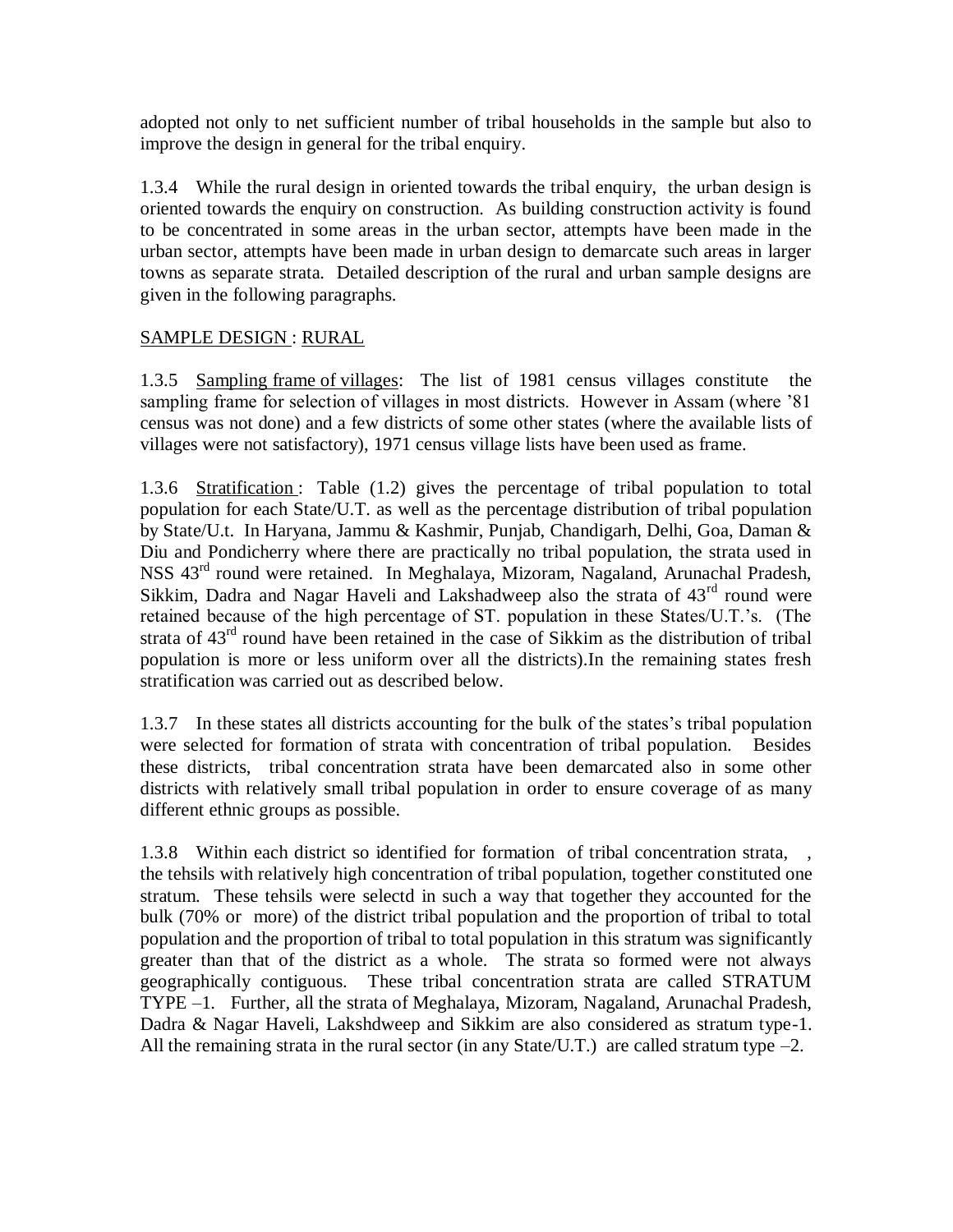| State/U.T. |                          | percentage of S.T.<br>Population of total<br>State population | percentage of state<br>S.T. population to all<br>India S.T. population |  |  |
|------------|--------------------------|---------------------------------------------------------------|------------------------------------------------------------------------|--|--|
|            | (1)                      | (2)                                                           | (3)                                                                    |  |  |
|            |                          |                                                               |                                                                        |  |  |
| 1.         | Andhra Pradesh           | 5.93                                                          | 6.16                                                                   |  |  |
| 2.         | Assam ('71 census)       | 10.99                                                         |                                                                        |  |  |
| 3.         | <b>Bihar</b>             | 8.31                                                          | 11.26                                                                  |  |  |
| 4.         | Gujarat                  | 14.22                                                         | 9.40                                                                   |  |  |
| 5.         | Haryana                  |                                                               | $\overline{a}$                                                         |  |  |
| 6.         | <b>Himachal Pradesh</b>  | 4.61                                                          | 0.38                                                                   |  |  |
| 7.         | Jammu & Kashmir          | $\overline{a}$                                                |                                                                        |  |  |
| 8.         | Karnataka                | 4.91                                                          | 3.54                                                                   |  |  |
| 9.         | Kerala                   | 1.03                                                          | 0.50                                                                   |  |  |
| 10.        | Madhya Pradesh           | 22.97                                                         | 23.22                                                                  |  |  |
| 11.        | Maharashtra              | 9.19                                                          | 11.18                                                                  |  |  |
| 12.        | Manipur                  | 27.30                                                         | 0.75                                                                   |  |  |
| 13.        | Meghalaya                | 80.58                                                         | 2.08                                                                   |  |  |
| 14.        | Nagaland                 | 83.99                                                         | 1.26                                                                   |  |  |
| 15.        | Orissa                   | 22.43                                                         | 11.46                                                                  |  |  |
| 16.        | Punjab                   |                                                               |                                                                        |  |  |
| 17.        | Rajasthan                | 12.21                                                         | 8.10                                                                   |  |  |
| 18.        | Sikkim                   | 23.27                                                         | 0.14                                                                   |  |  |
| 19.        | Tamil Nadu               | 1.07                                                          | 1.00                                                                   |  |  |
| 20.        | Tripura                  | 28.44                                                         | 1.13                                                                   |  |  |
| 21.        | <b>Uttar Pradesh</b>     | 0.21                                                          | 0.45                                                                   |  |  |
| 22.        | West Bengal              | 5.63                                                          | 5.96                                                                   |  |  |
| 23.        | Andaman & Nicobar Is.    | 11.85                                                         | 0.04                                                                   |  |  |
| 24.        | <b>Arunachal Pradesh</b> | 69.82                                                         | 0.85                                                                   |  |  |
| 25.        | Chandigarh               |                                                               |                                                                        |  |  |
| 26.        | Dadra & Nagar Haveli     | 78.82                                                         | 0.16                                                                   |  |  |
| 27.        | Delhi                    |                                                               | $\overline{\phantom{a}}$                                               |  |  |
| 28.        | Goa                      | 0.99                                                          | 0.02                                                                   |  |  |
| 29.        | Daman & Diu              |                                                               |                                                                        |  |  |
| 30.        | Lakshadweep              | 93.82                                                         | 0.07                                                                   |  |  |
| 31.        | Mizoram                  | 93.55.                                                        | 0.89                                                                   |  |  |
| 32.        | Pondicherry              |                                                               |                                                                        |  |  |
| 33.        | All-India                | 7.76                                                          | 100.00                                                                 |  |  |

| Table 1.2 | : Percentage of scheduled tribe population to total population for each  |
|-----------|--------------------------------------------------------------------------|
|           | State/U.T. and the percentage distribution of scheduled tribe population |
|           | by State/U.T.                                                            |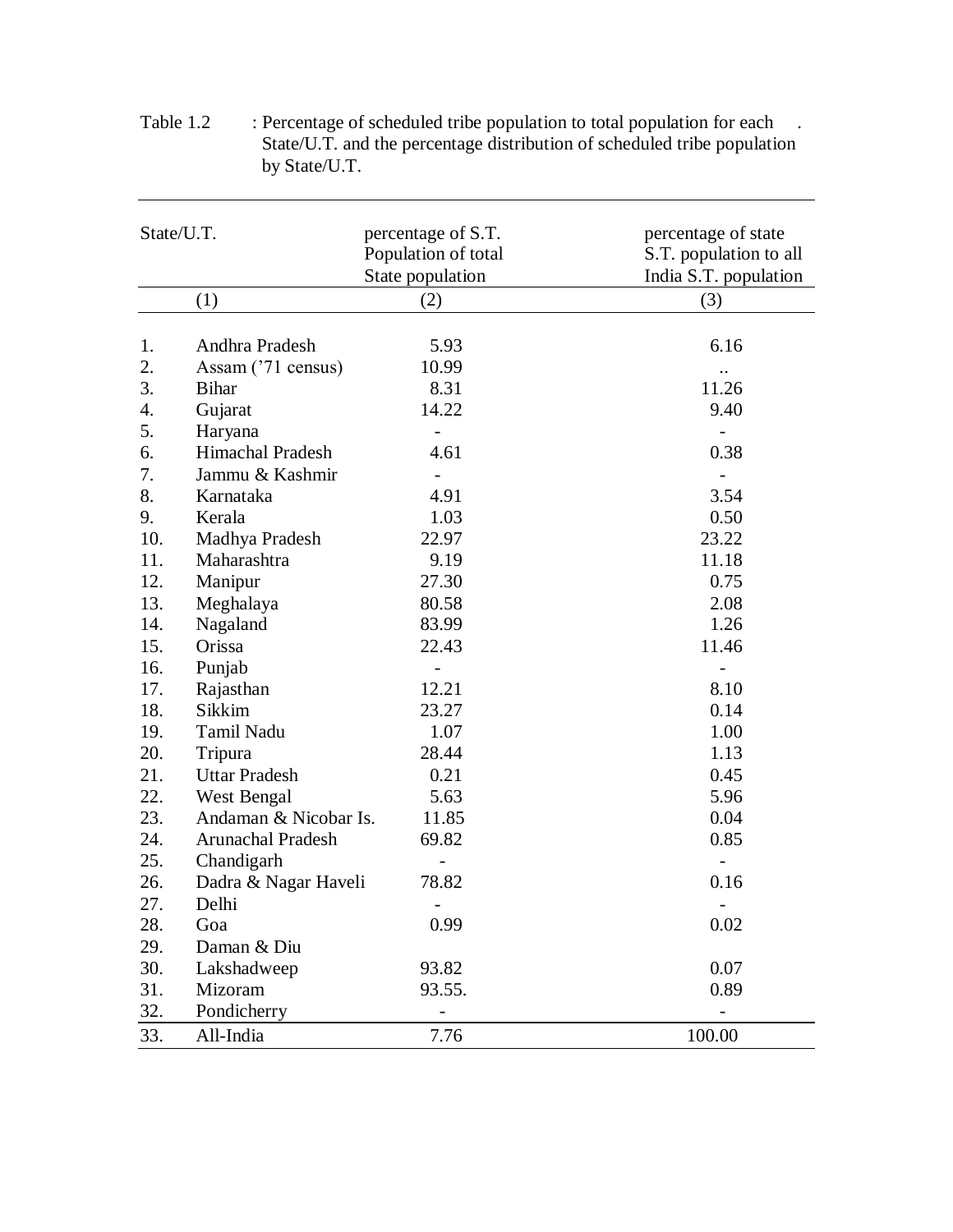1.3.9 Stratum of type 1 has been formed in the following districts :-

|     | State/U.T.              | districts in which type 1 strata have been formed                                                                                                                                                                                                  |  |
|-----|-------------------------|----------------------------------------------------------------------------------------------------------------------------------------------------------------------------------------------------------------------------------------------------|--|
| 1.  | Andhra Pradesh          | Vizianagaram, Vishakhapatanam, E. Godavari, Nellore,<br>Adilabad, Warangal,<br>Mehboobnagar,<br>Khammam,<br>Nalgonda, Srikakulam, West Godavari, Krishna, Guntur,<br>Prakasam,<br>Rangareddy, Medak,<br>Nizamabad<br>and<br>Karimnagar.            |  |
| 2.  | Assam                   | Goalpara, Kamrup, Darrang, Lakhimpur, Dibrugarh, Karbi<br>Anglong and North Cachar Hills                                                                                                                                                           |  |
| 3.  | <b>Bihar</b>            | Bhagalpur, Singbhum, Dhanbad, Giridih, Hazaribagh,<br>Dumka, Deoghar, Sahebganj, Godda, Paschim Champaran,<br>Purnea, Katihar, Rohtas and Munger                                                                                                   |  |
| 4.  | Gujarat                 | Banas Kantha, Sabar Kantha, Panch mahals, Vadodra,<br>Bharuch, Surat, Valsad, The Dangs and Kachchh                                                                                                                                                |  |
| 5.  | <b>Himachal Pradesh</b> | Chamba Lhul & Spiti, Kinnaur, Bilaspur, Mandhi Kullu<br>Sirmaour.                                                                                                                                                                                  |  |
| 6.  | Karnataka               | Bellary, Bijapur, Chitradurga, Dakshin Kannad, Dharwar<br>Kolar, Mysore, Raichur, Tumkur, Kodagu, Simoga,<br>Belgaum Bidar and Gulbarga                                                                                                            |  |
| 7.  | Kerala                  | Cannanore, Kasargod, Wayanad, Palghat, Idukki,<br>Kottayam and Trivandrum                                                                                                                                                                          |  |
| 8.  | Madhya Pradesh          | Siddhi, Jhabua, Dhar, W. Nimar, Betul, Shahdol, Mandla,<br>Chhindwara, Seoni, Surguja, Bilaspur, Raigarh, Durg,<br>Raipur, Bastar, Raj Nandgaon, Sagar, Damoh, Sehore,<br>Raisen, Ratlam, Dewas, Jabalpur, Balghat, East Nimar and<br>Hoshangabad. |  |
| 9.  | Maharashtra             | Thane, Nasik, Dhule, Jalgaon, Amravati, Yavatmal,<br>Nagpur, Bhandara, Chandrapur, Raigarh, Ahmadnagar,<br>Nanded, Wardha, Pune, Aurangabad and Parbhani                                                                                           |  |
| 10. | Manipur                 | Manipur North, Manipur East, Manipur West Manipur<br>South and Tengnaupal                                                                                                                                                                          |  |
| 11. | Orissa                  | Sambalpur, Sundargarh, Keonjhar, Mayurbhanj, Kalahandi,                                                                                                                                                                                            |  |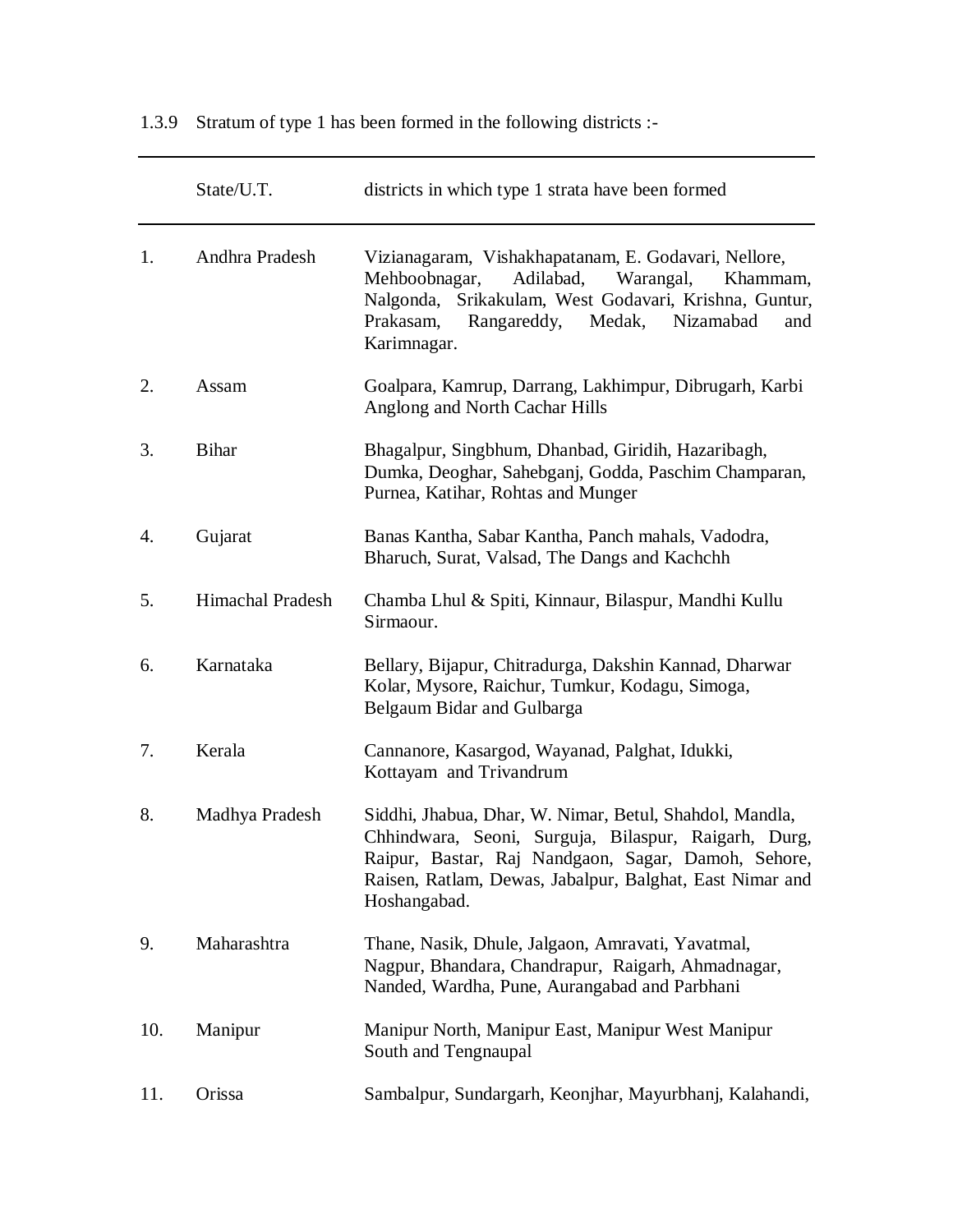|     |                              | Koraput, Baleshwar, Cuttack, Ganjam, Phulbani,<br>Dhenkanal and Bolangir                                                                                           |
|-----|------------------------------|--------------------------------------------------------------------------------------------------------------------------------------------------------------------|
| 12. | Rajasthan                    | Sawai Madhopur, Jaipur, Tonk, Udaipur, Chittaurgarh,<br>Dungarpur, Banswara, Sirohi, Bundi, Kota, Jhalwar, Pali,<br>Barmer, Jalore, Alwar, Bharatpur and Bhilwara. |
| 13. | Tamil Nadu                   | Chengalpattu, North Arcot, South Arcot, Dharmapuri,<br>Salem, Tiruchirapalli, Periyar, Coimbatore and Nilgiri                                                      |
| 14. | Tripura                      | North Tripura, South Tripura and West Tripura                                                                                                                      |
| 15. | <b>Uttar Pradesh</b>         | Chamoli, Dehradun, Pithoragarh, Nainital, Kheri, Bahraich<br>and Gonda                                                                                             |
| 16. | West Bengal                  | Jalpaiguri, Darjeeling, West Dinajpur, Malda, Medinipur,<br>Bankura, Purulia, Barddhaman, Birbhum, Twenty Four<br>Parganas (North) and Hugli.                      |
| 17. | Andaman &<br>Nicobar Islands | Nicobar.                                                                                                                                                           |

In the case of some districts with high proportion of tribal population, the whole district has been taken as one stratum viz. stratum type 1.

1.3.10. General and special sample villages : There are two types of sample villages in this round. The first type is the general sample in which all enquiries will be carried out. The second type is designated as "special sample villages" in which only schedules 3.1, 29.1, 29.2 and 29.3 will be canvassed. The special samples are intended for augmenting the general sample for the tribal enquiry. These special sample villages will be selected only from the tribal concentration strata (stratum type 1 ) of the 16 States and the U.T. OF Andaman & Nicobar Islands 1) of 16 States and the U.T. of Andaman & Nicobar Islands listed above in para 1.3.9. There are no special sample villages in the remaining States/U.T.'s. The special samples are called sample type-1 and the general samples, sample type-2.

1.3.11 Allocation of sample villages : The state allocations of general and special sample villages as well as urban blocks have been done considering the investigator strength, rural-urban distribution of population and size of the tribal population of each State/U.T. The total number of general sample villages, special sample villages and urban blocks in this round are respectively 7760, 1128 and 4836. This is as regards the central sample. The state participation is expected to be of the same level as in  $43<sup>rd</sup>$ round. The distribution of sample villages (general and special) and blocks by State/U.T. for both the central and state sample is given in Table 1.3 at the end of this section.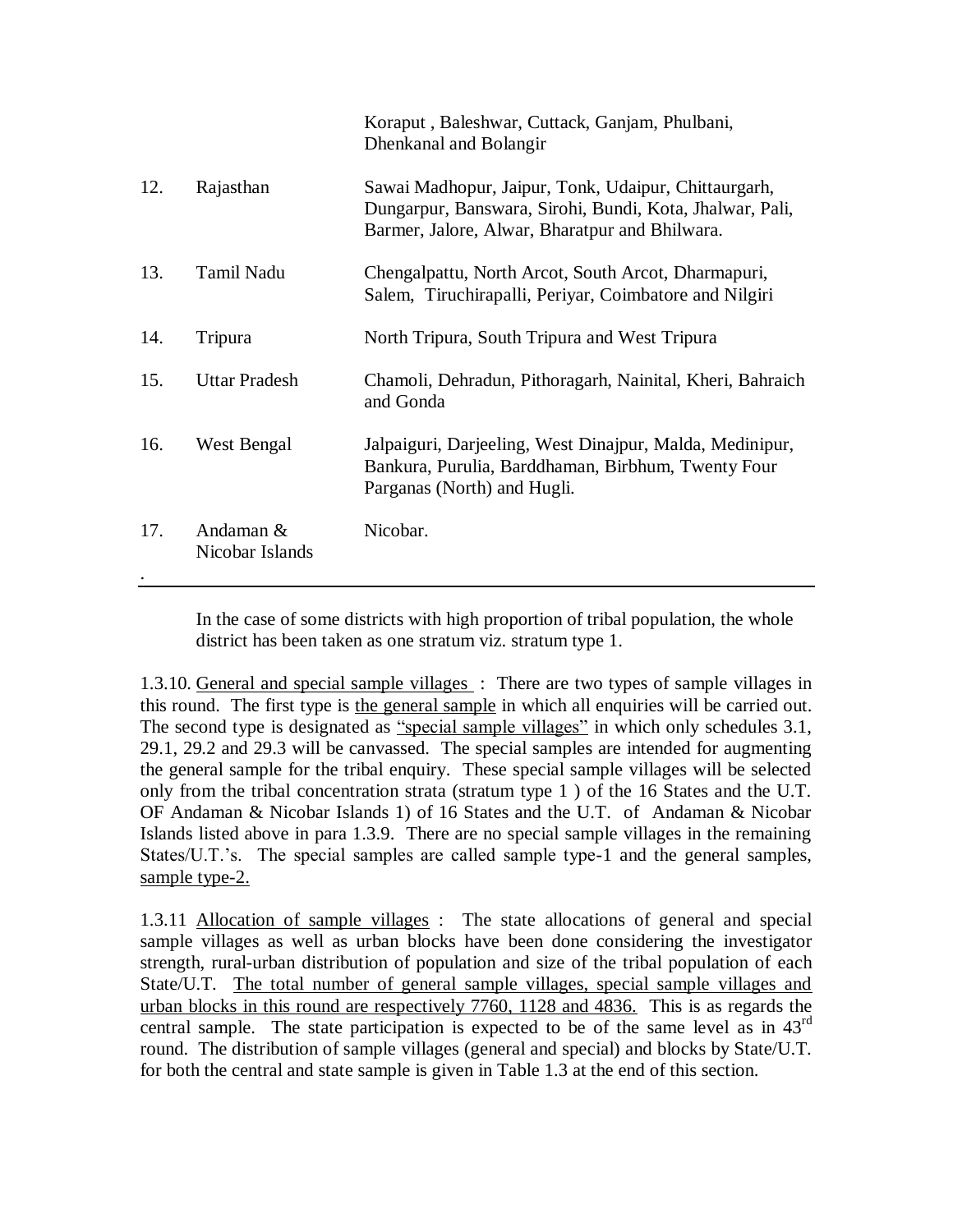1.3.12 The general sample of villages (of a State/U.T.) have been allocated to all strata in proportion to total rural population. The special sample villages have been allocated to the strata of type 1 only in proportion to the tribal population. The allocations have been adjusted such that in general the region-wise sample sizes are multiples of 8 in order to have equal number of villages in the 2 sub sample x 4 sub-round combinations, and stratum allocations are multiples of 2 at least.

1.3.13 Selection of sample villages : Sample villages of both types have been selected systematically with probability proportional to total population in the form of two independent sub-round and the need to have representation in the sample for maximum number of the different tribes of Arunachal Pradesh, the procedure of cluster sampling usually followed in this state will be dispensed with in this round and the sample villages (80 in number) will be selected following the same procedure as in the rest of the country. In the case of rural areas of Nagaland, where an NSS survey is going to be attempted for the first time, the sample villages will be selected in a purposive manner. The sample will consist of 120 villages each for the central and state samples. All the 164 villages connected by bus will be equally divided between the central and state samples. The remaining 76 villages required will be chosen from amount the 186 villages that fall within 5 km. of a bus route.

1.3.14 Selection of hamlet-groups : As regards the general sample (sample type-2 ) large villages will be divided into a certain number (D) of hamlet-groups (D will depend on the current population of the village; see Section Two for details) with roughly equal population content and one of them will be selected for survey at random. In the case of the special sample villages (sample type-1), also, hamlet-group selection will be done if the current population of the village (total population) is large. However, the procedure to the followed will be slightly different in the case of special sample villages. In case hamlet-group selection is to be carried out the above procedure will be followed in the case of special sample villages also if the tribal population is more or less uniformly spread throughout the village. Otherwise, that is, if the tribal population is unevenly distributed (maybe concentrated in some hamlets only), the village will be divided into a number (D1) of hamlet-groups. The value of D1 will be determined such that the population of a hamlet-group thus formed will be about half of the normal population of a hamlet-group. Now out of the D1 hamlet-groups thus formed, that one having the largest number of tribals will be selected for survey with certainty. Besides, out of the remaining D1-1 hamlet-groups, one will be selected at random for survey. That is, survey will be carried out in two hamlet-group selected with, certainty as mentioned above will be called area type  $-1$ . All the other sample areas, i.e. the other hamlet-groups of the special sample villages  $\&$  all the general sample villages will be designated as area type – 2. For the rules to be followed for determining the values of  $D \& D1$  and further details, reference may be made to para 2.0.5 of Section Two.

1.3.15 Selection of sample households : In the rural sector there are three kinds of sample villages: (a) general sample (sample type-w) selection from stratum type-1; (b) general sample selected from stratum type-2; and (c) special sample (sample type-1)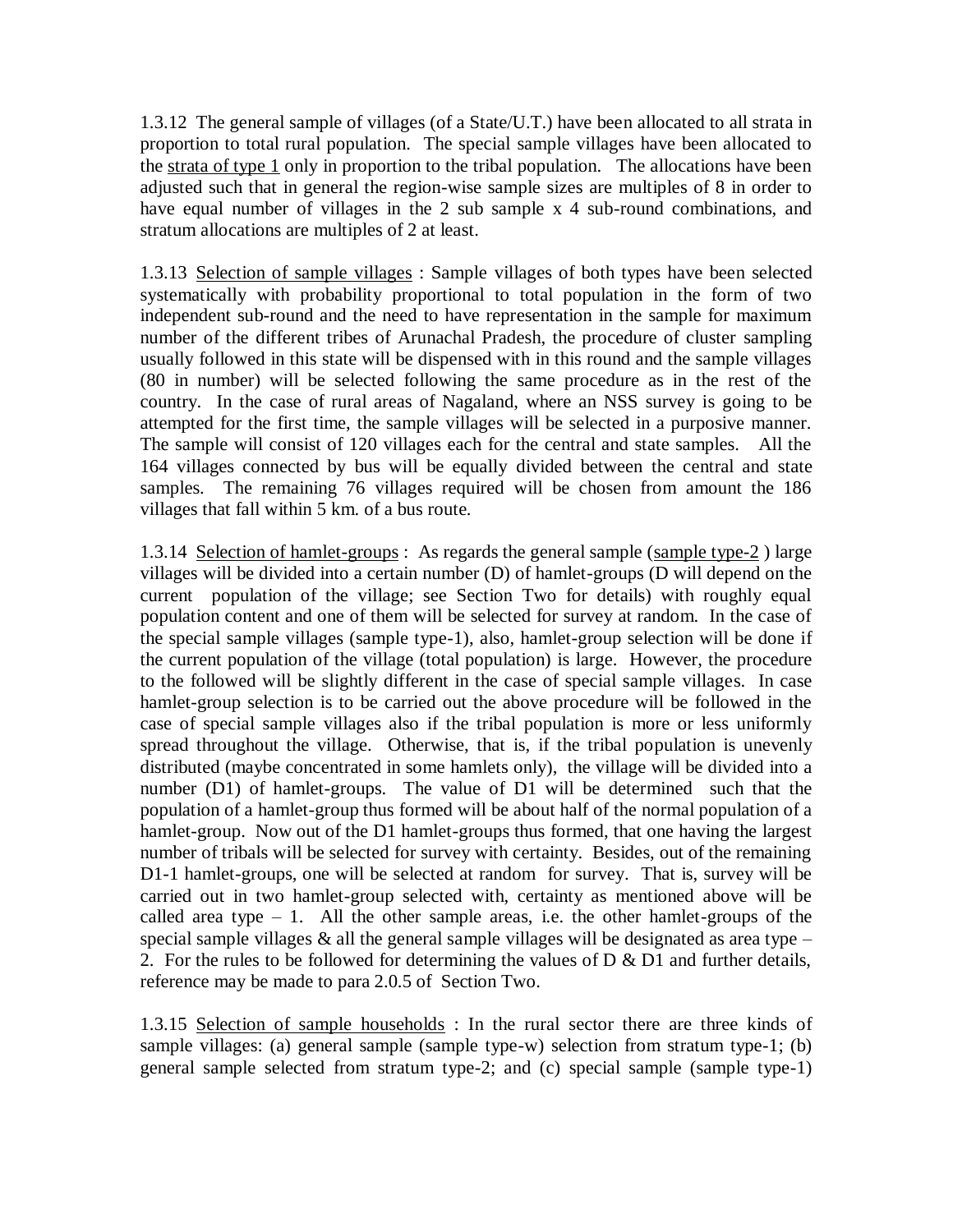selected from stratum type-1. The number of sample households to be selected for each schedule in the above three cases are given below:-

| number of sample households |                                         |   |                               |  |  |
|-----------------------------|-----------------------------------------|---|-------------------------------|--|--|
| schedule                    | general sample (type 2)<br>stratum type |   | special<br>sample<br>(type 1) |  |  |
|                             |                                         | 3 | $\left(4\right)$              |  |  |
| 1.0                         |                                         | ∍ |                               |  |  |
| 1.2                         | 6                                       | 6 |                               |  |  |
| 29.1                        | 6                                       |   | 6                             |  |  |
| 29.2                        | h                                       |   | 6                             |  |  |
| 29.3                        |                                         |   |                               |  |  |

At the time of listing of households, each household will be classified as ST or non-ST. Further, the means of livelihood of each household will be classified as one of he following : (1) permanent cultivation, (2) shifting cultivations, (3) wage-paid manual labour and (4) others. The households will then be arranged in the order : ST with means of livelihood (1), (2), (3) and (4); non-ST with means of livelihood (1)  $\&$  (2), (3) and (4). A combined circular systematic sample of 8 households will be selected with a random start for schedules 1.0 and 1.2. Sample household numbers 1 and 5 will be selected for schedule 1.0 and the rest for schedule 1.2. In the general sample of stratum type-1, a combined sample of 12 households will be selected for circular systematically with a random start for schedules 29.1 and 29.2 will be canvassed in odd and even order sample households will be selected in the combined sample for schedules 29.1, 29.2 and 29.3 respectively as described already. In the case of a special sample village where area type-1 has been demarcated, out of the 6 households to be selected for each of the schedule 29.1 and 29.2, 4 will be selected from area type-1 and 2 from area type-2. For schedule 29.3, 2 households will be selected from each type of area.

1.3.16 The village schedule 3.1 will be canvassed only in the general and special sample villages of stratum type-1.

1.3.17 Selection of sample constructions for schedule 1.4 : Schedule 1.4 will be canvassed in the general sample. The sampling as well as survey unit for this schedule will be a "construction work". This can be a "new building" or "addition, alteration or improvements" to an old building. A construction work will mean in general a whole building on which some expenditure on construction has been made during the 365 days preceding the date of listing. However, if different parts of a building was owned by different owners at the time of construction, then each part will be considered as a separate unit and only that part on which some construction expenditure has been incurred during the reference period will be considered for survey. On the other hand, if more than one building have been constructed in the same plot of land by, for example, a housing cooperative society or a promoter, and I case separate accounts are not being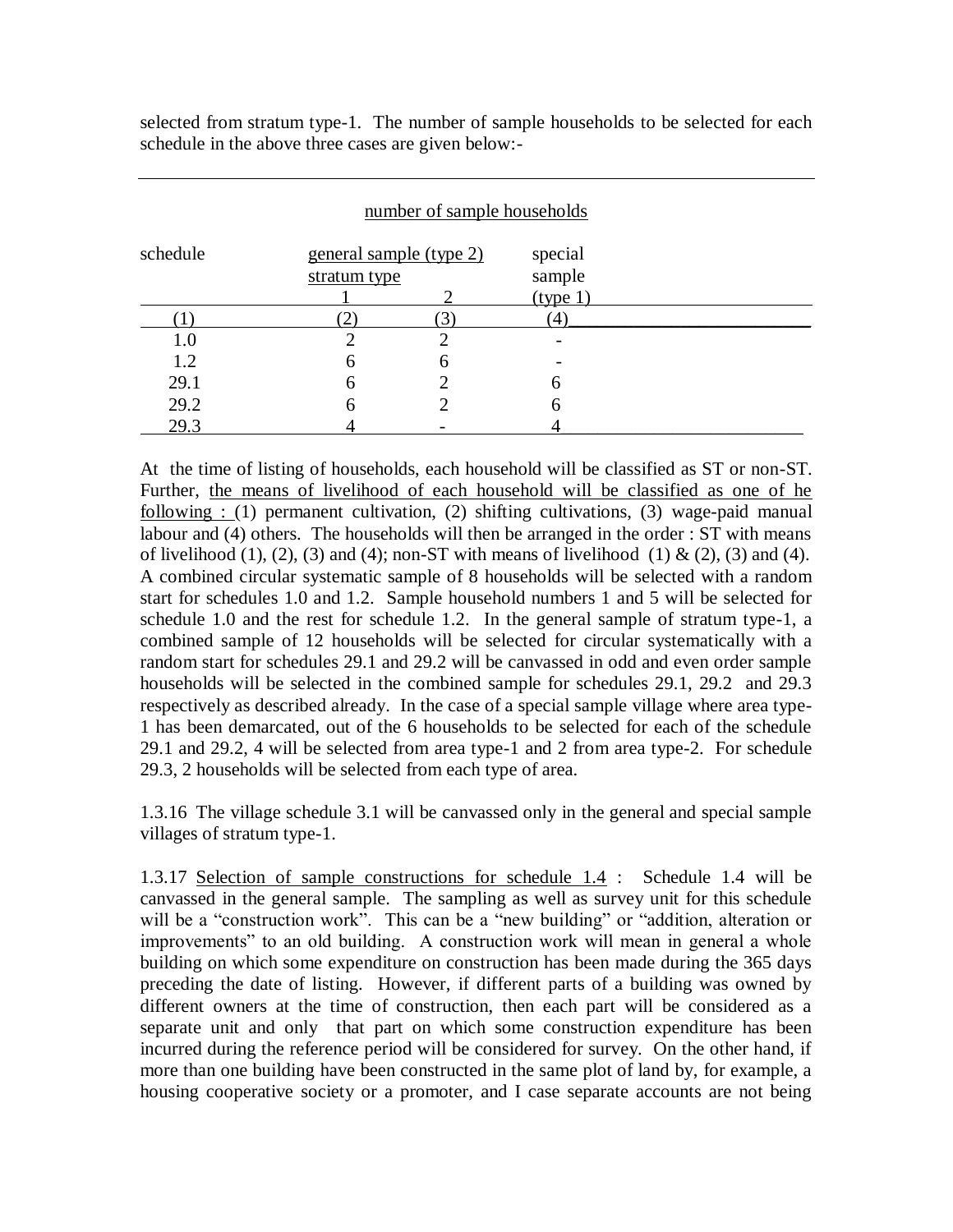maintained for each building, then all the buildings on the same site together will constitute one unit.

1.3.18 While listing households in the sample village, enquiries will be made as to any building construction carried out in buildings already completed and occupied as well as in incomplete buildings and sites situated within the village boundaries. All "constructions" will be listed in a separate block of the listing schedule. While listing, the following particulars will be collected for each construction listed:- (a) owner type (household/private non-household organization other than housing cooperatives/housing cooperative society/private corporate sector/public sector), (b) approximate expenditure last year; (c) structure type (pucca/semi-pucca/katcha) and (d) construction type ( new building completed/new building under construction/additions, alterations and improvements). Constructions by private corporate sector and public sector will not be considered for selection. So also those with expenditure less than Rs. 250/-. The remaining construction will be divided into three sub-strata as follows:-

sub-stratum 1: new buildings (pucca and semi-pucca) sub-stratum 2: additions, alterations and improvements sub-stratum 3: all katcha buildings

The units of sub-stratum 1 will be further arranged by completed during last year and still under construction. Now from sub-stratum 1,4 sample constructions will be selected circular systematically with a random start with probability proportional to size, where size will be approximate expenditure expressed in thousand rupees after rounding to the nearest thousand rupees. One construction will be selected at random from sub-stratum 2 and 2 constructions will be selected from sub-stratum 3 circular systematically with a random start.

# SAMPLE DESIGN : URBAN SECTOR

1.3.19 The design for the urban sector is oriented towards the construction survey as it is known that construction activity in the urban sector is rather unevenly distributed geographically.

1.3.20 Demarcation of strata : Strata in the urban sector are formed within NSS regions. All towns within a region are classified into four population size classes as follows:- I. Less than 50,000 II. 50,000 to less than 2 lakhs III. 2 lakhs to less than 10 lakhs and IV. 10 lakhs and above. Towns of classes I and II above have been divided into two groups: (A) towns with significant ST population and (B others. The UFS blocks of the towns of classes III and IV above have been divided into two types: (i) those falling in areas having relatively high level of building construction activity and (ii) others. Now the urban strata are formed as follows:-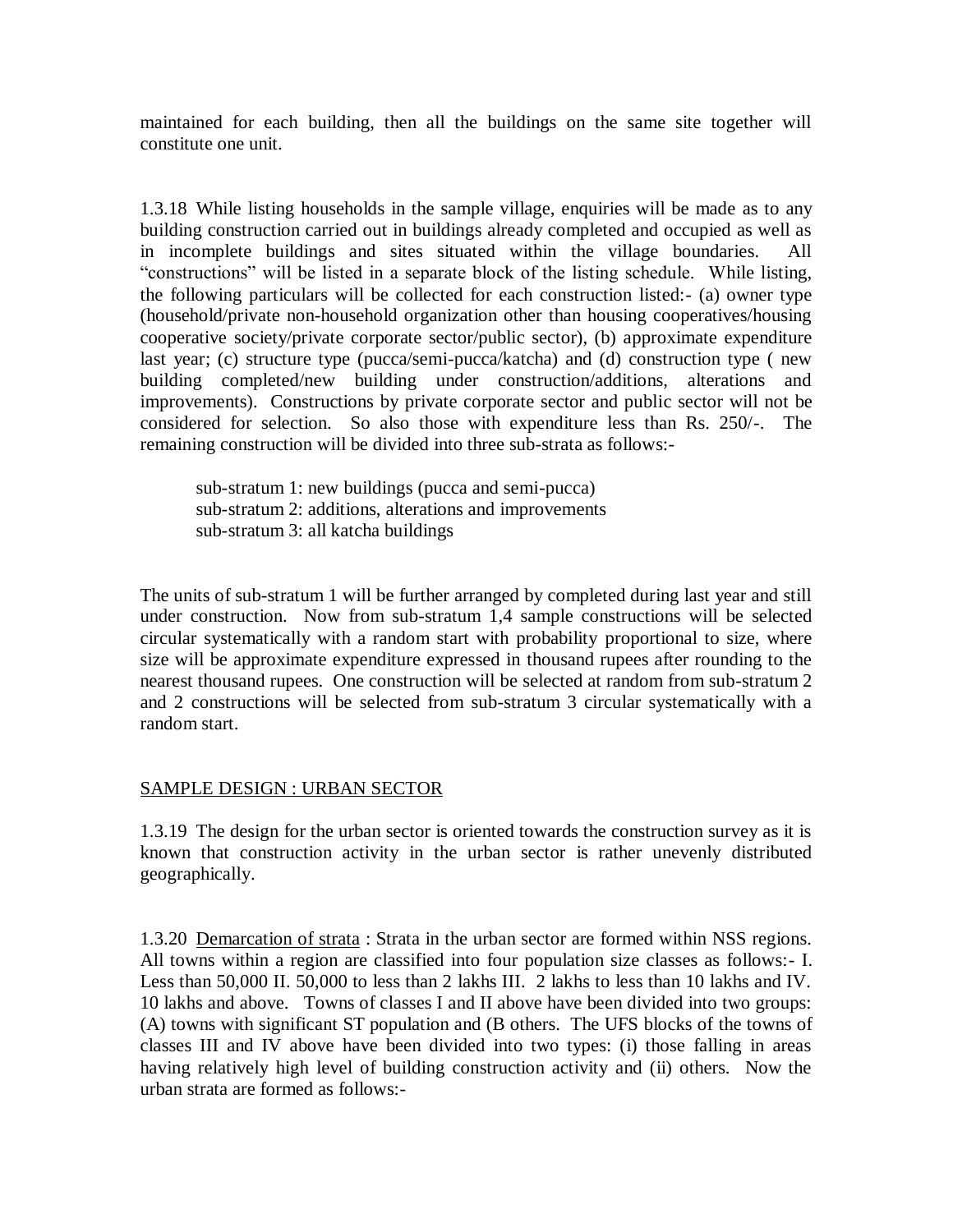| stratum<br>no.     | population<br>size class | ST population<br>group | construction<br>level type |  |
|--------------------|--------------------------|------------------------|----------------------------|--|
| 1.                 | $\mathbf I$              | $\mathbf{A}$           |                            |  |
| 2.                 | $\bf I$                  | $\, {\bf B}$           |                            |  |
| 3.                 | $\mathbf{I}$             | $\mathbf{A}$           |                            |  |
| $\boldsymbol{4}$ . | $\mathbf{I}$             | $\, {\bf B}$           |                            |  |
| 5.                 | $\rm III$                |                        | (i)                        |  |
| 6.                 | $\rm III$                |                        | (ii)                       |  |
| 7.                 | ${\rm IV}$               |                        | (i)                        |  |
| 8.                 | IV                       |                        | (ii)                       |  |
|                    |                          |                        |                            |  |

Even if in some of the regions some strata are empty, the numbers of the other strata have been unchanged.

1.3.21 Allocation of sample blocks: The sample blocks allotted to a given state have been allocated to the strata in proportion to the urban population, with double weight age to stratum number 1, 3, 5 and 7. The allocations have been marginally adjusted to make them multiples of 8 as in the rural sector.

1.3.22 Selection of sample blocks: The sample blocks have been selected circular systematically with equal probability in the form of 2 independent sub-samples.

1.3.23 Sub-block selection : Large block will be divided into a certain number (D) of sub-blocks, D depending on the current population of the block, and one of them will be selected at random for survey.

1.3.24 Selection of sample households : The number of sample households to be selected for schedules 1.0, 1.2, 29.1 and 29.2 will be the same as those of the general sample villages of stratum type 2. That is, the sample sizes of schedules 1.0, 1.2, 29.1 and 29.2 will be 2, 6, 2 and 2 households respectively. Schedules 3.1 and 29.3 will not be canvassed in the urban sector.

1.3.25 At the time of listing it will be ascertained whether each household belongs to ST or not. Further the approximate household monthly consumer expenditure will also be collected from each household. The households will then be arranged in the following order:-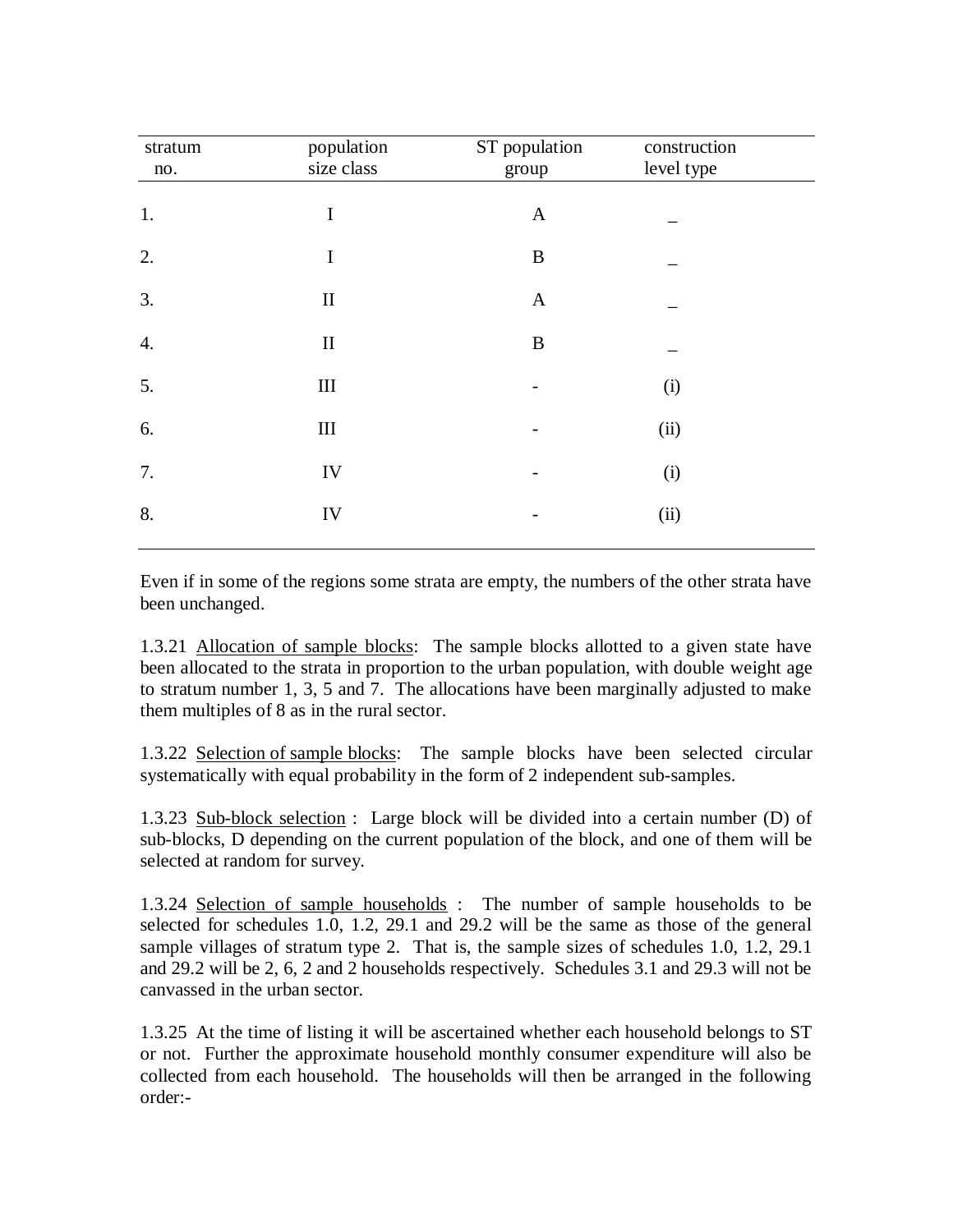| ST households with m.p.c.e. less than     | Rs. A |
|-------------------------------------------|-------|
| ST households with m.p.c.e. from Rs. A to | Rs. B |
| ST households with m.p.c.e. more than     | Rs. B |

non- ST households with m.p.c.e. . more than Rs. B non- ST households with m.p.c.e from Rs. A to Rs. B

non- ST households with m.p.c.e less than Rs. A

(m.p.c.e. : monthly per capita expenditure)

(value of A and B are computed for each State/U.T. such that the three m.p.c.e. classes, below A, A to B and greater than B will include respectively 30%, 60% and 10% of the urban population approximately. The values of A and B are given for each State and U.T in Table 3.1 of Section Three).

From this arranged frame a combined sample of 8 households will be selected for canvassing schedules 1.0 and 1.2. Out of which sample households 1 and 5 will be assigned to schedule 1.0 and the rest to schedule 1.2. Similarly a combined sample of 4 households will be selected from among the ST households only for canvassing schedules 29.1 and 29.2, out of which schedule 29.1 will be canvassed in odd order households and schedule 29.2 in the rest.

1.3.26 Selection of sample constructions for schedule 1.4: The procedure for selection of sample construction works for the canvassing schedule 1.4 will be the same as in the rural section. However, the number of sample constructions to be selected from substrata 1, 2 and 3 will be 4, 2 and 1 respectively in the urban sector.

#### WORK PROGRAMME

1.4.1 The survey period of the round will be divided into for sub-rounds of 3 months each as follows:-

| sub-round number | period   |                |
|------------------|----------|----------------|
|                  | July     | September 1988 |
|                  | October- | December 1988  |
| 3                | January- | 1989<br>March  |
|                  | April    | 1989<br>June   |

Equal number of sample villages and block have been allocated for survey in each of these sub-rounds. Each village and block will be surveyed during the sub-round to which it has been allotted. Because of the arduous field conditions, this restriction need not be strictly enforced in Andaman & Nicobar Islands, Arunachal Pradesh and Lakshadweep.

Table 1.3 : The distribution of sample villages and blocks for NSS 44<sup>th</sup> Round S.E. Survey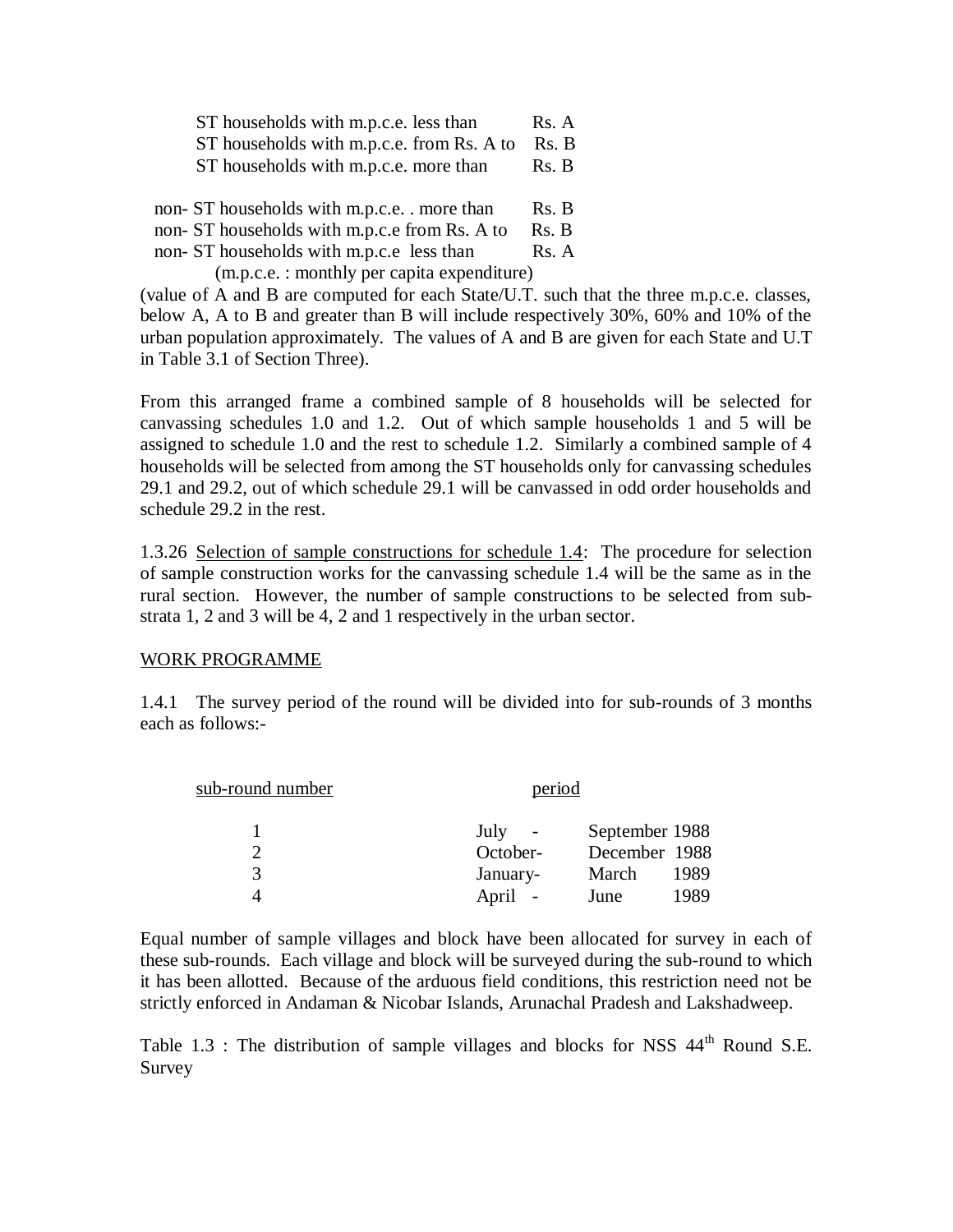|     |                      |                           |                          |                          |                | number of sample units             |                          |                          |         |
|-----|----------------------|---------------------------|--------------------------|--------------------------|----------------|------------------------------------|--------------------------|--------------------------|---------|
|     |                      |                           |                          | Central                  |                |                                    | <b>State</b>             |                          |         |
|     |                      |                           | Rural                    |                          | Urban          | -------------------------<br>Rural |                          |                          | Urban   |
| Sl. | State/Union          | cial                      | spe-general              | --------------           |                | spe-general<br>cial                |                          |                          |         |
|     | No. Territory        |                           | str.                     | str.                     |                |                                    | str.                     | str.                     |         |
|     |                      |                           | $\mathbf{1}$             | $\overline{2}$           |                |                                    | $\mathbf{1}$             | $\mathbf{2}$             |         |
| (1) | (2)                  | (3)                       | (4)                      | (5)                      | (6)            | (7)                                | (8)                      | (9)                      | (10)    |
| 1.  | Anthra Pradesh       | 72                        |                          | 168 368                  | 344            | 72                                 | 168                      | 368                      | 344     |
| 2.  | Assam                | 48                        | 96                       | 200                      | 120            | 48                                 | 96                       | 200                      | 120     |
| 3.  | <b>Bihar</b>         | 128                       | 128                      | 544                      | 216            | 128                                | 128                      | 544                      | 216     |
| 4.  | Gujarat              | 96                        | 56                       | 160                      | 216            | 96                                 | 56                       | 160                      | 216     |
| 5.  | Haryana              | X                         | $\overline{\phantom{a}}$ | 160                      | 80             | X                                  | $\overline{a}$           | 160                      | 80      |
| 6.  | Himachal Pradesh     | 32                        | 48                       | 136                      | 48             | 32                                 | 48                       | 136                      | 48      |
| 7.  | Jammu & Kashmir      | X                         | $\overline{a}$           | 416                      | 200            | X                                  | $\overline{a}$           | 416                      | 200     |
| 8.  | Karnataka            | 48                        | 120                      | 160                      | 232            | 48                                 | 120                      | 160                      | 232     |
| 9.  | Kerala               | 24                        | 64                       | 280                      | 144            | 24                                 | 64                       | 280                      | 144     |
| 10. | Madhya Pradesh       | 216                       | 168                      | 208                      | 280            | 216                                | 168                      | 208                      | 280     |
| 11. | Maharashtra          | 104                       | 168                      | 312                      | 552            | 104                                | 168                      | 312                      | 828     |
| 12. | Manipur              | 24                        | 24                       | 48                       | 72             | 48                                 | 48                       | 96                       | 144     |
| 13. | Meghalaya            | X                         | 88                       |                          | 48             | X                                  | 88                       | $\overline{\phantom{0}}$ | 48      |
| 14. | Nagaland             | X                         | 120                      | $\blacksquare$           | 32             | X                                  | 120                      | $\overline{a}$           | 96      |
| 15. | Orissa               | 104                       | 104                      | 112                      | 120            | 104                                | 104                      | 112                      | 120     |
| 16. | Punjab               | X                         | $\overline{\phantom{a}}$ | 360                      | 256            | X                                  | $\frac{1}{2}$            | 360                      | 256     |
| 17. | Rajasthan            | 80                        | 104                      | 160                      | 176            | 80                                 | 104                      | 160                      | 176     |
| 18. | Sikkim               | X                         | 80                       | $\overline{\phantom{a}}$ | 24             | X                                  | 80                       | $\overline{a}$           | 32      |
| 19. | Tamil Nadu           | 24                        | 112                      | 376                      | 424            | 24                                 | 112                      | 376                      | 424     |
| 20. | Tripura              | 24                        | 48                       | 72                       | 48             | 24                                 | 48                       | 72                       | 48      |
| 21. | <b>Uttar Pradesh</b> | 32                        |                          | 32 1136                  | 496            | 32                                 |                          | 32 1136 496              |         |
| 22. | West Bengal          | 64                        | 128                      | 328                      | 368            | 64                                 | 128                      |                          | 328 368 |
| 23. | Andaman and          |                           |                          |                          |                |                                    |                          |                          |         |
|     | Nicobar Island       | 8                         | 16                       | 56                       | 32             | X                                  | X                        | X                        | X       |
| 24. | Arunachal Pradesh    | X                         | 80                       | $\overline{\phantom{a}}$ | 20             | X                                  | 80                       | $\overline{\phantom{0}}$ | 20      |
| 25. | Chandigarh           | X                         | $\overline{\phantom{a}}$ | 8                        | 16             | X                                  | X                        | X                        | X       |
| 26. | Dadra & Nagar Haveli | X                         | 24                       | $\overline{a}$           | $\overline{4}$ | X                                  | X                        | X                        | X       |
| 27. | Delhi                | $\boldsymbol{\mathrm{X}}$ | $\overline{a}$           | 16                       | 160            | X                                  | $\overline{\phantom{0}}$ | 48                       | 480     |
| 28. | Goa                  | $\mathbf X$               | $\overline{\phantom{0}}$ | 24                       | 16             | X                                  | $\overline{\phantom{0}}$ | 48                       | 32      |
| 29. | Lakshadweep          | X                         | 16                       |                          | 12             | X                                  | X                        | X                        | X       |
| 30. | Mizoram              | $\mathbf X$               | 88                       |                          | 48             | X                                  | 88                       | $\overline{\phantom{0}}$ | 48      |
| 31. | Pondicherry          | $\mathbf X$               | $\overline{\phantom{0}}$ | 32                       | 24             | X                                  | $\overline{\phantom{0}}$ | 32                       | 24      |
| 32. | Daman & Diu          | X                         | $\overline{\phantom{a}}$ | 8                        | 8              | X                                  | $\overline{\phantom{a}}$ | 8                        | 8       |
| 33. | All India            |                           | 1128 2080 5680           |                          | 4836 1240      |                                    |                          | 2104 6456 6024           |         |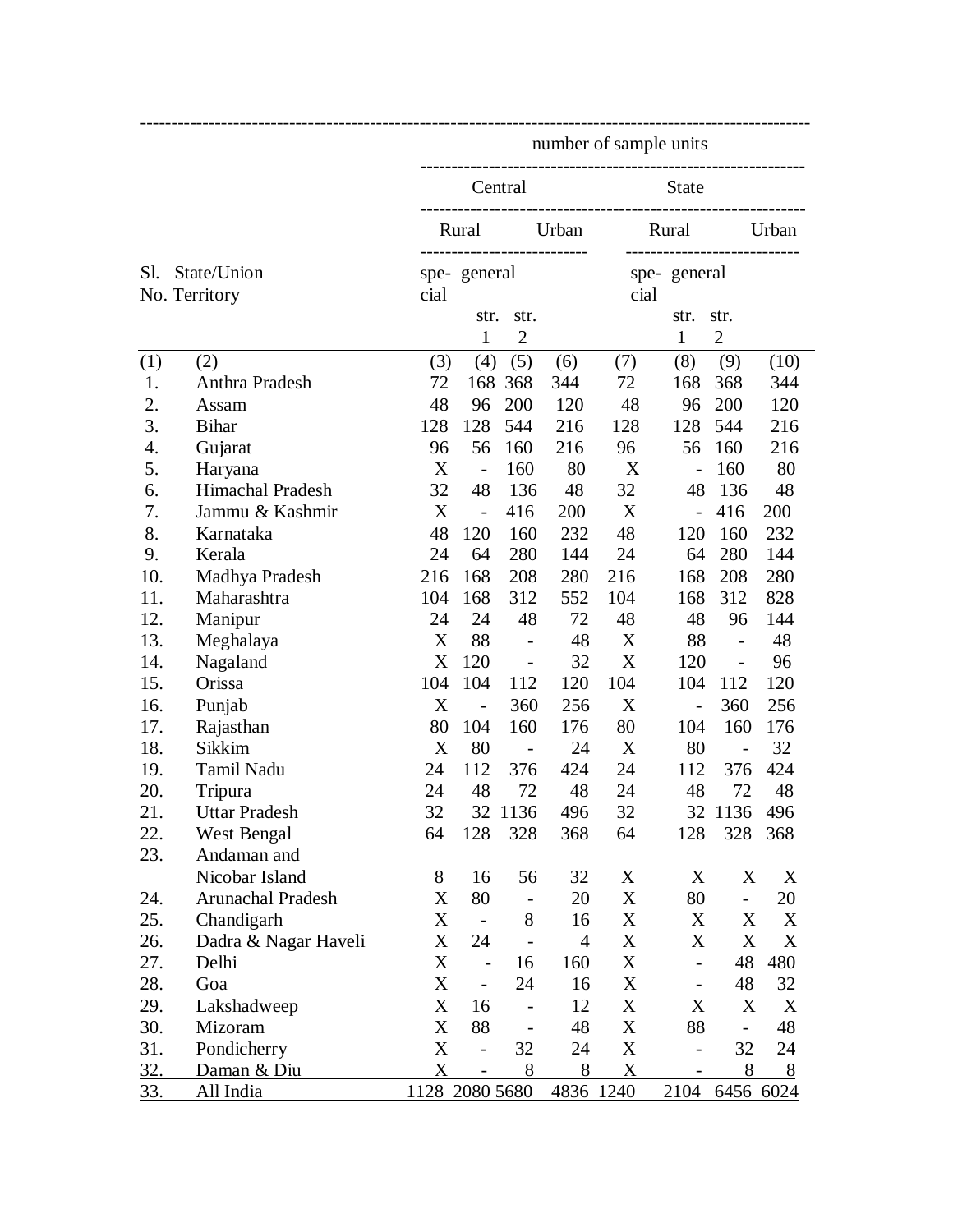## SECTION TWO

### SCHEDULE 0.1 : LIST OF HOUSEHOLDS (RURAL)

#### **INTRODUCTION**

2.0.1 Schedule 0.1 is meant for listing all the households and current constructions in the sample village (or selected area of the village) for preparing sampling frames and selecting and recording the details of selection of sample households for schedules 29.1, 29.2, 29.3, 1.0, 1.2 and of constructions for schedule 2.4. Whenever hamlet-group selection is required, particulars relating to hamlet-group formation and selection along with the details of area type-1 (tribal concentrated area), if demarcated, will also be recorded in this schedule.

#### UNIT OF SURVEY

2.0.2 The first stage sampling unit and also the unit of survey is the census village in rural sector. In most cases it is 1981 census village. But in some cases where 1981 census was not done or the "81 census lists of villages were not received or they were incomplete, the sampling unit is 1971 census village. This is indicated in the sample list by "frame code". The frame code is "1" for "81 census villages and "2" for "71 census villages. On arrival at a sample villages, the investigator is to ascertain first the boundaries of the sampled census village mentioned in the rural sample list. This may be made from the officials about the corresponding revenue village(s) for which boundary particulars, map etc. will be available with them. In such cases the corresponding revenue village or villages will be surveyed.

2.0.3 Selection of revenue village: There may be two types of situation, namely (a) the sampled census village contains wholly or partly several revenue villages. In such cases, all the revenue villages, contained wholly or partly in the sampled census village, together will be surveyed and (b) the sampled census village is wholly contained in a revenue village which consists of several census villages (partly or wholly) and in such cases, the whole of the revenue village will be surveyed.

2.0.4 Sample type : There will be two types of samples namely a "general" sample (covering the total universe) in which schedule 1.0, 1.2 and 1.4 will be canvassed along with the schedules of tribal enquiry (schedules 29.1, 29.2, 29.3, and 3.1 in strata of type  $-1$  and 29.1 and 29.2 only in strata of type  $-2$ ) and a "special" sample (confined to the tribal belt) in which household schedules 29.1, 29.2 and 29.3 together with the village schedule 3.1 only will be canvassed.

2.0.5 Number of hamlet-groups and area type : As usual in large villages having present population 1200 or more, hamlet-groups will be formed. However, the procedure for forming hamlet groups, will be different for the 'general sample' and 'special sample' village as stated below: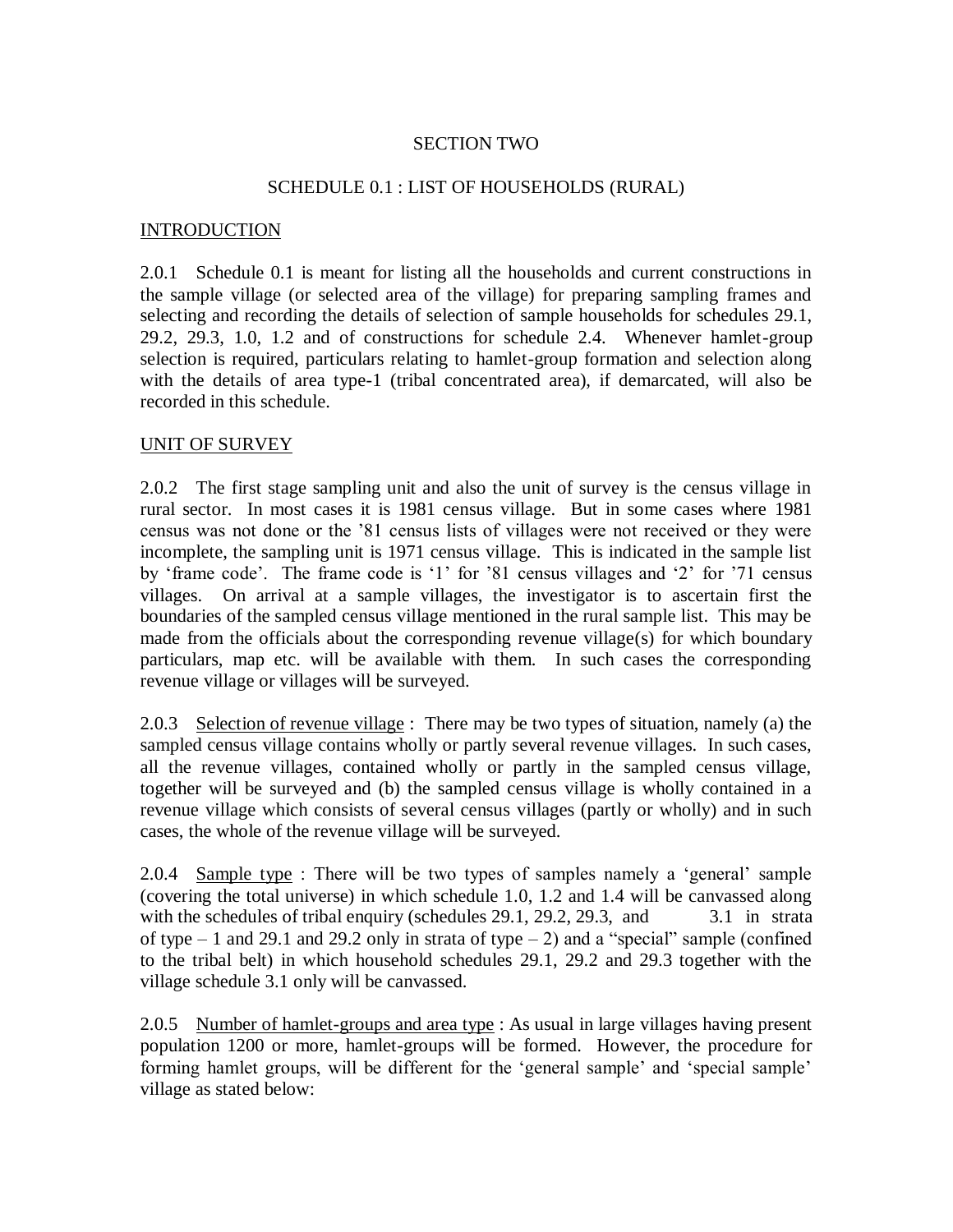| Approximate present population<br>of<br>the village                                                                       | number of hamlet-<br>group to be<br>formed |  |  |
|---------------------------------------------------------------------------------------------------------------------------|--------------------------------------------|--|--|
| (1)                                                                                                                       | (2)                                        |  |  |
| 1200<br>than<br>Less<br>1200<br>1999<br>to<br>2000<br>2799<br>to<br>2800<br>3599<br>to<br>3600<br>4399<br>to<br>And so on | 1<br>っ<br>3<br>4<br>5                      |  |  |

(a) for large "general sample" villages (having population 1200 or more) the number (D) of hamlet-groups to the formed will be decided as follows:

However, for Himachal Pradesh, Sikkim and Punch, Rajouri, Udhampur and Doda districts of Jammu & Kashmir the criterion for forming hamlet-groups will be as follows: for population less than 600, D=1; for population 600 to 1199, D = 2; for population 1200 to 1799, D=3; and so on.

(b) for large 'special sample' villages (having population  $1200$  or more), If the tribal population is uniformly distributed over the entire village, the procedure to be adopted for forming of hamlet-groups will be the same as mentioned in (a) above.

(c ) for large "special" sample villages (having population 1200 or more), if the tribal population is unevenly distributed, the number of hamlet-groups to be formed will be as stated below:

| approximate<br>present population<br>of the village |                      | number of<br>hamlet-groups<br>to be formed* |
|-----------------------------------------------------|----------------------|---------------------------------------------|
| 1)                                                  |                      | 2)                                          |
| than<br>Less<br>1200<br>to<br>1800<br>to            | 1200<br>1799<br>2399 | 3<br>4                                      |
|                                                     | and so on            |                                             |

\* In this case there is no provision for forming 2 hamlet-groups,

(d) for determining the number of hamlet-groups to be formed in both the cases, the approximate present population of the whole sample village has to be ascertained mainly from the village official and other knowledgeable persons by putting certain probing questions. The starting point can be the "81 census population. It may be asked whether there has been any abnormal influx into or exodus from the village after 1981 census and if so what is the approximate increase or decrease of population to such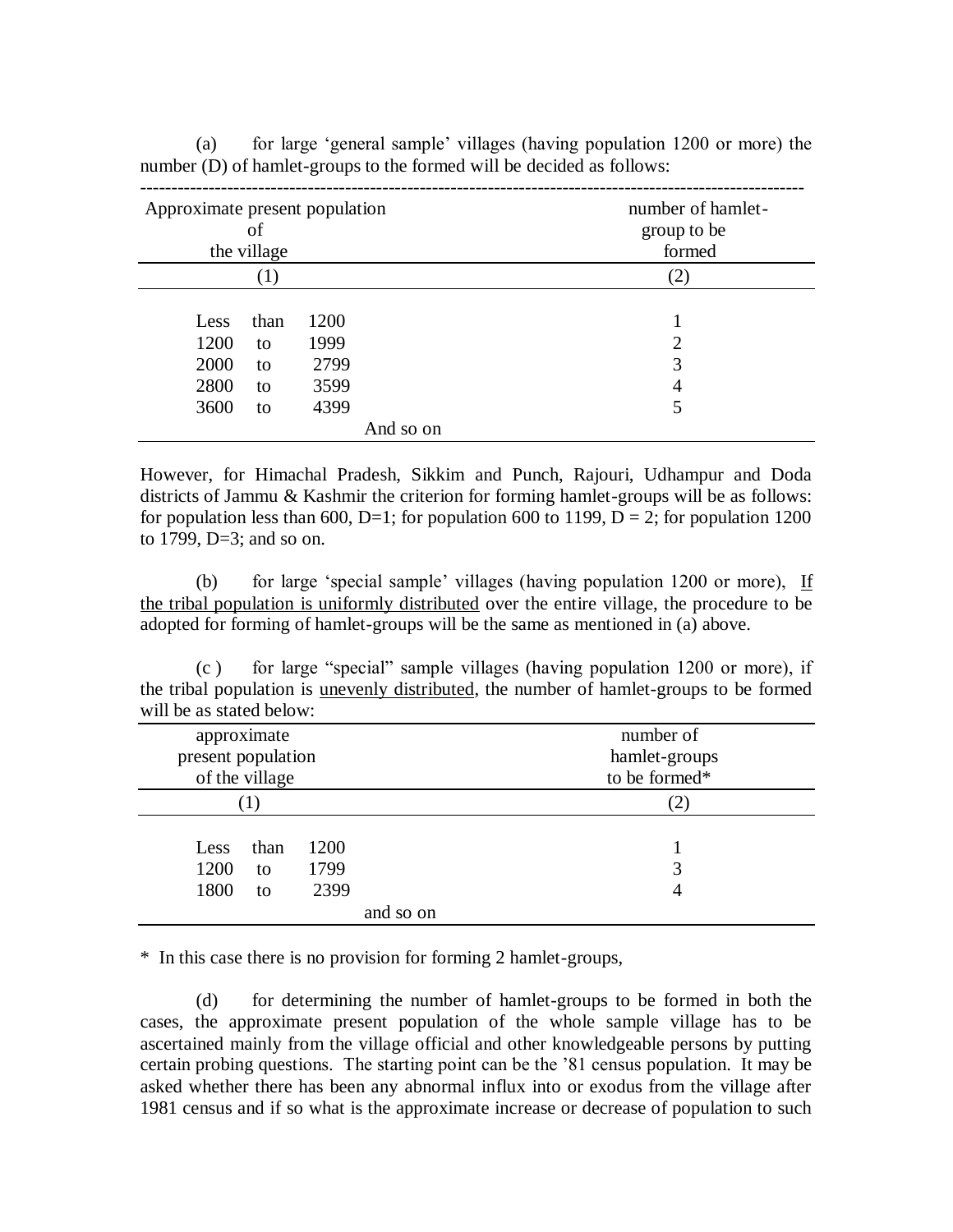events, whether any new settlements have come up in the village after 1981 census and if so what is the approximate population of the same and so on. If it is not possible to know the present population of the sample village at the time of the survey, 1981 census population may be used for this purpose.

(e) one of the hamlet-groups formed either for the "general" or the "special" sample as per the guidelines indicated in paras 2.05(a) and (b) will be selected at random for the survey. All the hamlet-groups including the selected hamlet-group will be termed as area type 2. But if the hamlet-groups for "special" sample villages are formed as per the instruction laid down in para  $2.0.5(c)$ , the hamlet-group which contains maximum tribal population out of all the hamlet-group formed in the "special" sample village, will be designated as  $\frac{\text{area type } 1}{\text{ and it will always be taken up for survey.}$  The remaining hamlet-groups of such 'special' sample villages will be considered as area type 2 and one of the hamlet-groups in area type 2 will be selected at random for survey. That is, survey will be carried out in area type 1 along with the selected hamlet-group from area type 2.

2.0.6 Formation of hamlet-groups: In a large village the exist usually a few locations or pockets where the houses of the village tend to cluster together. These are called "hamlets". For a sample village requiring hamlet-group selection all such hamlets will be listed.

The procedure for formation of hamlet-group is best described, perhaps, by listing sequentially the steps involved. These are as follows:

(i) Identify the natural hamlets i.e. pockets or localities where the houses of the village tend to cluster together. In case there are no recognized hamlets in the village, the census sub-divisions of the village (e.g. enumeration blocks), or groups of census house numbers, or geographically distinct blocks of houses may be treated as hamlets.

(ii) Ascertain approximate present population of each of the hamlets.

(iii) Draw a notional map in block 4 showing the approximate locations of the hamlets. Give numbers to the hamlets in a serpentine order starting from north-west corner and proceeding southwards. While drawing this map each uninhabited area (n0nabadi area) of the village will be included as part of the nearby hamlet so that so area of the village is left out. The boundaries of hamlets may be defined with the help of some land marks like canals, footpaths, railway line, roads, C.S. plot numbers, etc. so that it may be possible to identity and locate geographical boundaries of hamlet-groups including the hamlet-group designated as area type 1 in that village.

(iv) List the hamlets in block 3 of schedule 0.1 in order of their numbering and indicate the present approximate population content in terms of percentages of the population of the sample village.

(v) Grouping of the hamlets into hamlet-groups is now required to be done. The criteria to be adopted for hamlet-group formation are equality of population content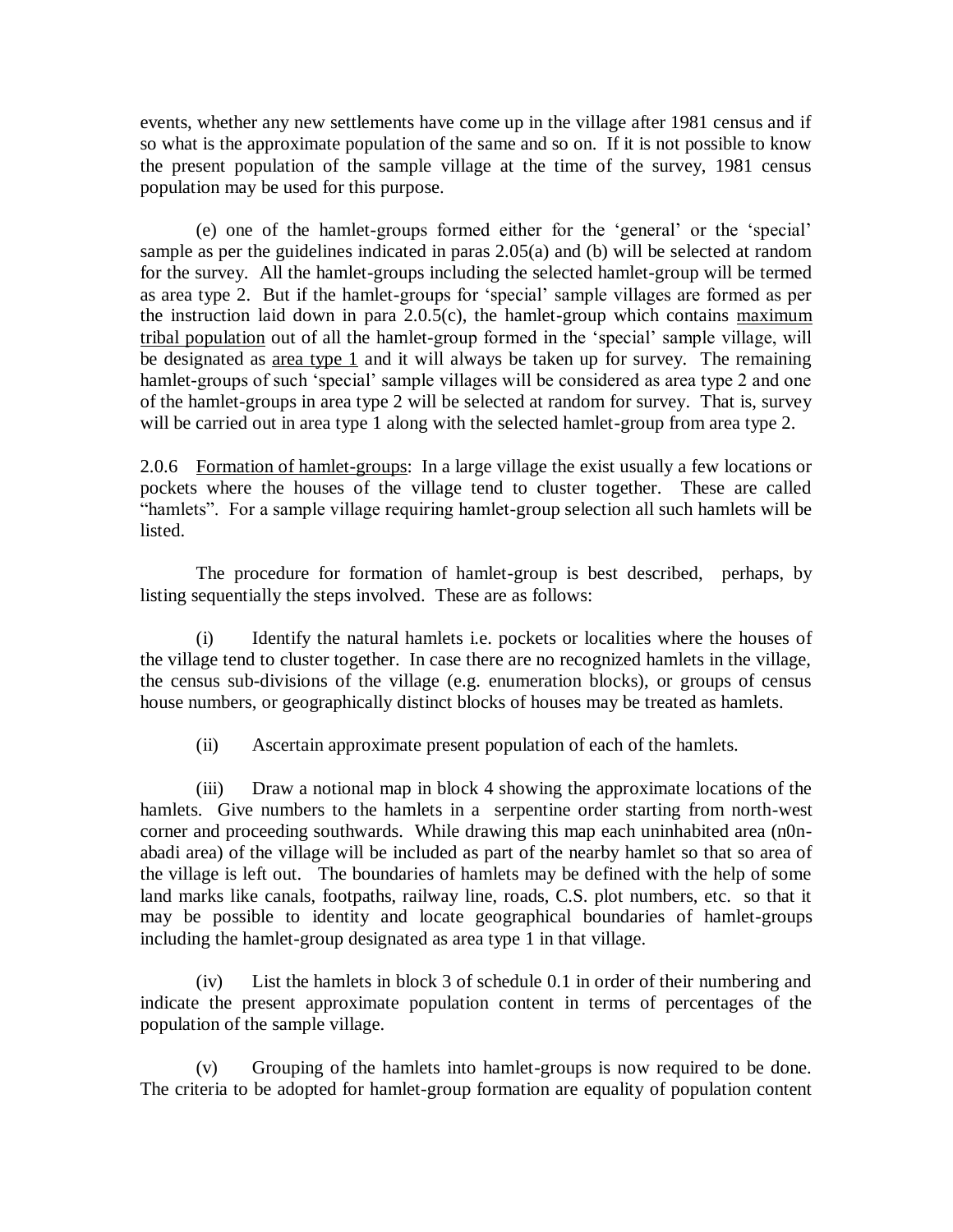and geographical contiguity (as such, the numbering of the hamlet is now to be adopted as a guideline for grouping). In case there is a conflict between the two aspects, geographical contiguity is to be given priority over equality of population content. However, large hamlets may be divided artificially to achieve equality of population. Indicate the groupings in the map.

(vi) Numbering of the hamlet-groups has to be done next. Procedure to be adopted would be similar to the one used for numbering the hamlets. Show the number in the notional map in block 4 and subsequently indicate the hamlet-group numbers against the constituent hamlets listed in block 3. It is quite possible that constituent hamlets of a hamlet-group may not be listed one after another.

(vii) If the hamlet-groups are formed in a "special sample" village with uneven distribution of tribal population over the hamlets, identify that hamlet-group which contains maximum tribal population and put tick marks in column (4) of block 3 against the hamlets constituting that hamlet-group which is designated as area type 1. Then write "area type 1" in those cells where the tick marks have been put. Thus after identifying area type 1, one of the remaining hamlet-groups (i.e. hamlet-groups in area type 2) will be selected at random and the constituent hamlets forming the selected hamlet-group will be ringed.

(viii) In all other cases, the entire area of the village is area-type 2 and one of the hamlet-groups will be selected at random. The serial number of the selected hamletgroup from area type 2 will be encircled in blocks 3 and 4.

2.0.7 Concepts and definitions: After having thus determined the areal unit to be surveyed, the investigator will proceed to list the households living therein. Now, while listing the households, some essential minimum information about the household will have to be collected. These are required mainly to prepare the sampling frame for household selection. The definitions of the important terms used in this connection are given below :

2.0.8 House : Every structure, tent, shelter etc. is a house irrespective of its use. It may be used for residential or non-residential purpose of both or even may be vacant.

2.0.9 Household : A group of person normally living together and taking food from a common kitchen will constitute a household. The members of a household may or may not be related by blood to one another. The following cases are to be noted:

(i) Each inmate (including residential staff)of a mess, hotel, boarding and lodging house, hostel etc. will constitute a single-member household. If, however, a group of persons among them normally pool their income for spending, they together will be treated as forming a single household by itself.

(ii) Under trial prisoners in jails and indoor patients of hospitals, nursing homes etc. are to be excluded but residential staff therein will be listed, while listing is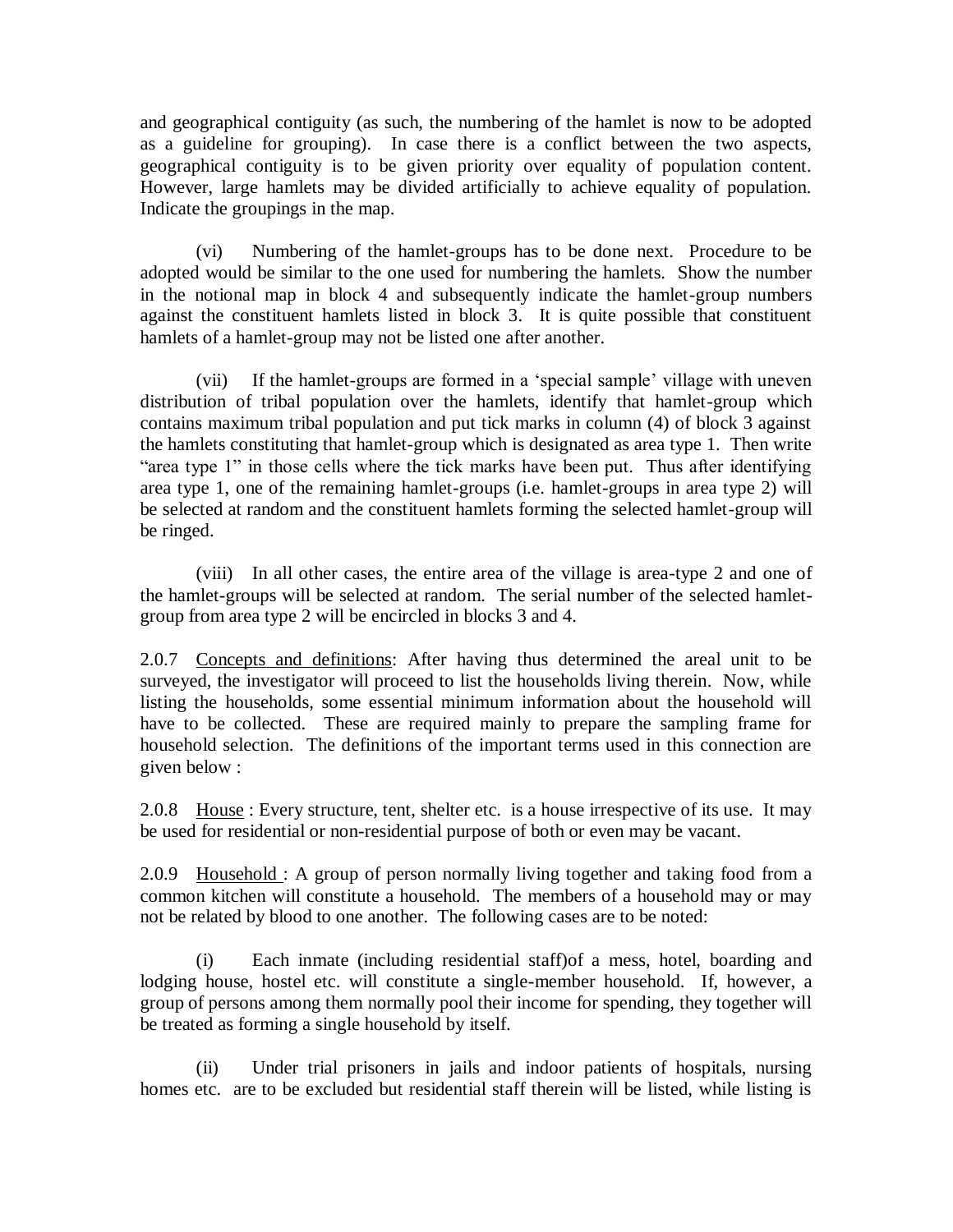done in such institutions. The former persons will be considered as normal members of their parent households and will be counted there. Convicted prisoners undergoing sentence will be outside the coverage of the survey.

(iii) Floating population, i.e. persons without any normal residence will not be listed. But households residing in open space, roadside shelter, under a bridge etc. more or less regularly in the same place will be listed.

(iv) Foreign nationals will not be listed, nor their domestic servants, if by definition, they belong to the foreign national household. In some cases, however, a foreign national might have become an Indian citizen for all practical purposes. Such persons will be covered.

(v) Barracks of military and para-military forces (like police, BSF etc.) are outside the survey coverage. However, civilian population residing in their neighborhood including the family quarters of service personnel are to be covered, for which, of course, permission may have to be obtained from appropriate authorities. Orphanages and vagrant houses also will be outside the survey coverage.

2.0.10 Household size: The number of normally resident members of a household is its size. It will include temporary stay-aways but exclude temporary visitors and guests. Even though the determination of the actual composition of a household will be left to the judgment of the head of the household, the following procedures will be followed as guidelines:

(i) In deciding the composition of a household, more emphasis is to be placed on "normally living together" than on "ordinary taking food from a common kitchen". In case the place of residence of a person is different from the place of boarding he or she will be treated as a member of the household with whom he or she resides.

(ii) A resident employee, or domestic servant, or a paying guest (but not just a tenant in the house) will be considered as a member of the household with whom he or she resides even the though he or she is not a member of the same family.

(iii) When a person sleeps in one place (say, a shop or a room in another house because of space shortage) but usually takes food with his or her family, he or she should be treated not as a single member household but as a member of the household in which other members of his or her family stay.

(iv) One member of a household (say, a son or a daughter of the head of the household) stays elsewhere in hostel for studies or for any other reason. He or she will not be considered as a member of his or her parent"s household.

2.0.11 Gainful activity : Gainful activity (or work) is the activity pursued by persons for pay, profit or family gain or in other words, the activity which adds value to the "national product'. Normally, it is an activity which results in production of 'goods and services'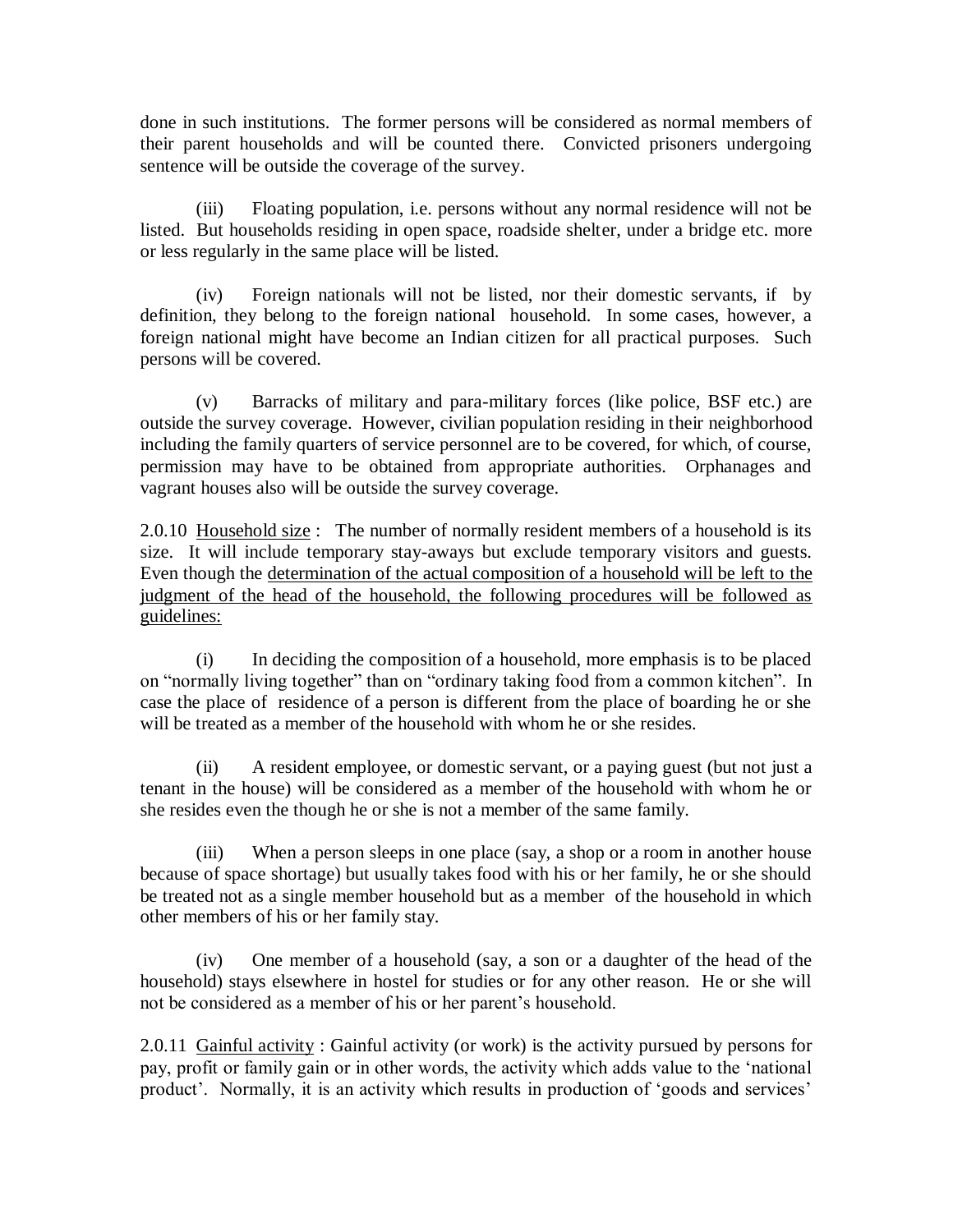for exchange. However, the activities in "agriculture" (i.e. all activities relating to industry div. 0) in which the part or the whole of the agricultural production is used for own consumption and does not go for sale, are also considered "gainful". Execution of household chores or social commitments, etc., however, are not considered "gainful". The activities, such as, prostitution, begging, etc which may result in earning, are also by convention not convention, not considered "gainful".

2.0.12 Permanent cultivation : Permanent cultivation means the usual method of cultivation followed by the cultivators generally in plain areas. In this method of cultivation the same area of land is cultivated year after year. It includes horticulture and plantation.

2.0.13 Shifting cultivation : Shifting cultivation is also termed as jhum cultivation in North-Eastern States. Shifting cultivation is defined as "an agricultural system in which impermanent clearings are cropped for shorter periods in years than they are followed". Shifting cultivation involves clearing of forest, drying of felled timber, firing sowing of different seeds over a long time. Normally bigger seeds like beans, vegetables, maize etc. are sown in little holes dug in the ground but smaller seeds like paddy or millet are broadcast. No plough is used and no animal is employed. Any other type of cultivation is considered, for the purpose of this survey, as permanent cultivation.

2.0.14 Wage paid manual labour : Manual labour are those who are working in agricultural and/or non-agricultural occupations in return for wages paid either in cash or in kind (excluding exchange labour) or in both cash and kind. Self-employment in manual work is not treated as wage paid manual labour.

2.0.15 Manual work: Manual work is work which essentially involves physical operations. However, jobs essentially involving physical labour but also requiring a certain level of general, professional, scientific or technical education are not to be termed as manual work. On the other hand, job not involving much of manual labour but at the same time not requiring much educational background either, are to be treated as manual work. Thus, engineers, doctors, dentists, midwives etc. are not considered as manual workers even though their jobs involve some amount of physical labour. But peons, chowkidars, watchmen etc. are considered as manual workers even though their work may not involve much physical labour. Manual work will cover one or more of the following occupations (Revised 1968) :-

Division 5 : Service workers :-

| Group $52$ | $\mathbf{r}$              | cooks, waiters, bartenders and related workers.     |
|------------|---------------------------|-----------------------------------------------------|
| Group 53   | $\mathbb{R}^{\mathbb{Z}}$ | maids and other house keeping service workers.      |
| Group 54   | $\ddot{\phantom{1}}$      | building caretakers, sweepers, cleaners and related |
|            |                           | workers.                                            |
| Group $55$ | $\sim$ 100 $\sim$         | launders, dry cleaners and pressers.                |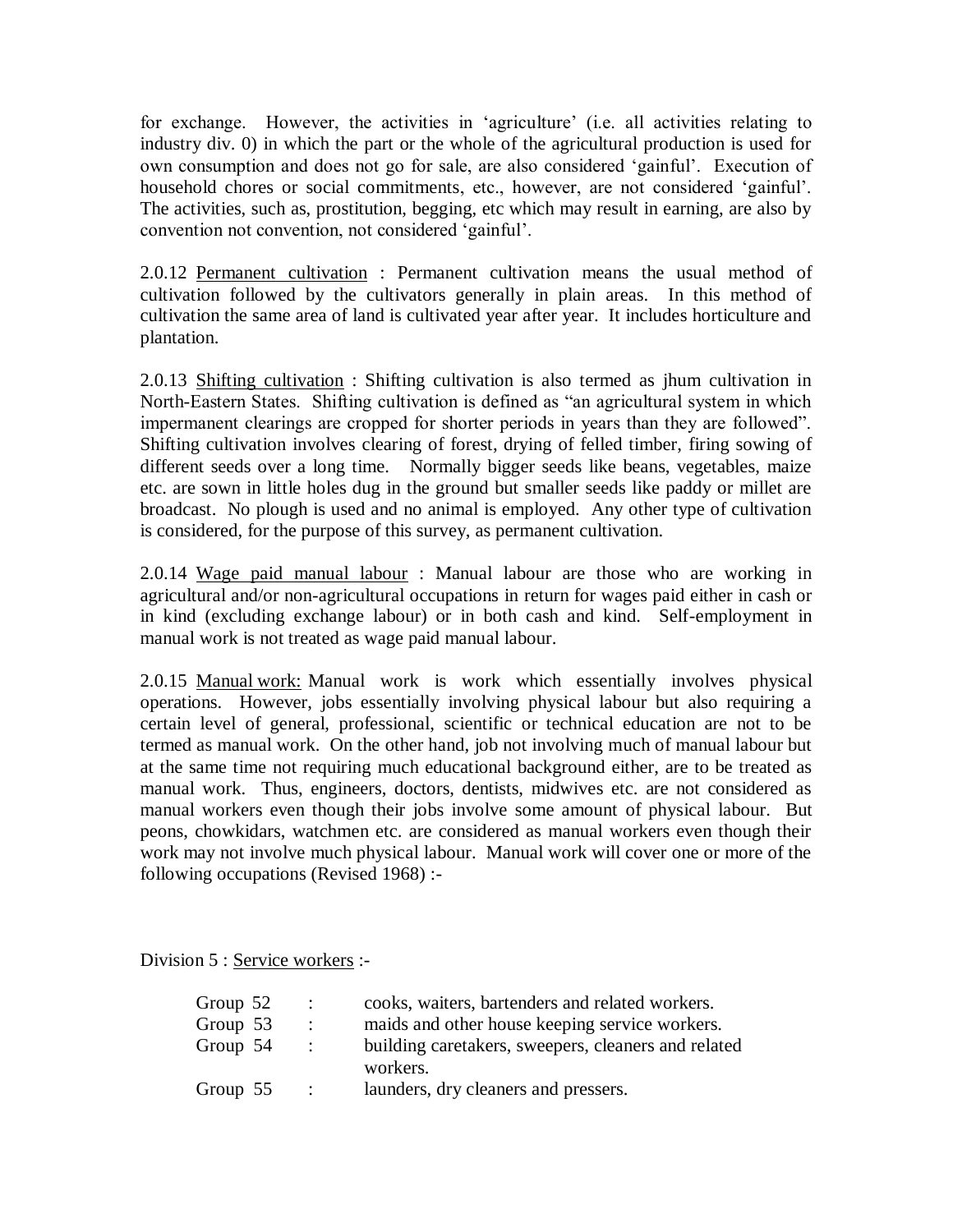| Group $56$ :                                                                             |              | hair dressers, barbers, beauticians and related workers.                                                                                                                         |
|------------------------------------------------------------------------------------------|--------------|----------------------------------------------------------------------------------------------------------------------------------------------------------------------------------|
| Family 570 :<br>Family 574 :<br>Family 579 :                                             |              | fire fighters<br>watchmen, gate-keepers<br>protective service workers not elsewhere classified.                                                                                  |
| Division 6                                                                               |              | Farmers, Fishermen, Hunters, loggers and related workers                                                                                                                         |
| Group $63$ :<br>Group $64$ :<br>Group $65$ :<br>Group $66$ :<br>Group $67$ :<br>Group 68 | $\therefore$ | agricultural labourers<br>plantation labourers and related workers<br>other farm workers<br>forestry and workers<br>hunters and related workers<br>fishermen and related workers |
| Division $7.8.9$ :                                                                       |              | Production and related workers, transport equipment operators and<br>labourers:-                                                                                                 |

All groups excluding group 85 (electrical fitters and related workers) and group 86 (broadcasting station and sound equipment operators and cinema projectionists).

2.0.16 Means of livelihood : The means of livelihood of a household, will be decided on the basis of the source of the household"s income during the 365 days preceding the date of survey. For the purpose of schedule 0.1, it will be classified as one of the following categories :

- (a) Permanent cultivation,
- (b) Shifting cultivation,
- (c) wage paid manual labour
- and (d) others

For this purpose the household"s income from gainful employment only will be considered. If a household's income is derived from sources other than (a), (b)  $\&$  (c) above, its means of livelihood will be "others". In case a household has no gainful income, its means of livelihood will be taken as "others". For deciding the means of livelihood of a household the income of servants and paying guests will not be taken into account.

2.0.17 If a household"s income is mostly from one source, there will not be any difficulty in classifying its means of livelihood. But if it derives its income from more than one of the sources (a), (b) (c)  $\&$  (d) the source which fetched the maximum income during last 365 days will be the livelihood class for the household and m.l. code will be "1" for "permanent cultivation"; "2" for "shifting cultivation"; "3" for "wage paid manual labour' and '9' for 'others'.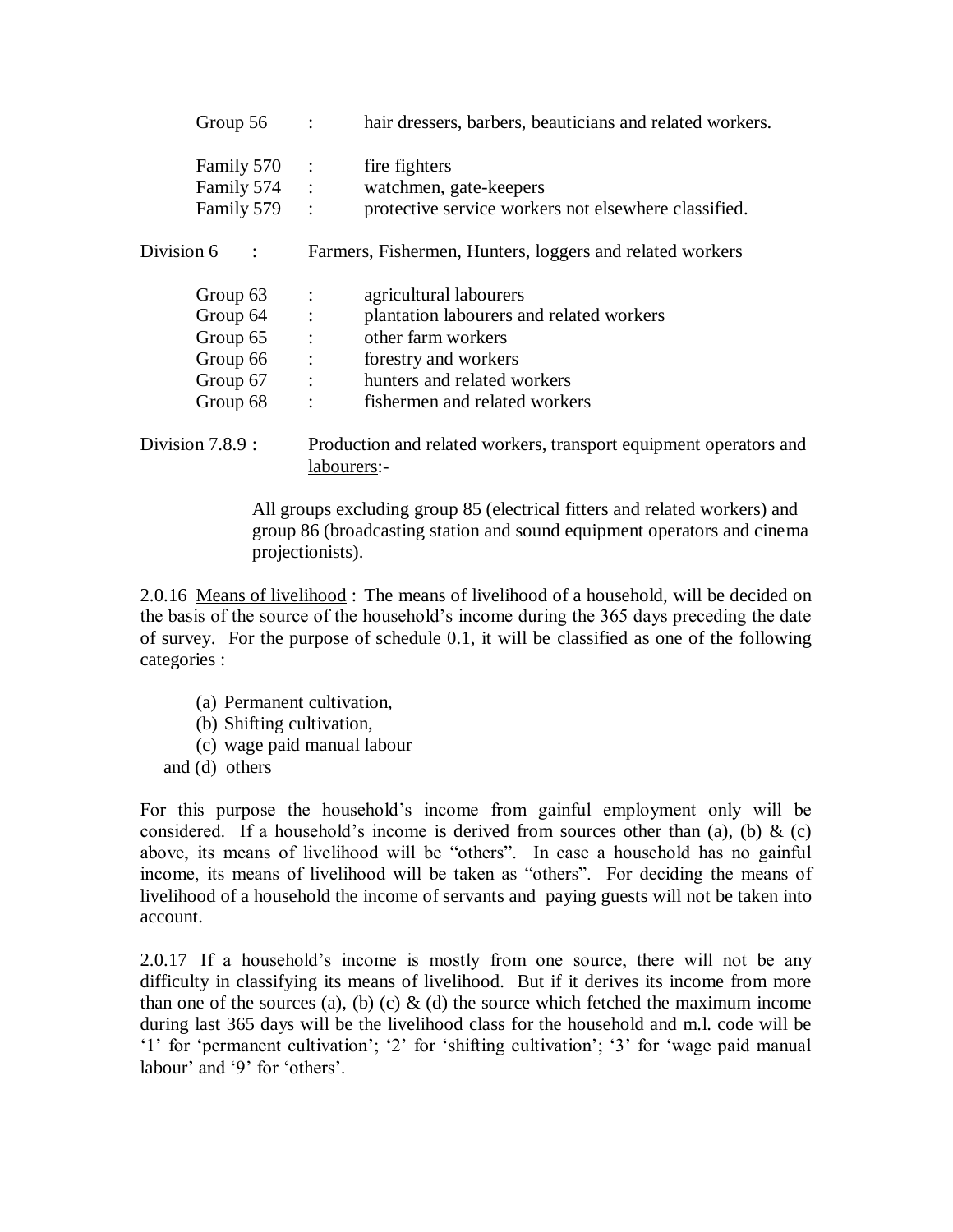2.0.18 Scheduled tribe : The tribe of the head of household will be considered as the tribe of the household provided the tribe finds a place in the list of notified schedule tribes of the State/U.T. The notified list of scheduled tribes applicable to each State and Union Territory is to be strictly followed and the synonyms or generic names should not be recorded as scheduled tribes. The state wise list of scheduled tribes with codes is given in Appendix I. An illustrative note on determination of the scheduled tribe category of a household is given in Appendix III.

2.0.19 Building : A building is an independent free standing structure comprising of one or more rooms and usually enclosed within external walls or dividing walls which extend from the foundation to the roof. Dividing walls refer to the walls of adjacent buildings such as dividing walls of row houses. If more than one physically separated structure constitute one living unit, all of them together will be treated as a building. Temporary structures ( such as those put up during meals, exhibitions etc.) whose life is expected to be less than one year will not be considered as buildings for the purpose of the construction survey.

2.0.20 New construction is defined as erection of an entirely new structure.

2.0.20.1 Addition, alteration and improvement of building is defined as extension of betterment of existing buildings. Such work should result in increasing the usefulness of the structures by making provision for additional floor space and/or amenities or in extending their life. Any type of remodeling, renovation or major repair work is to be treated as "addition, alteration and improvement". Routine maintenance and minor repairs will not be considered in this category.

2.0.21 Type of structure : The structure : The structures have been classified into three categories namely, pucca, semi-pucca and katcha on the basis of the materials used for construction.

2.0.22 Pucca structure : A pucca structure is one whose walls and roofs at least are made of pucca materials. Materials such as cement, concrete, oven burnt bricks, stone, stone blocks, jack-board (cement plastered reeds}, tiles, timber, galvanized or corrugated iron sheets, asbestos cement sheets are considered pucca materials.

2.0.23 Katcha structure : A katcha structure is one which has walls and roof made of non-pucca materials. Materials such as unburnt bricks, bamboo, mud, grass, leaves, reeds and/or thatch etc. are considered as non-pucca or katcha materials.

2.0.24 Semi-pucca structure : A semi-pucca structure is one which cannot be classified as a pucca or a katcha structure as per definition. Such a structure will have either the walls or the roof, but both, made of pucca materials, walls/roof made partially or pucca materials will be regarded as katcha walls/roof.

2.0.25 If a building consists of different types or structures, the determination of its type will be based on the type of structure which covers the major floor area of the building.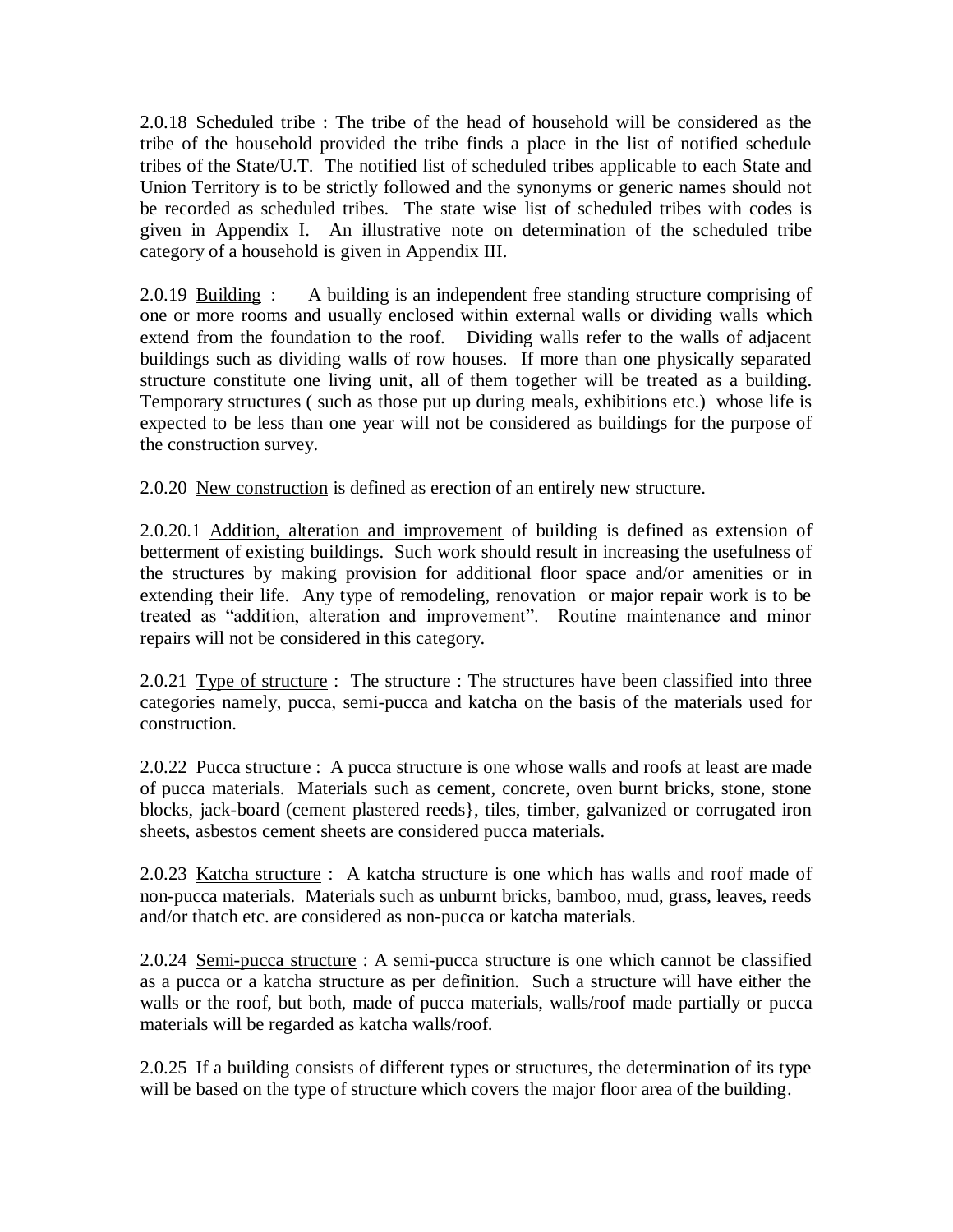2.0.26 Building construction work: The second stage sampling unit for the building construction survey is a building construction work. This can be a "new building " or "addition, alteration or improvement". A construction work, in general will refer to an entire building irrespective of the nature of occupancy. If more than one physically separate structure constitute one living unit (e.g. kitchen or bathroom may be separated from the main building) all of them together will be treated as one building. However, if parts of a building are owned by different owners at the time the construction work is undertaken, then, the portion owners at the time the construction work is undertaken, then, the portion owned by each owner will be considered as a separate sampling unit. This applies (for example) in the case of ownership flats if some addition etc. are carried out by some of the owners in their respective flats. Boundary walls, wells etc. attached to a building will be considered as part of the building. ( If a boundary wall is constructed sometime after the construction of the building, it will be considered under " addition, alteration and improvement". An exception to the above general definition is as follows:- Suppose at a single building site two or more buildings are constructed by a single owner. In this case if the expenditure accounts of the individual buildings are maintained separately, then as before each building will constitute a separate construction work and hence a separate sampling unit for the sake of expediency. Otherwise all the buildings on the site taken together will constitute one construction work.

2.0.27 Owner of construction work is an individual, a collective body or an institution on whose account the construction is carried out. Such an individual/agency will be considered the owner of the construction while the construction is on-going. For instance, in the case of a housing cooperative society constructing a block of flats which will be subsequently handed over to its members, the society will be considered as the owner at the time of construction even though after handover the individual members will be actual owners. Owners are of the following types.

2.0.28 Household (for construction): Any private individual, joint family or proprietary or partnership enterprise will be treated as a household (rather, belonging to the household sector) for the purpose of the building construction survey.

2.0.29 Cooperative housing society : A cooperative society formed by its individual members and registered as such in accordance with statutory provisions for the sole or major purpose of constructing houses/flats for members is a cooperative housing society. A society which simply arranges finance is not a cooperative housing.

2.0.30 Private non-household organization (other than cooperative housing society) : All organizations falling in the private sector other than households, housing cooperatives and joint stock companies come under this category. For example, educational and religious institutions run by committees, clubs, political parties, cooperative societies (other than housing cooperatives) etc.

 $2.0.31(a)$  Private corporate sector : The joint stock companies in private sector i.e. public and private limited companies.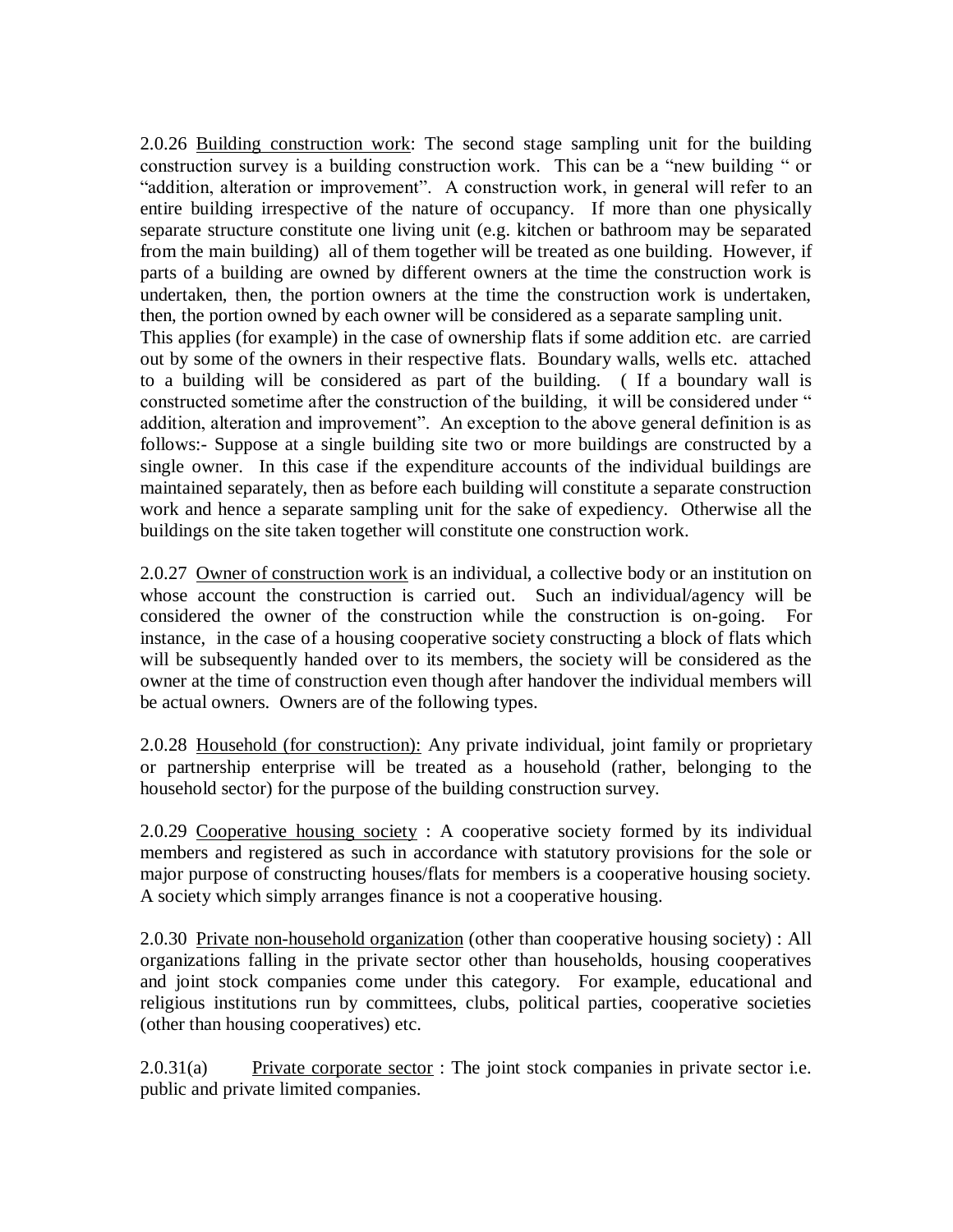2.0.31(b) Public sector: Central and state governments, local bodies, and all undertakings owned by them. Joint sector companies will be considered as part of public sector if public sector owns 50% of the shares.

2.0.32 Completed building : A new building construction will be considered as "completed" if it is considered by its owner as completed and ready for first occupation. In the case of addition, alteration and improvement, a construction will be considered as "completed" if, again in the opinion of the owner, it has been completed.

2.0.33 Schedule 0.1 contains the blocks numbered 1 to 10. The blocks are as follows:

| Block 1 :    | identification of sample village                      |
|--------------|-------------------------------------------------------|
| Block 2:     | particulars of field operations                       |
| Block 3:     | list of hamlet-groups                                 |
| Block 4 :    | sketch map of hamlet groups showing area type 1 and 2 |
| Block 5:     | summary information from block 9                      |
| Block 6:     | summary information from block 10                     |
| Block 7:     | remarks by investigator                               |
| Block 8:     | comments by supervisory officer                       |
| Block 9:     | list of households and record of selection            |
| Block $10$ : | list of constructions and record of selection.        |

When one booklet for schedule 0.1 is not sufficient enough to list all the households and current constructions of the sample village, supplementary sheets containing blocks 9 and 10 are to be used. The identification particulars of the sample villages will be recorded in the space provided on all such sheets and they will be firmly attached to the main schedule 0.1. Instructions for filling the schedule are given in the following paragraphs.

Block  $1$ : identification of sample village –

2.1.1 The particulars of all the items except item 21 are to be recorded with appropriate code or digit in the corresponding box space. Multiple cells have been provided against some of the items viz., items 1,7 etc., each cell is meant for recording one digit of the entry, the right most cell for the unit place digit, the next left cell for the tenth place digit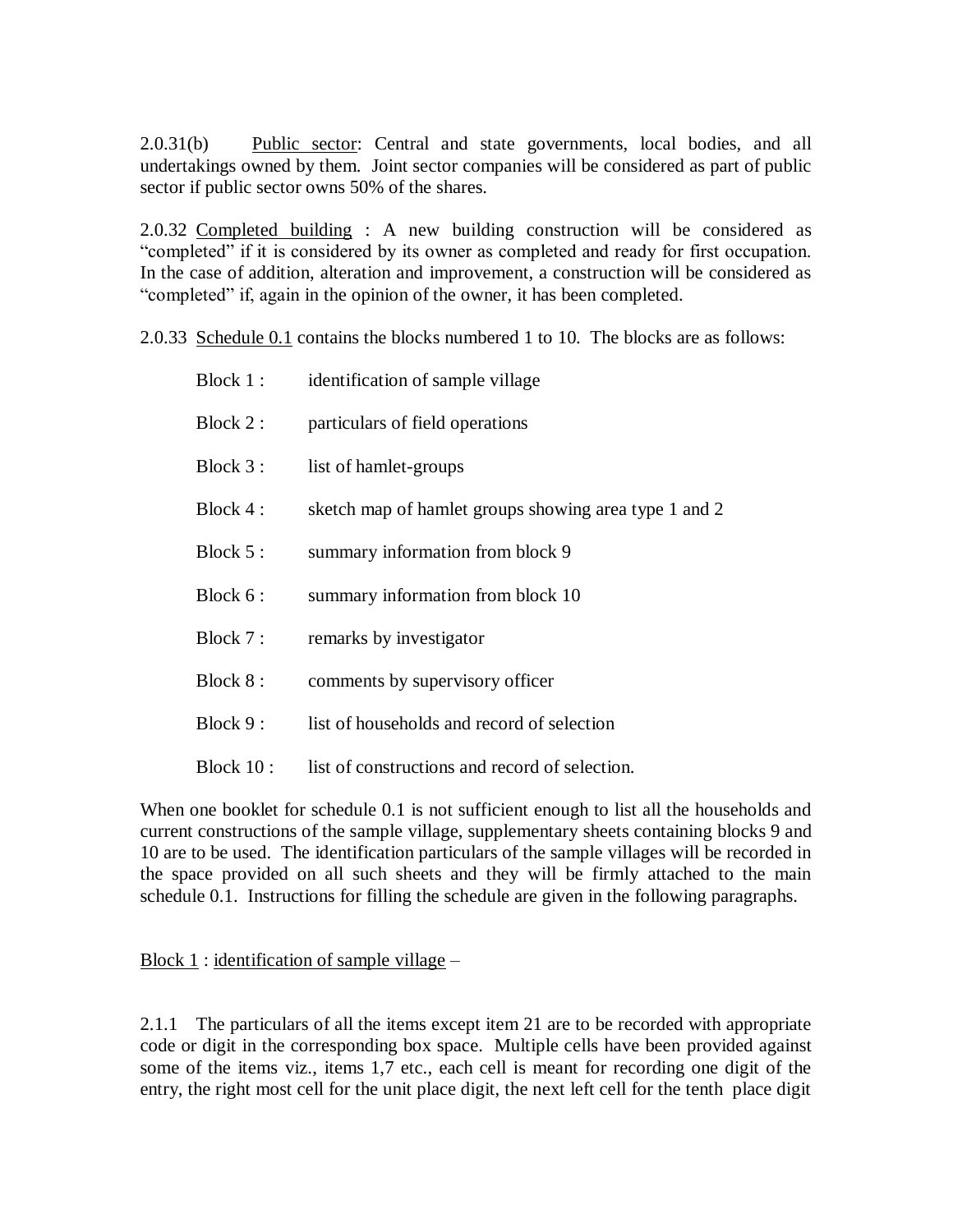and so on. Items 1,6 to 13, and 18 to 22 are to be copied from the sample list. The codes are printed for items 2,3 and 5. The entry against item 4 will be "1" for central sample and '2' for state sample. Item 14 will be '1' for central sample and '2' for state sample. Item 14 is for recording information on unit is survey as described in para 2.0.3. If either the sample census village is identical with the corresponding revenue village or it contains a number of unit, '1' will be entered against item 14 and 01 against 15. Otherwise, i.e. if the surveyed unit is a large revenue village which contains more than one census village, including the sample village as described in case (b) of para 2.0.3, "2" will be entered against item 14 and number of census villages included wholly/partly in the surveyed revenue village will be noted in the box space of item 15. In "special sample' villages where area-type 1 has carved out (vide para 2.0.5), code 1 will be recorded against item 16. Otherwise, the entry in item 16 will be 2. When the whole village is surveyed, the entry in item 17 will be 1, on the other hand, when hamlet group selection has been done in the sample village the number of hamlet-groups formed will be recorded in item 17. It may be noted that for entry 1 in item 17, the entry in item 16 will always be 2 whereas for entry 2 or more in item 17, the entry in item 16 may be 1 or 2. The approximate present population (vide para 2.0.5) of the whole sample village will be recorded in item 23.

2.1.2 Particulars relating to casualty, substitution etc. will be entered in items 24 and 25. (Instruction on casualty and substitution of villages are given in para 2.11.1 to 2.11.3) If the original sample village is surveyed, code "1" will be entered in item 24, If the original sample village is a casualty and substitute village has been surveyed in its place then code 2 will be entered. If even a substitute village could not be surveyed, code "4" will be entered here. If the village is depopulated or a "zero" case, code "3" will be entered in item 24.

2.1.3 In all cases where the originally selected village is a casualty irrespective of whether it has been substituted or not, the reason for its becoming a casualty will be given in codes in item 25. The codes are:

sample village

|         | not accessible                   |  |  |  |
|---------|----------------------------------|--|--|--|
|         | survey not allowed               |  |  |  |
|         | others (specify)                 |  |  |  |
| Block 2 | particulars of field operations. |  |  |  |
| 2.2.1   | This block is self-explanatory.  |  |  |  |
| Block 3 | <u>list of hamlet-groups.</u>    |  |  |  |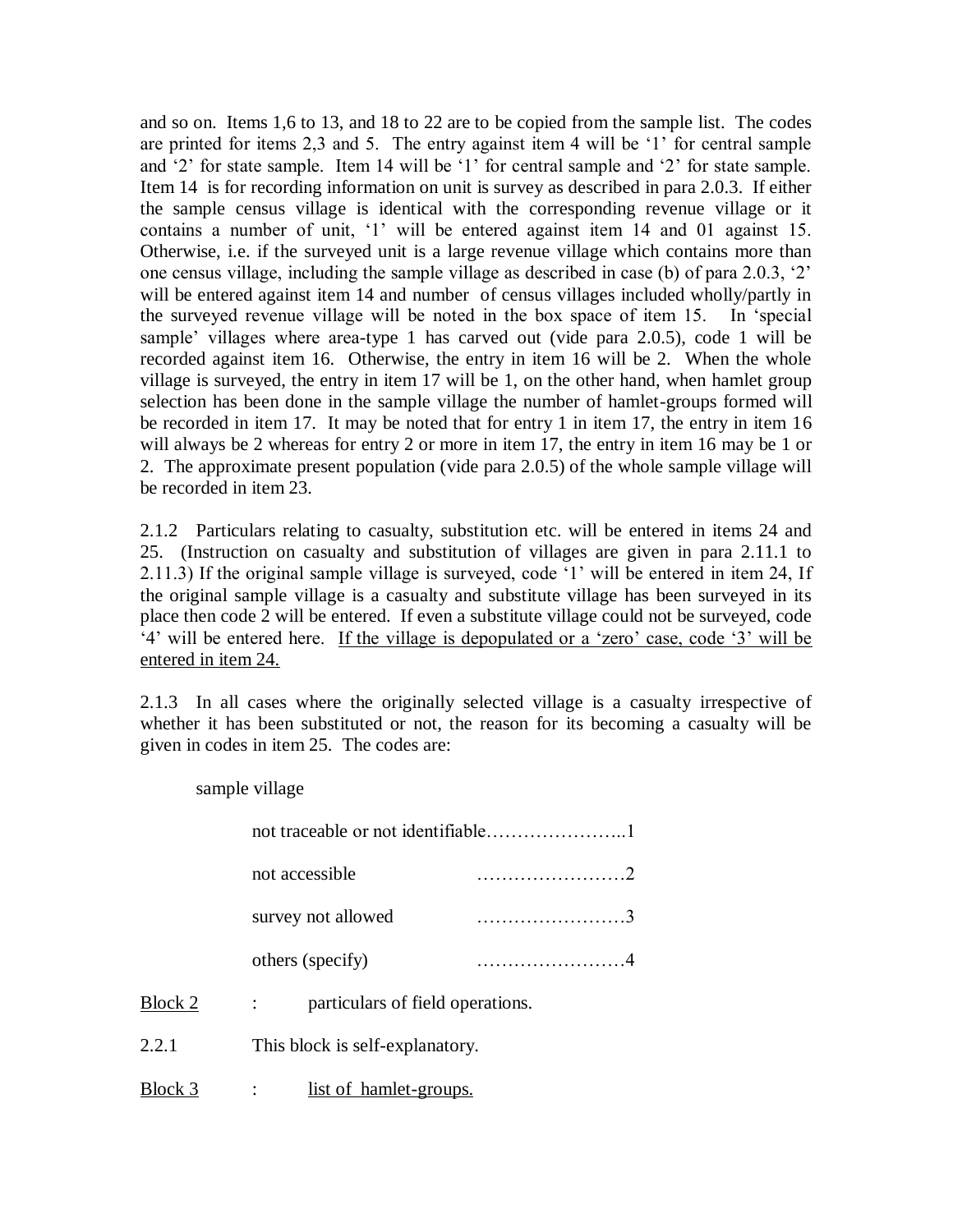2.3.1 This block is meant for recording the details of hamlet-group formation and selection. All the hamlets of the village will be listed here in the specified order (see para 2.0.6). A running serial number will be given in column (1) and the name of the hamlets will be recorded in column (2). In column (3), population of the hamlet expressed as percentage of the total village population will be entered. The hamlets will be grouped into as many (say D ) hamlet-groups as are to be formed as per the criterion laid down in para 2.0.5 and the hamlet groups so formed will be given another serial number (from 1 to D). The serial number of the groups will be recorded in column (4). If the hamletgroups are formed for a "special sample village with uneven distribution of tribal population over the hamlets, identify that hamlet-group which contains maximum tribal population and put tick marks in column(4) of block 3 against the hamlets constituting that hamlet-group designated as area type 1. Then write "area type 1 " in those cells where tick marks have been put. Thus after identifying area type 1, One of the remaining hamlet groups (i.e. hamlet-groups in area type 2 ) will be selected at random. A random number between 1 and D will be selected and that hamlet-group whose serial number agrees with the random number will be selected for survey. In case the random number agrees with the serial number of the hamlet group designated as area type 1, the random number will be rejected and the next random number will be selected for survey. In case the random number agrees with the serial number of the hamlet group designated as area type 1, the random number will be rejected and the next random number will be selected for survey. In case the random number agrees with the serial number of the hamlet group designated as area type 1, the random number will be rejected and the next random number will be considered so as to select one of the remaining hamlet-groups in the sample village will constitute area type 2. One of the hamlet-groups will be selected at random. The serial number of the hamlet-group selected from area type 2 will be encircled in column(4) of block 3.

# Block 4: sketch map of hamlet-groups showing area types 1 & 2.

2.4.1 A free hand sketch map of the hamlet-groups in the sample village has to be drawn in this space. It need not be drawn to scale. Whenever area type 1 has been formed in a special sample village, the word "area type 1" will be written in the map across its area; otherwise the map will represent the hamlet groups in area type 2.

### Block 5: summary information from block 9.

2.5.1 Summary information from block 9 will be recorded in block 5. All entries will be made separately for area type 1 and area type 2. In the absence of area type 1, of course, entries will relate to area type 2 and will be recorded in the portion marked B. The total number of households listed by m.l. class will be entered in columns (3) through (6) for each schedule type indicated in column (2). It may be noted that for schedules 29.3, 1.0 and 1.2 the total number of households will m.l. codes 1 and 2 taken together will be entered against the respective lines under column  $(4)$  and cross marks  $(X)$ will be put against the responding lines under column (3). Col. (7) = cols. (3) + (4) + (5)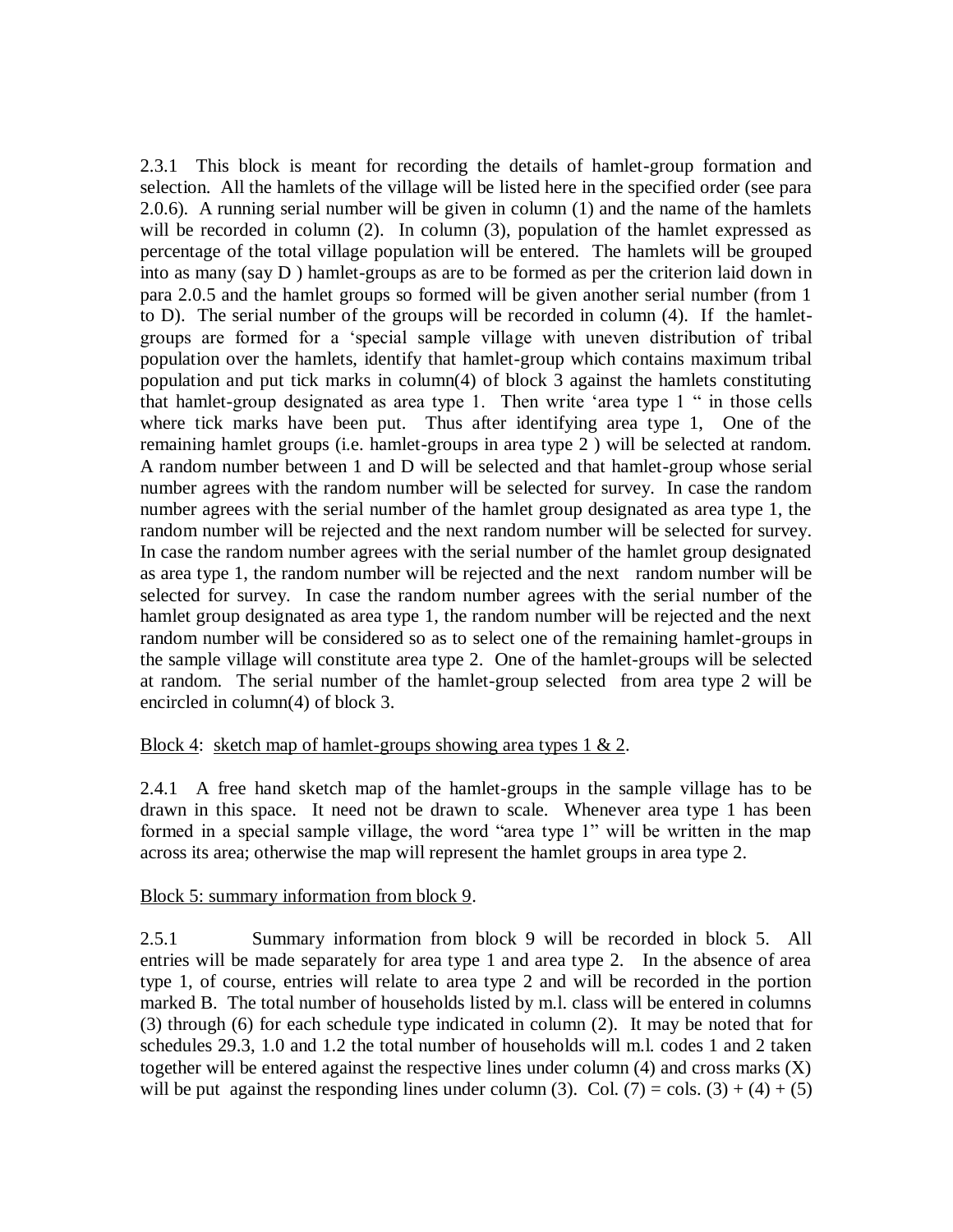+ (6). Total number of persons i.e. total household size of all the listed household given in column 940 of block 9 will be entered in items no. (4) and (10) respectively for area type 1 and area type 2. The interval (I) and random start (R) will be recorded for each schedule type in cols. (8) and (9) respectively. The value of  $R$  will be same for schedules 29.1 abd 29.2 because of the selection of combined sample similarly the value of "R" will also be same for the schedule 1.0 and 1.2. Of course random start will be selected independently for area-types 1 & 2.

2.5.2 If the entry in item of block 1 is "2", all the particulars are to be recorded under area type 2 only and area type 1 will be left blank. In this case the number of sample households to be selected for schedules 1.0, 1.2, 29.1, 29.2 and 29.3 are given below for stratum type (item 9 of block 1) and sample type (item 6 of block 1).

| Schedule |                        | Number of households to be selected in a<br>Not having area type 1 | village       |
|----------|------------------------|--------------------------------------------------------------------|---------------|
|          |                        |                                                                    |               |
| type     |                        | sample type 2 ( <i>i.e.</i> general sample)                        | sample type 1 |
|          | stratum type 1         | stratum type 2                                                     | (i.e. special |
|          | ( <i>i.e.</i> for code | (i.e. for code                                                     | sample)       |
|          | $'1'$ in item 9        | $2'$ in item 9                                                     |               |
|          | of block 1)            | of block 1                                                         |               |
| (1)      | 2)                     | (3)                                                                | (4)           |
|          |                        |                                                                    |               |
| 1.0      | 2                      | $\overline{2}$                                                     |               |
| 1.2      | 6                      | 6                                                                  |               |
| 29.1     | 6                      | $\overline{2}$                                                     | 6             |
| 29.2     | 6                      | $\mathcal{D}_{\mathcal{L}}$                                        | 6             |
| 29.3     | 4                      |                                                                    | 4             |
|          |                        |                                                                    |               |

But if the entry in item 16 of block 1 is '1', particulars are to be recorded under both the area type 1 and area type 2 and the number of households to be selected for schedules 1.0, 1.2, 29.1, 29.2 and 29.3 will be as follows:

| Schedule type | number of households to be selected |             |  |
|---------------|-------------------------------------|-------------|--|
|               | area type 1                         | area type 2 |  |
|               |                                     |             |  |
| 1.0           |                                     |             |  |
| 1.2           |                                     |             |  |
| 29.1          | 4                                   |             |  |
| 29.2          |                                     |             |  |
| 29.3          |                                     |             |  |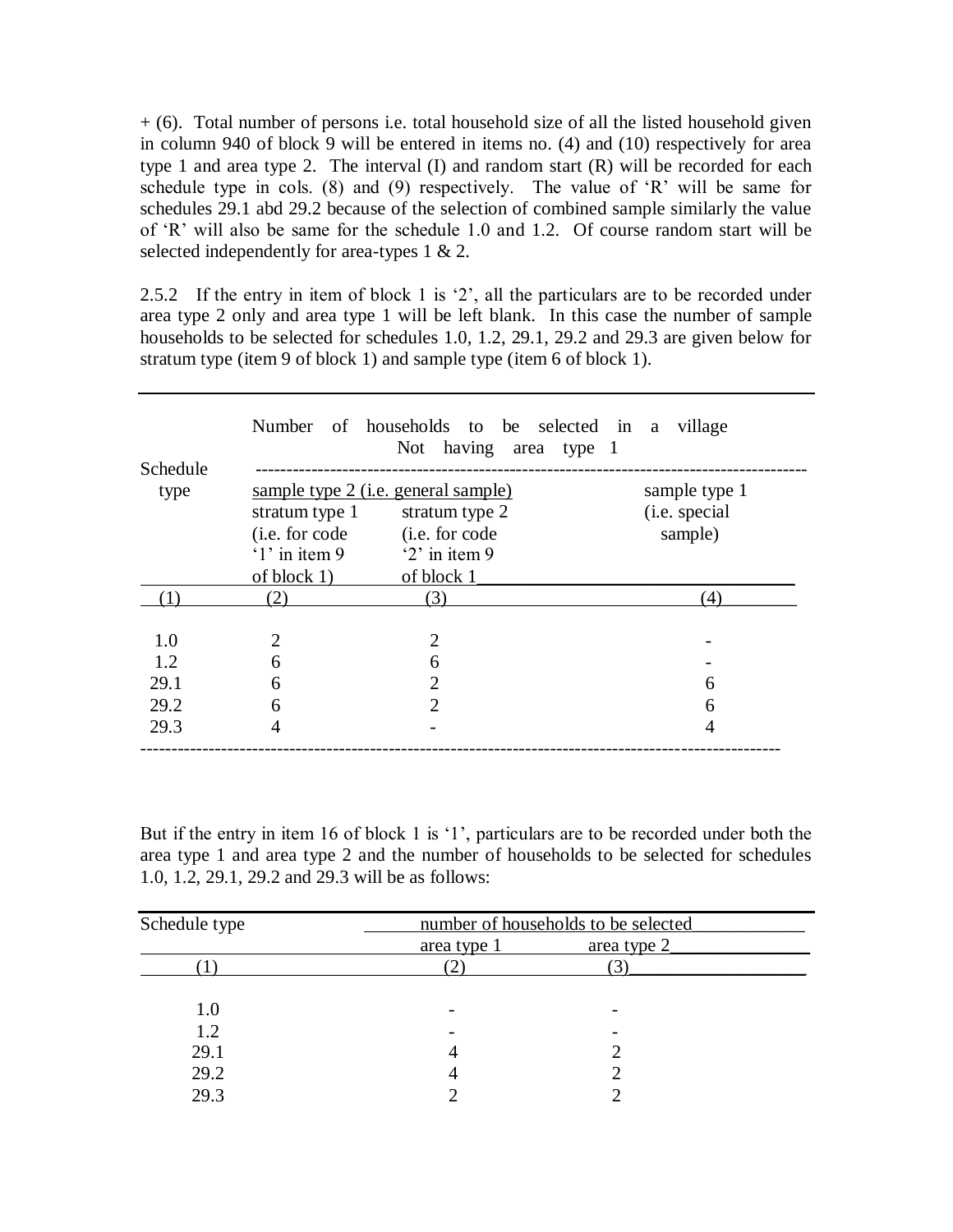In case, any household selected for detailed enquiry has become a casualty, the number of casualty households which have been substituted will be written in column (11) and the number of casualty households which could not be substituted will be given in column (12). It may be noted that the entry in column (13) may be derived as col. (13) = col.(10)  $-$  col.  $(12)$ .

----------------------------------------------------------------------------------------------------------

# Block 6 : summary information from block 10

2.6.1 This block is for recording some summary information from block 10 relating to sampling of construction works. Total number of constructions listed will be given for each sub-stratum (for sub-stratum 1, by construction type) in column (4). The entries in lines 1 and 2 will be respectively, the number of entries in columns (8) and (10) of block 10. Entries in lines 1+2 entry in line 3. the total size i.e. in last entry in col. 11, block 10, if tere are entries in col.(11) otherwise last entry in col. (9) of block 10 should be recorded against item 3 in col. (4) by the side of figure with in brackets. The entries in lines 4 and 5 will be respectively the last srial numbers in columns (12) and (13) of block10. the last line will be the total of entries in lines 3, 4 and 5. The sampling interval and random start used for each sub-stratum will be given in cols. (5) and (6). The number of sample constructions selected etc. will be given in columns (7) to (10).

# Block 8 : comments by supervisory officer(s).

2.8.1 The Assistant superintendent, the Superintendent or any other officer who has inspected the work relating to this schedule, may give his comments here.

# Block 9: list of households and record of selection

2.9.1 This is an important block for all the schedules except for schedule 1.4 for which block 10 has been provided. Listing of houses and households classified as ST households and others, preparation of sampling frames and selection of sample households for schedules 1.0, 1.2, 29.1, 29.2 and 29.3 will be carried out in this block.

2.9.2 In sample villages where area of tribal concentration have been carved out, list of houses and households will be recorded in separate pages of block 9 for area types 1 and 2. At first; listing will be done in area type 1 and after completion of listing in area type 1, listing in area type 2 will be started or continued in that page but started from next page of block 9. However, when there is no area type 1 in a sample village, listing for area type 2 will be started from the next page of block 9. However, when there is no area type 1 in a sample village, listing for area type 2 will be started from the first page of block 9. In both the cases, the relevant area type 1 or 2 will be recorded in the space provided for it in the right side of the heading of block 9. Area type 2 will be recorded even when there is no area type 1 in the sample village.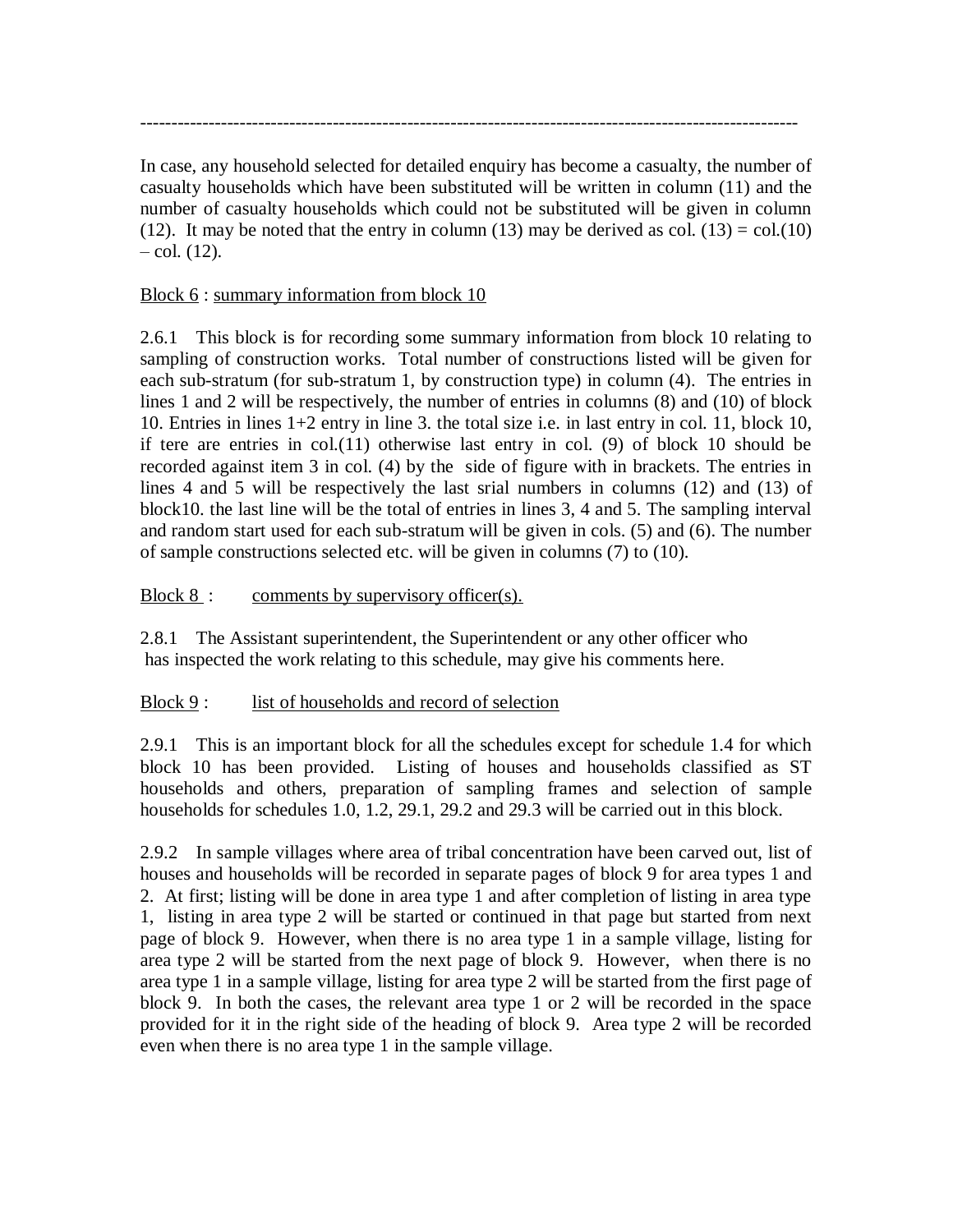2.9.3 Column (1): house number : All houses including vacant ones will be listed in block 9 and in column (1) a house number will be given to each listed house. The 1981 census house number or the number given by the local panchayat or other body may be used if available. In case no such number exists, a running serial number may be given by the investigator himself. But if the serial numbers inscribed by census or panchayat are there for most of the houses excepting a few (e.g. houses which have come up after 1981 census will not have no number), a running serial number will be assigned to such houses (but only to them) and the numbers will then be enclosed within brackets to distinguish them from the original number given by census/panchayat.

2.9.4 Column (2) : household serial number : The households normally residing in the houses listed in column (1) will be listed in column (2), and a running serial number will be given independently for area types 1 and 2, starting from 1 in both the cases. Now in case of certain categories of persons who habitually migrate frequently in connection with their occupation, like labourers hired by contractors, who proceed from one worksite to another, etc. their current place of residence will be treated as their place of normal residence (even though they may have a permanent home elsewhere). They will be listed in the place where they are found provided they are likely to stay there till the end of the detailed enquiry. The following situations may be noted:-

(i) If no household lives in a house i.e. if the house is used for only nonresidential purpose, or is vacant the purpose to which it is put will be written across the page in the line e.g. "dispensary" "vacant" etc.

(ii) If two or more households live in a house, all of them will be listed one by one. The household may be listed in the same line as the house. The next house will be listed only after listing all the households living in that house.

(iii) In case of households living within an establishment such as hostel, hotel etc., the name of the establishment will be written in the first line across the page and the normal resident households thereof will be listed from the next line onwards.

2.9.5 Column  $(3)$ : name of the head of household (name of tribe) : The name of the head of household will be recorded in column (3). If the head of household belongs to a scheduled tribe, the name of tribe has to be written in brackets just under the name of the head. The list of scheduled tribes for different States/UTs has been given in Appendix I. Before recording the name of tribe, the investigator should be sure that the tribe belongs to the list of notified scheduled tribes of that State/UTs has been given in Appendix I. Before recording the name of tribe, the investigator should be sure that the tribe belongs to the list of notified scheduled tribes of the State/UT. (See para 2.0.18)

2.9.6 Column (4) : household size: The total number of normal resident members of the household which includes temporary stayaways and excludes temporary visitors will be taken as the size of the household and will be recorded in column (4). The detailed guidelines are given in para 2.0.10 for determining the household size.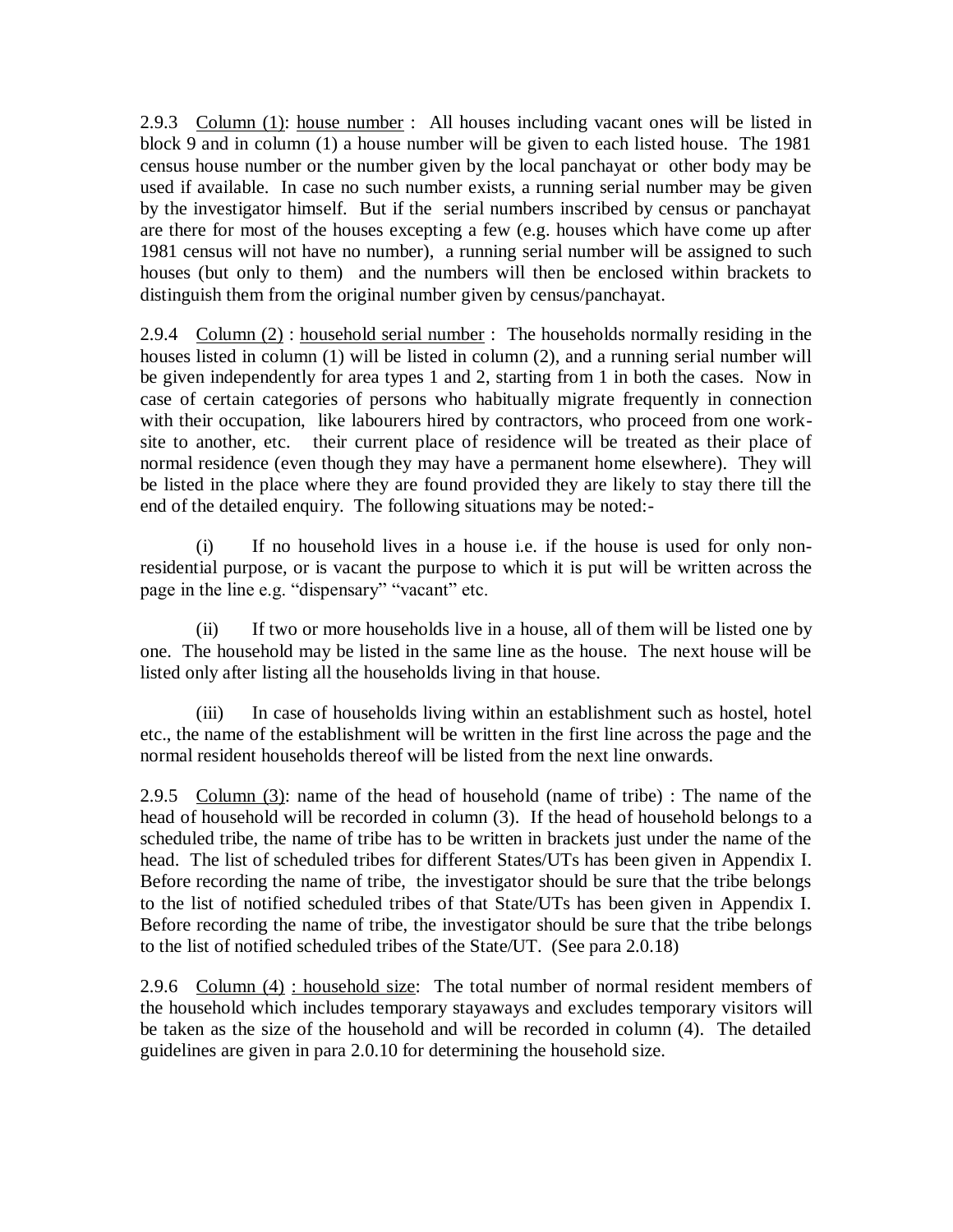2.9.7 Columns (5)  $\&$  (6) : household group code and tribe code : Code '1' will be recorded for tribal households and code "9" for other household if the head of the household is a scheduled is a scheduled tribe. Corresponding to the tribe name in column (3), the appropriate tribe code has to be entered in column (6). The tribe of the head of household will be taken as tribe of the household, though in some cases different members of the household may belong to different tribes or some of the members may not be tribals even. The list of scheduled tribes with codes is given in Appendix-I of this volume.

2.9.8 Column (7) : means of livelihood code : The means of livelihood of the household will be determined according to the definitions given in paras 2.0.11 to 2.0.18 and it will be redefinitions given in paras 2.0.11 to 2.0.18 and it will be recorded in terms of codes in column (7). The codes are as follows:-

| Wage paid manual labour3 |  |
|--------------------------|--|
|                          |  |

2.9.9 Columns (8) to (14): sampling serial numbers: The frame for sampling of households will be prepared in columns (8) to (14) after completing the listing of all the households of the village. The households of the sample village will be divided in two groups, namely, (i) scheduled tribe (ST) households and (ii) other (non-ST) households. The ST households will be arranged by other (non-ST) households. The ST households will be arranged by their means of livelihood through columns  $(8)$  to  $(11)$  and other households will also be arranged by their means of livelihood through cols. (12) to (14). The households with code '1' in col. (5) are "ST households". If a ST-household's m.l. code is 1, col. (5) are "ST households". If a ST-household"s m.l. code is 1, a tick mark will be put against that household in column (8). Similarly if a ST-household's m.l. code is 2 or 3 or 9 a tick mark will be put accordingly in column (9) or (10) or (11). Again the households with code '9' in column (5) are "other households". Thus if a household belonging to the group "other households" has m.l. code 1 or 2, it will get a tick mark will be put accordingly in col. (13) or (14) against that household.

After having put the tick marks in this manner for all the households, a running serial number called sampling serial no. starting from 1 will be given to all the tick marks of column (8) to (14) starting with first tick mark of col. (8) and ending with the last one of col. (14). It should be made sure that all the tick marks in a given exhausted before proceeding to the first tick mark of the next column.

The sample households for schedules 29.1 and 29.2 will be selected from SThouseholds i.e the sampling frame for schedule 29.1 and 29.2 is constituted of households appearing in cols. (8) to (11). The sampling frame for schedule 29.3 is constituted of the households appearing in cols. (12) to (14) i.e. the sample households for schedule 29.3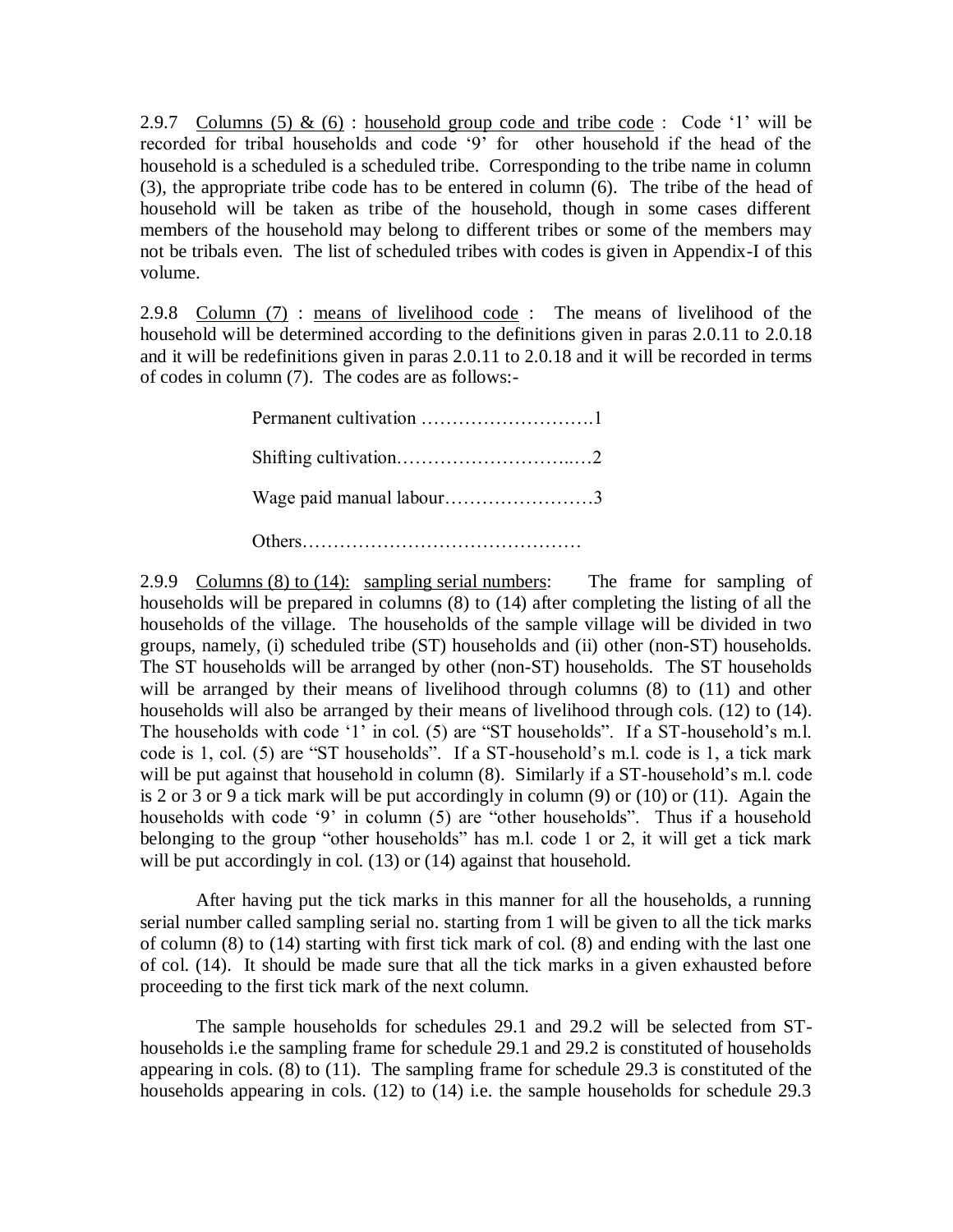will be selected from, the sample households for schedule 29.3 will be selected from, the group "other households". Lastly the sampling frame for the schedules 1.0 and 1.2 will consist of all the households in cols. (8) to (14).

If entry in item 6 of block 1 is  $1'$  (i.e. if the sample village is special), then schedules 29.1, 29.2, and 29.3 only will be canvassed. For special sample villages with area of tribal concentration (area type 1) carved out, sampling will be done independently from the households belonging to area types 1 and 2. That is why sampling serial numbers will be assigned independently for area types  $1 \& 2$ .

2.9.10 Columns (15) to (19): order of selection: The number of sample households to be selected for different schedules under different conditions has been shown in para 2.5.2. It is desirable that different sets of households are surveyed for schedules 29.1 and 29.2. To avoid the chance of getting the same household selected for both the schedules, at first the total number of sample households allotted for these schedules taken together will be selected circular systematically from the frame prepared in cols. (8) to (11). The order of selection of the combined sample will be written first in brackets in the left hand margin in column (15). The households with odd orders of selection of the combined sample will be the sample households for schedule 29.1 and the households selected in this order will be given continuous numbers 1,2,3 etc. in col. (15). That is the household with odd orders such as, 1,3,5,7 etc. will be given respectively the order of selection as 1,2,3,4 etc. in col. (15). Similarly the households with even order of selection will be given respectively the continuous numbers as 1,2,3 etc. in col. (16). Regarding schedules 1.0 and 1.2, a combined sample of 8 households will be selection 1 and 5 will be selected fro sch. 1.0 and they will be given the orders of selection as 1 and 2 respectively, in col. (18). The rest of the households will be the sample households for sch. 1.2 and they will be given the orders of selection 1, 2, 3, 4, 5  $\&$  6 in col. (19) corresponding to the orders  $2,3,4,6,7 \& 8$  of the combined sample. Further, the required number of sample households will be selected circular systematically from the frame of households in cols. (12) to (14) for sch. 29.3 and the order of selection 1,2,3 etc. will be written in col. (17).

The procedure of selection is as follows :

Let N be total number of households in the frame. Let n be the number of households to be selected. Calculate N/n. The sampling interval, denoted by I, will be given by the integer part of N/n. No rounding off need be done. Next select a random number between 1 to N from the table of random numbers as per the procedure given in para 2.10.1. Let it be R. Obtain the numbers  $R, R+1, R+21, \ldots, R + (n-1)I$ . The sample households are those households whose sampling serial numbers agree with these numbers. When any of these numbers  $R, R+1, \ldots, R$  exceeds N, the sampling serial number is to be obtained by substracting N from it. The orders of selection will be given exactly in the order R, R+I, R+21……… That is to say it will be 1 for sampling serial number R, 2 for sampling serial no. R+1, and so on.

As the households in cols. (8) to (14) are given continuous serial number, the procedure of selection of households for sch. 29.3 requires some clarifications. The sampling frame for sch. 29.3 consisting of the households with tick marks in cols. 912)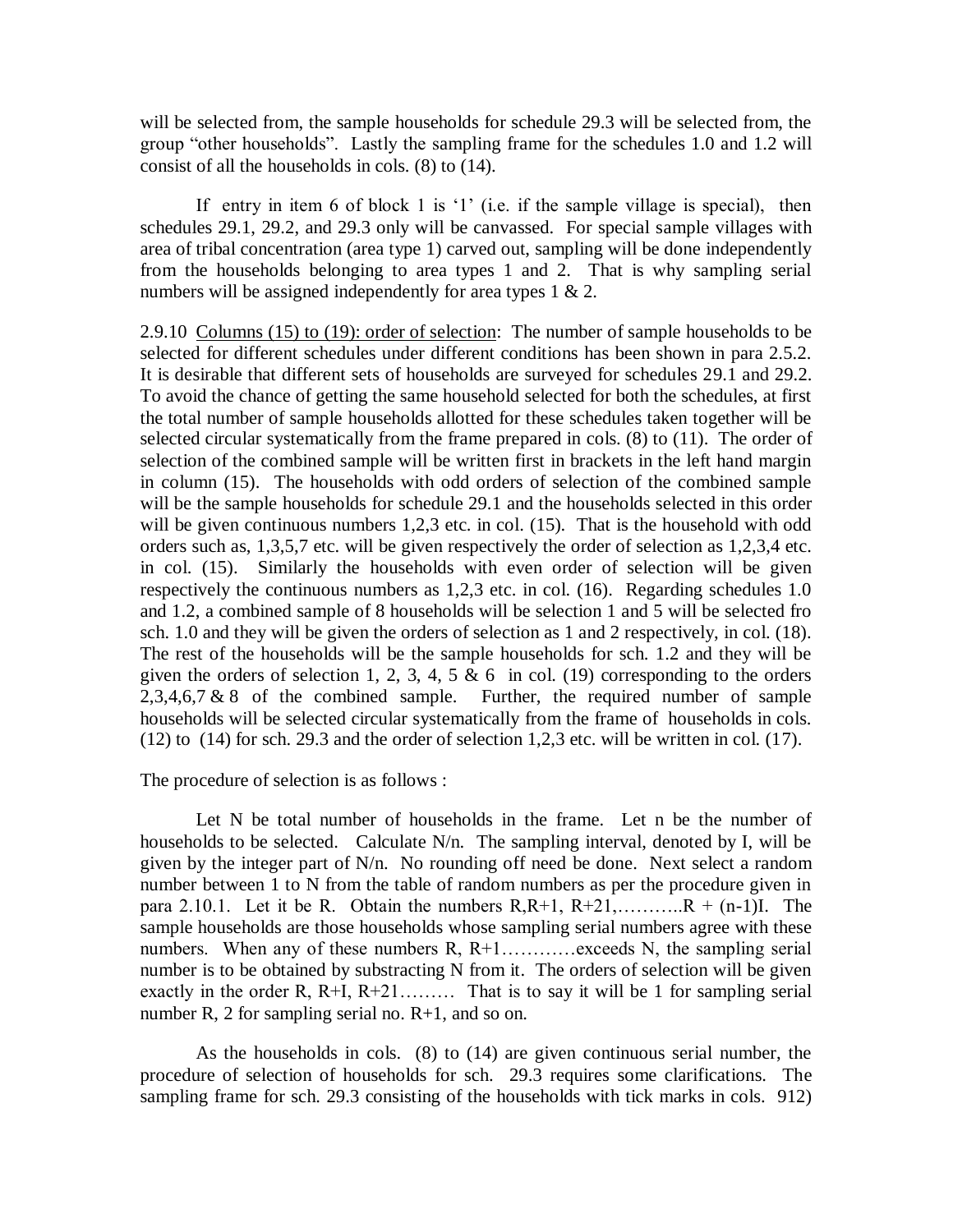to (14). Suppose the last household in col. (11) get a sampling serial no. 50, then the first household in col. (12) will be assigned the next sampling serial no. i.e. 51 and suppose the serial no. of the last household in col. (14) 105. Thus the total number of households in the frame of sch. 29.3 is  $105 - 50 = 55(N)$ . Suppose 4 (n) households are to be selected circular systematically from this frame of 55 households. The sampling interval (I) is the integar part of  $55/4$ (i.e. N/n). Thus I=13. Next select a random number (R) between 51 and 105 from the table of random numbers. The sample households are those household whose serial number agree with numbers R,  $R+1$ ..............  $R + (n-1)$  I. When any of these nos. exceeds 105, the sampling serial number is to be obtained by subtracting 55 (i.e. N) from it.

## Block 10: list of constructions and record of selection.

2.10.0(a) Concurrent with the work of listing of houses and households the investigator will list all the construction works that he comes across in the sample village/hamlet-group. Now, in each house he visits he will find out by enquiry (helped by observation) whether it is a new building constructed during the last 365 days or not. In case it is not, he will further enquire whether any work of addition, alteration or improvement has been carried out in that building during the last 365 days. In case it is a new building constructed during the last 365 days or not. In the case of buildings with more then one dwelling unit (which will be rare in rural areas), this question will have to be asked in respect of each of them. In the case of buildings used for non-residential purposes also this enquiry will have to be made. Besides the constructed buildings, there may be sites within the boundaries of village where new constructions are coming up. In such cases the investigator will approach suitable informants to find out some essential particulars about such constructions (if they are building constructions). All such buildings on which some construction expenditure has been incurred during the last 365 days will be listed in block 10. Listing of houses and households in block 9 and listing of constructions in block 10 may be done simultaneously in the same round of visits in order to avoid unnecessary journey within the village. Extreme care may be taken not to omit any construction work. The procedures to be followed for listing of constructions and selection of sample constructions in block 10 are given below. All construction works that the investigator detects in the village will be listed in block 10 irrespective of whether any of them falls within or outside the coverage of this survey. This will be decided later, on the basis of further information collected.

2.10.0(b) A common running serial number will be given to all constructions listed in column (1). The panchayat or other number, if any, of the site of the construction will be recorded in column (2). If the construction is relating to a house, (say, in the case of a completed new building of additions etc. to an exiting building) then the house number if any will be recorded here. In column (3) the name and address of the owner will be entered. It will be an individual or an organization.

2.10.1 Column  $(4)$ : owner type: The category of the owner of the construction (at the time of construction) will be recorded here in codes as follows:-

Household………………………………….1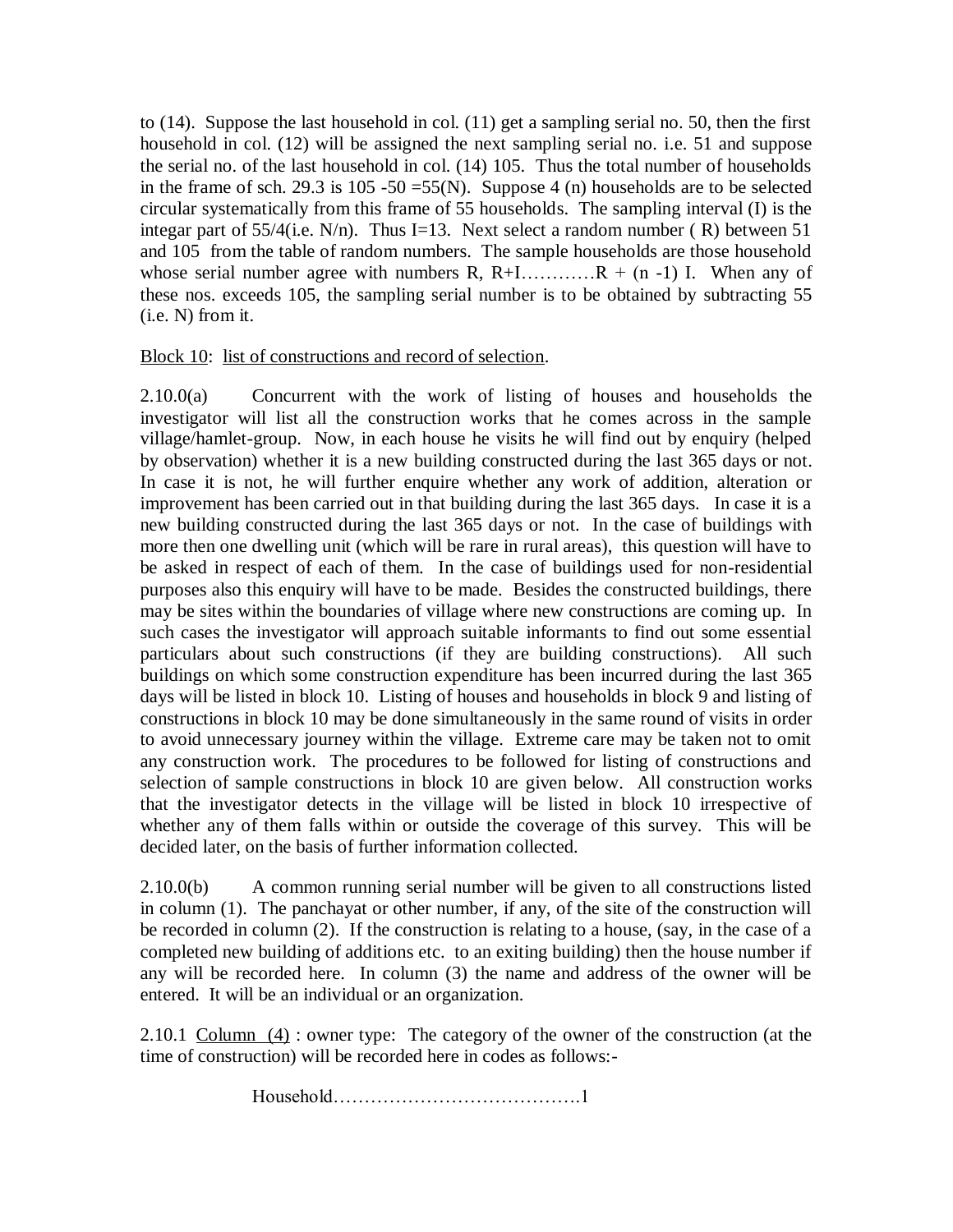Private non-household organization

| Housing co-operative society3 |
|-------------------------------|
|                               |
|                               |

2.10.2 Column (5) : approximate expenditure during last365 days : The approximate expenditure incurred on the construction during the last 365 days will be entered here. "For ower type code 4 and 5 in col. (4) information in respect of cols. (5) to (7) need to be collected".

2.10.3 Column (6) : structure type : The type of the structure will be given in codes as follows:-

2.10.4 Column (7) : type of construction: The type of the construction listed will be given here in codes as follows:

| Addition, alteration and improvement3 |
|---------------------------------------|

2.10.5 Now all the constructions with owner belonging to the private corporate sector or the public sector will be outside the coverage of the survey. They will have codes 4 or 5 in column (4). Similarly all constructions, the approximate expenditure on which has been less than Rs. 250/- during the last 365 days (as recorded in col. (5) will also be outside the coverage of the present survey. Sampling will be done from the remaining constructions listed in the manner described below.

2.10.6 For each construction falling within the coverage of the survey, a tick mark will be given in one of the columns  $(8)$ ,  $(10)$ ,  $(12)$  or  $(13)$ . If it is pucca or semi-pucca (i.e. entry in col. (6) is 1 or 2), the tick mark will be in column  $(8)$ ,  $(10)$  or  $(12)$  according as the entry in column (7) is 1, 2 or 3 respectively. All katcha construction will get tick marks in column (13).

2.10.7 Now, for constructions getting tick marks in columns (8) or (10), the "size" will be entered by the side of the tick mark. The size is given by the approximate expenditure last year (entry in col. (5)) rounded to nearest Rs. 1000/-. Any figure between Rs. 250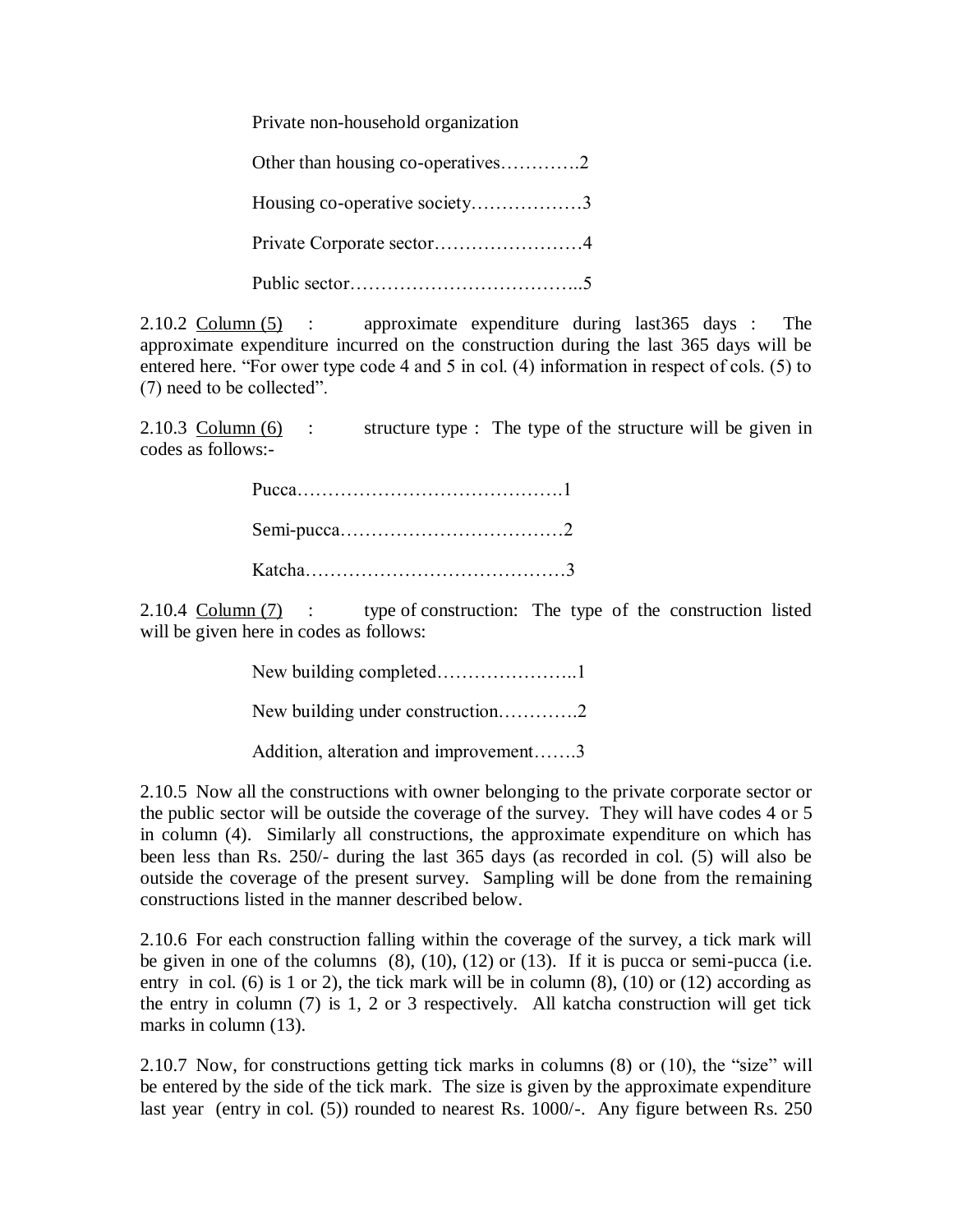and Rs. 500/- will also be given size 1. Units getting tick marks in columns (8) and (10) belong to sub-stratum 1 and those getting tick marks in columns (12) or (13) will be in sub-stratum 2 or 3 respectively.

2.10.8 Sample selection : sub-stratum  $1$  : Four sample constructions will be selected from sub-stratum-1 circular systematically with probability proportional to size. The actual procedure is as follows. The cumulative totals of size will be built up in columns (9) and (11) for units of sub-stratum 1 starting from the top of column (8) and proceeding downwards, and on finishing column (8), continuing from top of column (10) and again proceeding downwards till the end of column. This is done in the following manner. The entry in col. (9) against the first entry in column (8) will be entry in col. (8) itself. The next entry in col. (9) will be the previous entry in col. (9) plus the entry in col. (8) in the same line. This is the rule to fill in col. (9) for all subsequent lines where there is entry in col. (8). This procedure will be continued in respect of columns (10) and (11) also after finishing the last filled-in line of columns (8). The first entry in column (11) will be the sum of the last entry in column (9) plus the first entry in column (10). In the end, the last entry in column(11) will give the total of the sizes of all the units of sub-stratum-1, A numerical example is given below:

| Column of block 10 |                |                |                       |    |  |
|--------------------|----------------|----------------|-----------------------|----|--|
|                    |                |                | (3) (8) (9) (10) (11) |    |  |
| $\mathbf{A}$       |                |                | $\mathbf{1}$          | 11 |  |
| $\boldsymbol{B}$   | $\overline{2}$ | $\overline{2}$ |                       |    |  |
| $\mathcal{C}$      |                |                | $\overline{4}$        | 15 |  |
| D                  | 5              | 7              |                       |    |  |
| E                  | 3              | 10             |                       |    |  |
| $\mathbf{F}$       |                |                | 3                     | 18 |  |
|                    |                |                |                       |    |  |

Now in order to select 4 units circular systematically with pps, calculate I, the interval of selection as total size/sample size, which is 18/4=4.5. This is to be rounded to the next higher integer. Next a random start (R) will be taken between 1 and total size which is 18 in this case. Find the four numbers R, R+I, R+2I and R+3I. If any of these exceed 18, subtract 18 from it as usual in circular systematic sampling. Now the units corresponding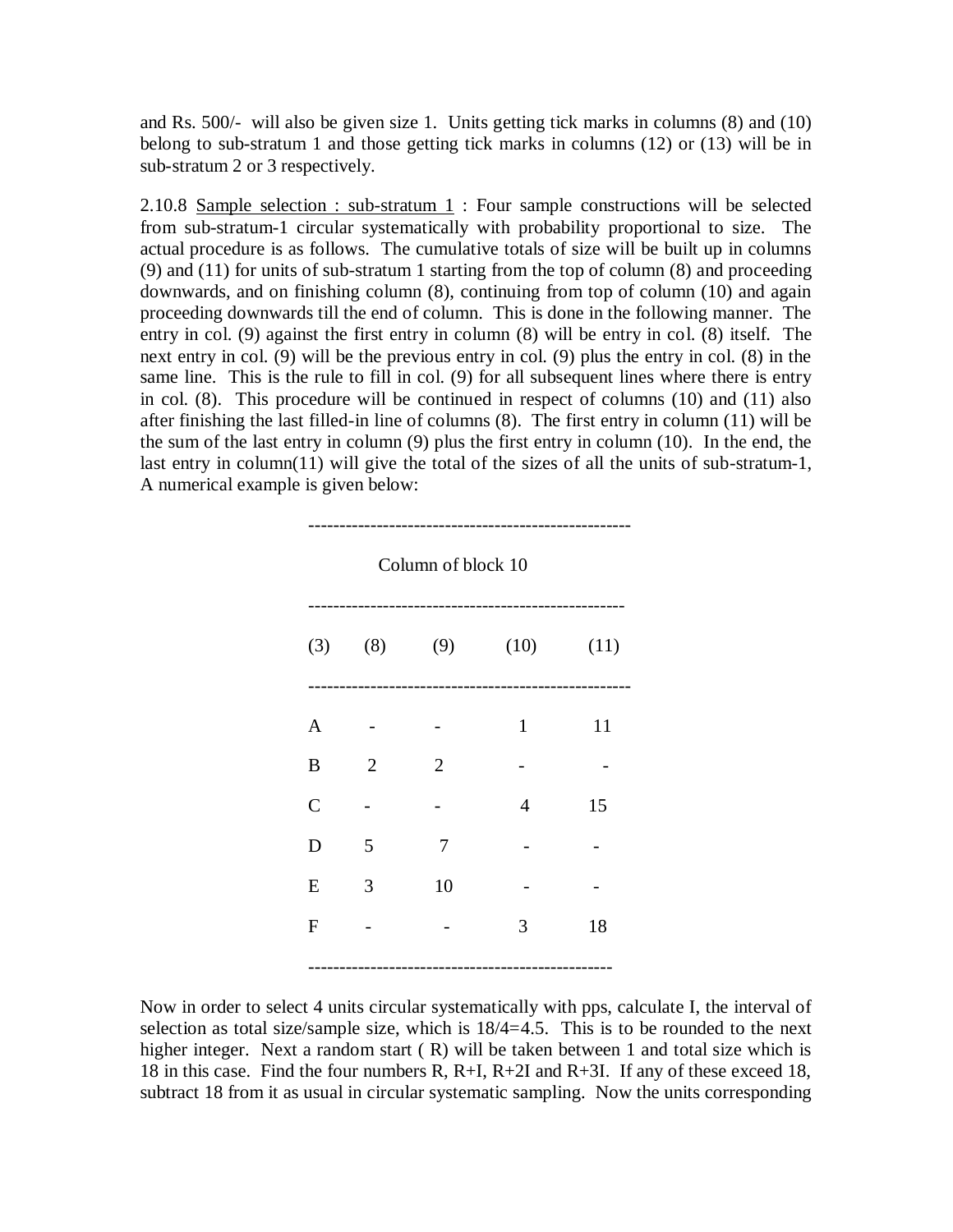to the numbers R, R+I, R+2I and R+3I are to be identified. Take any of them, say, R. If R is between 1 and 2, b will be selected: if it is between 3 and 7, D will be selected; if it is between 8 and 10, E will be selected; if it is 11, A will be selected; if it is between 12 and 15, C will be selected; if it is between 16 and 18, F will be selected. That is to say if R lies between  $Ci-1=1$  and  $Ci$  where  $Ci$  is the cumulative total against the ith unit, then the ith unit will be selected. In case any particular size is greater than the interval, two consecutive selections may result in the same unit. Say, for example,  $R+I$  and  $R+21$ indicate the same unit. Then  $R+2i$  will be rejected and the  $R+21$  indicate the same unit. Then  $R+21$  will be rejected and the next selection will be corresponding to  $R+31$ . When the total size is the multiple of 4 and 4 district units are not falling in the sample using I  $= x/4$ , then samples may be selected a fresh with I = I+1. This will field four district units. In any case all the four samples will be distinct. The orders of selection of the selected units will be entered in column (14).

2.10.9 Sample selection: sub-strata 2 and 3 : One unit will be selected at random for survey from sub-stratum 2. '1' will be recorded in column 915) against the unit selected from sub-stratum 2. Two units will be selected circular systematically with a random start from sub-stratum 3. This procedure, which is usually used in all NSS enquiries for selection of second stage units, is described in para 2.9.10. The orders of selection of the units selected from sub-stratum 3 will be recorded in column (16).

2.10.10 In case the number of constructions listed is less than or equal to the number of samples to be selected in any sub-stratum, all the units listed will be surveyed. In that case, in the case of sub-stratum 1, the order of selection will be given in the order of listing and will be entered in column (14). In the case of sub-strata 2 and 3, the sampling serial number will be the same as the order of selection.

2.11.1 Random numbers: A table of random numbers is supplied to each investigator. The nth column of the table will be consulted in case of central sample and  $(n+1)$ th column in case of the state sample, where n is the last two digits of the serial number of the sample village. When  $n = 00$ , it will be taken as 100. The number of digits to be used will be the same as that of the highest number of the range within which the random number to be selected. The order in which the random numbers are to be consulted for sections of helmet-groups and households for different schedules is as follows:

- (i) Helmet groups/sub-blocks selection
- (ii) Schedules 29.1  $& 29.2$  combined
- (iii) Schedules 29.3
- (iv) Schedule 1.0 & 1.2 combined
- (v) Schedule 1.4.

2.11.2 Substitution of villages: If a sample village cannot surveyed due to say, it being not uniquely identifiable of traceable, not accessible or for any other reason, it will be substituted. All such cases will be referred to: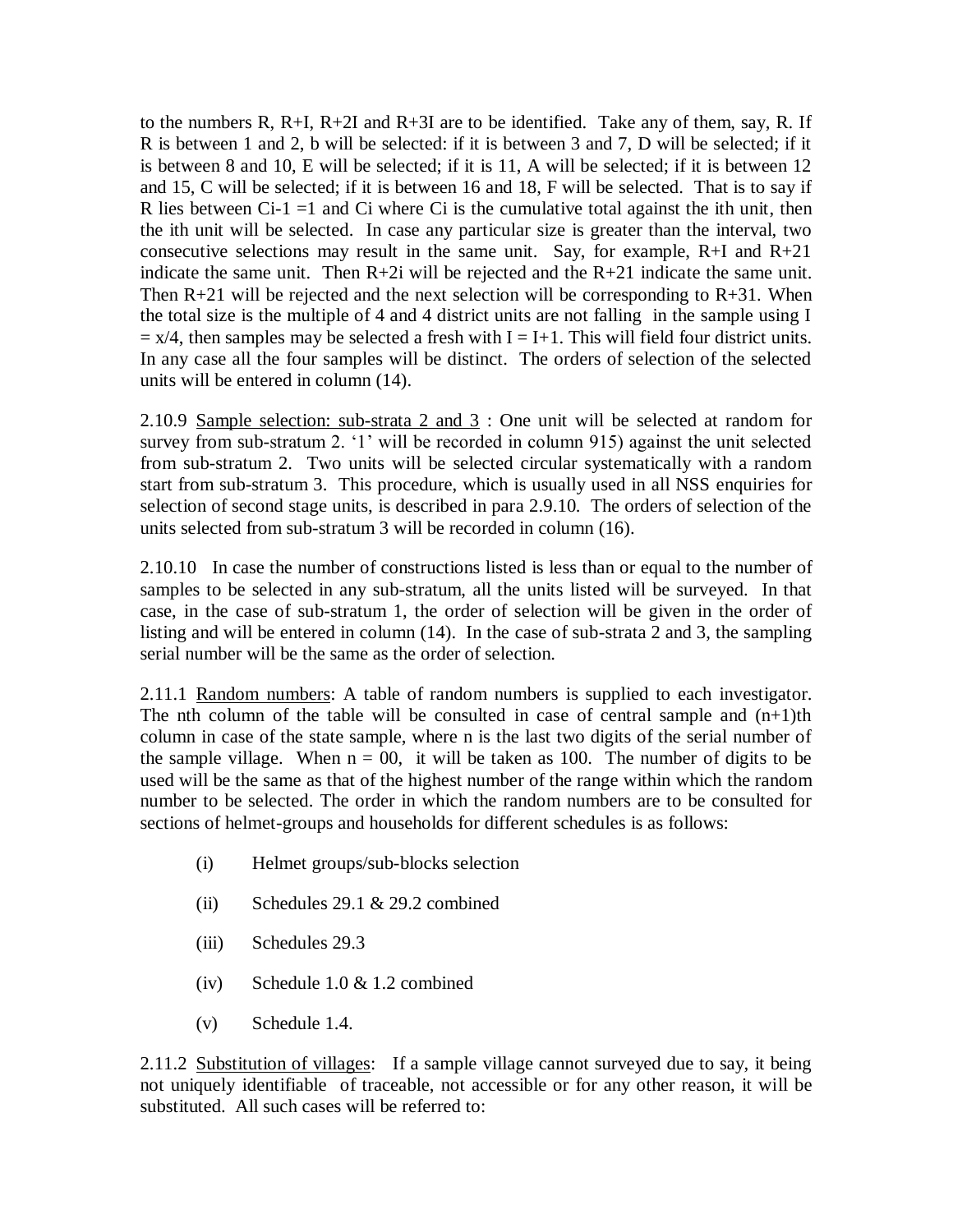The Deputy Director, NSSO, DPD Co-ordination, 25A, Shakespeare Sarani, Calcutta-700017.

In case no substitute village could be surveyed even with best efforts, a blank schedule 0.1 will be submitted with only blocks 1, 2, 7 and 8 filled-in. The word "CASUALITY" is to be written at top of the front page of schedule in such cases.

2.11.3 If a sample village is found to be depopulated at the time of survey, or its population have been shifted elsewhere due to some natural calamity, it will not be substituted. It will be treated as a "zero-case", and a blank schedule 0.1 with only blocks 1, 2, 7 and 8 filled-in. will be submitted in such cases. The words ZERO CASE" will be written at the top of the front page of the schedule. However, in the hill tracts of North Eastern states and possible elsewhere also where, for example, jhum cultivation is prevalent, whole villages may shift from place to place. In such cases the sample village will be surveyed in the place where it is currently located and not treated as a zero case if found absent in its original location.

2.11.4 If a sample village is found to have been declared urban (as a town by itself or as merged in another town) either by State Govt. notification prior to 1981 census or by census authorities in 1981 census, it will be treated as a zero case and the procedure given in the previous para will be followed in this case.

2.11.5 However, if the Government Notification declaring it as urban has been issued after "81 census it is to be surveyed as per the rural programme. In such cases however, if the boundaries of the original village are not identifiable, it may be substituted. However, if the UFS frame of the town of which it is now a part includes it, it will be treated as a "zero case". If only a part of the village has been merged in the town, the remaining part will be surveyed as per rural programme even in this situation.

2.12.1 Repetition of villages : If sample village is repeated in the sample list, it will be surveyed as many times as it has been selected. The following procedures will be followed in the respective cases cited below:-

Case (a) : Without hamlet group selection: If repetition is in the same sub-round, listing of households is to be done only once. The listing schedule will be copied with the identification particulars changed to those of the serial number at which it is found repeated. (The items that may change are only these: serial number, sub-sample and sample village number). The sample households will be selected afresh. In case a household already selected is selected again, it is to be substituted. In case, due to the new random start, the whole set of original sample households is re-selected, a new random start will be taken. If, however, repetition of village takes place in a different sub-round, it is to be surveyed just like a new sample with fresh listing and sample selection.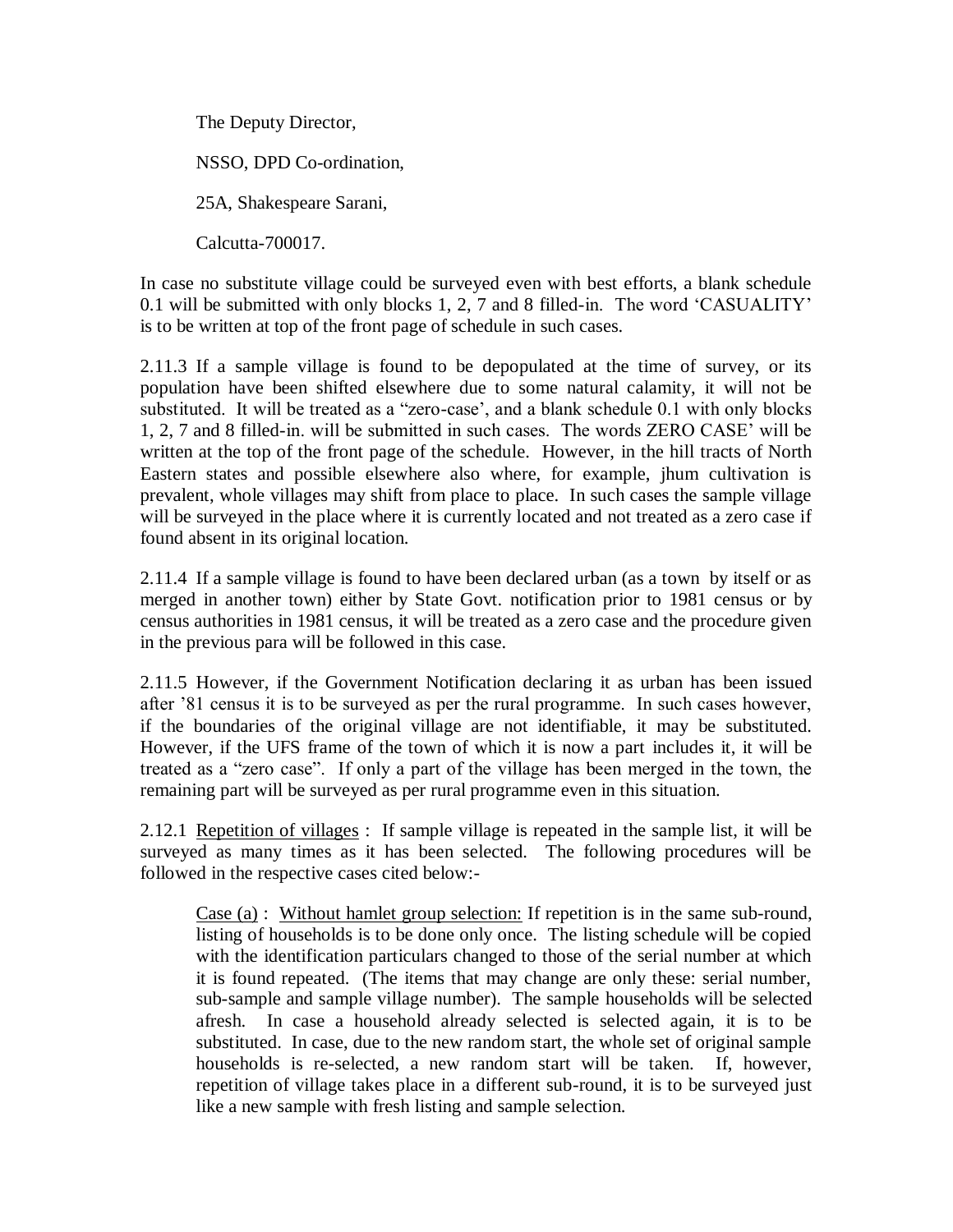Case (b) : With hamlet-group selection : The hamlet-groups carved out during the first visit will be used for all subsequent repetitions. However, on the second and subsequent occasions, the survey will be conducted in a hamlet-group selected at random from the remaining ones.

2.13.1 Substitution of households : If any sample household cannot be surveyed due to its temporary absence from the village, refusal to give information or for other reasons, it will be substituted by the household with the next sampling serial number of the same column. The substitute for the last household of a column will be, however, the first household of the same column. If a household has been already selected for survey (either in the original sample or a substitute), it will not be taken as a substitute. If there is no proper substitute household in the same column, the first household of the next column is to be taken. If there is no proper substitute for a casualty household in the last column., the substitute may be taken from the nearest previous column. In case a household chosen as a substitute becomes a casualty, another household is to be selected following the same procedure. If this household also turns out to be a casualty, further substitute need not be taken. In all such cases the substitute household for the schedule must belong to its frame.

2.14.1 Exceptional cases: (a) For a sample village in stratum type 1 (i.e. for code '1' in item 9 of block 1), at least 1 different ST-households should be available for selection of samples in the frame of schedules 29.1 and 29.2. If the total number of ST-households in the frame is less than 12, the households with odd sampling serial numbers will constitute the sample for sch. 29.1 and the households with even sampling serial numbers for Sch. 29.2. The process will result in the sample size for sch. 29.1 being either equal to the sample size for Sch. 29.2 or greater by 1. The same principle may be followed for sample villages of stratum type 2 if the requisite number of St-household is not available in the frame of sch. 29.1 and 29,2.

(b) If the required number of other households (i.e. non-ST-households) to be selected as samples for sch. 29.3 is not available in the frame, no adjustment need be done to make up the shortfall.

( c) If the requisite number of ST-households to be selected as samples for sch. 29.1 and 29.2 is not available in area type 2, shortfall may be compensated (if possible) from area type 1.

2.15.1 Substitution of constructions: If a sample construction becomes a casualty, it will be substituted by the construction listed next to it in the corresponding frame. The substitution must be from the same sub-stratum. In the case of sub-stratum 1, it must be from the same column (i.e. column 8 or 10 as the case may be) as far as possible. But if there is no substitute in the same column the first unit listed in the other column may be taken as the substitute.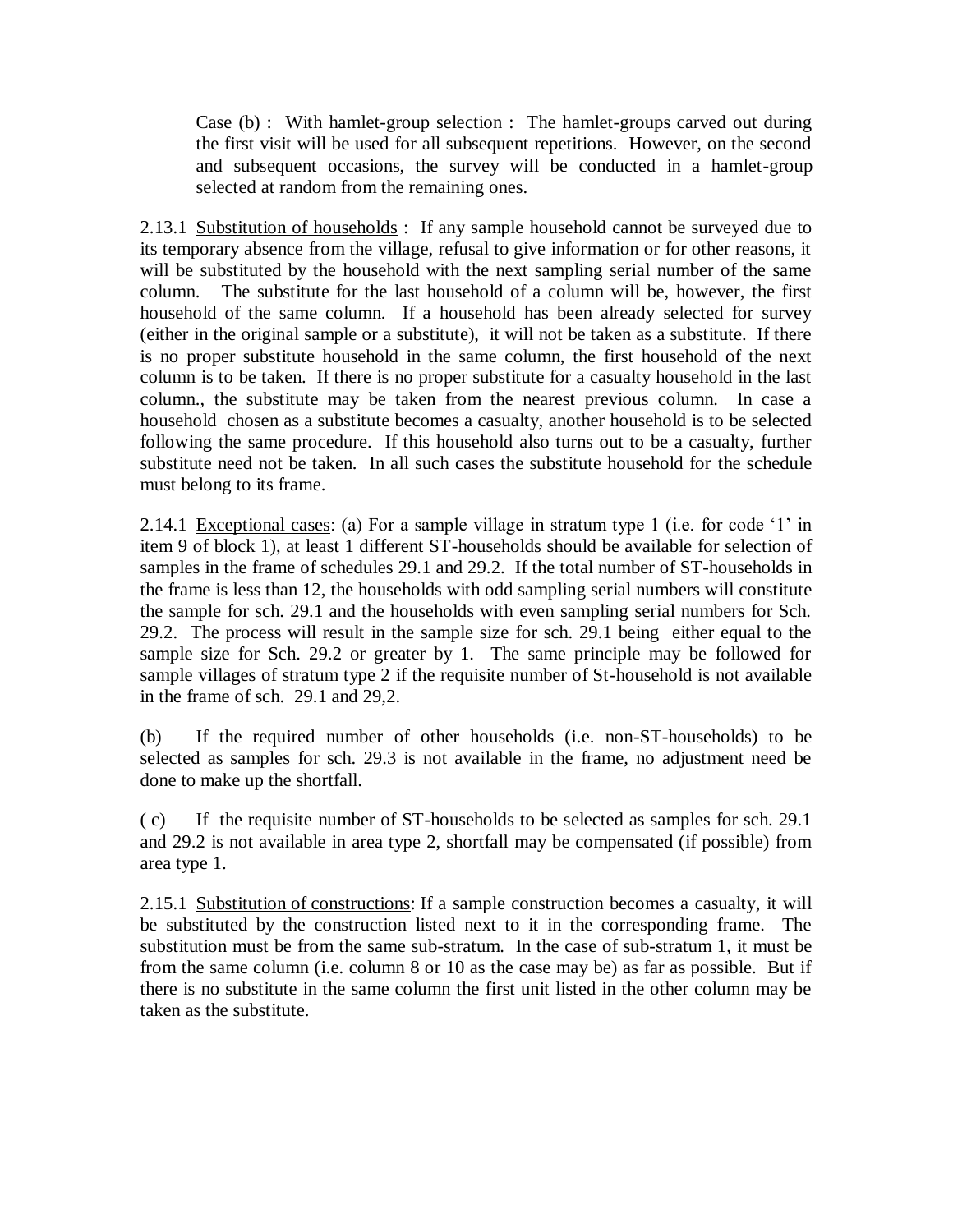## SECTION THREE

## SCHEDULE 0.2 : LIST OF HOUSEHOLDS (URBAN)

3.0.1 Schedule 0.2 is meant for listing of households and constructions and selection of sample households and constructions in the urban sector. Listing and selection of subblocks in case sub-block selection is required will also be done in this schedule.

3.0.2 Most of the procedures to be followed in the case of schedule 0.2 are the same of very similar to those prescribed for schedule 0.1. The main difference between the two schedules lies in the say the households are to be arranged before sample households are selected for the household schedules. As for as the construction survey is concerned survey is concerned, the procedures are exactly the same except for the cut off limit of approximate expenditure on construction during last year for exclusion form coverage and the number of sample constructions to be selected from sub-strata 2. and 3. Similarly, all the terms required for schedule 0.2 have been already defined in the instructions for schedule 0.1. Therefore in this section mention will be made only of the points of departure in the case of schedule 0.2 from the procedures described in Section Two.

3.0.3 Sample size for household schedules: The number of sample households to be selected for 29.1 and 29.2 will be 2 each. (Schedules 29.3 and 3.1 will not be canvassed in the urban blocks.) This is as in the sample villages of stratum type 2 in the rural sector. The sample size for schedule 1.0 and 1.2 will be likewise, 2 and 6 as in all general sample villages.

3.0.4 Sample size and coverage for construction survey : The number of sample constructions to be selected from sub-strata 1, 2 and 3 will be, respectively, 4, 2 and 1. The 2 sample constructions from sub-stratum 2 will be selected circular systematically with a random start, while the one sample to be selected from sub-stratum 3 will be selected at random. All constructions on which the approximate expenditure during last year is less than Rs. 500/- will be outside the coverage of the survey in the urban sector. Therefore such constructions will not be given tick marks in columns (8) to (13) of block 10. Now, in all other respects the instructions for blocks 10 and 6 will be the same as those for these blocks of schedule 0.1. Hence no further reference to those blocks of schedule 0.1. Hence no further reference to those blocks will be made in this section.

3.0.5 Sub-block selection: If the present population of a sample block is 1200 or more it will be divided into a number (D) of sub-blocks, one of which will be selected at random for survey. The value of D is to be determined exactly in the same exceptions given in the case of Sikkim etc. will not be applicable to the urban sector.

3.0.6 Arrangement of households before sample selection: The households will be first divided into two major groups viz. Scheduled Tribe and others, within each of these two groups, they will be further divided into three monthly per capita expenditure (pce)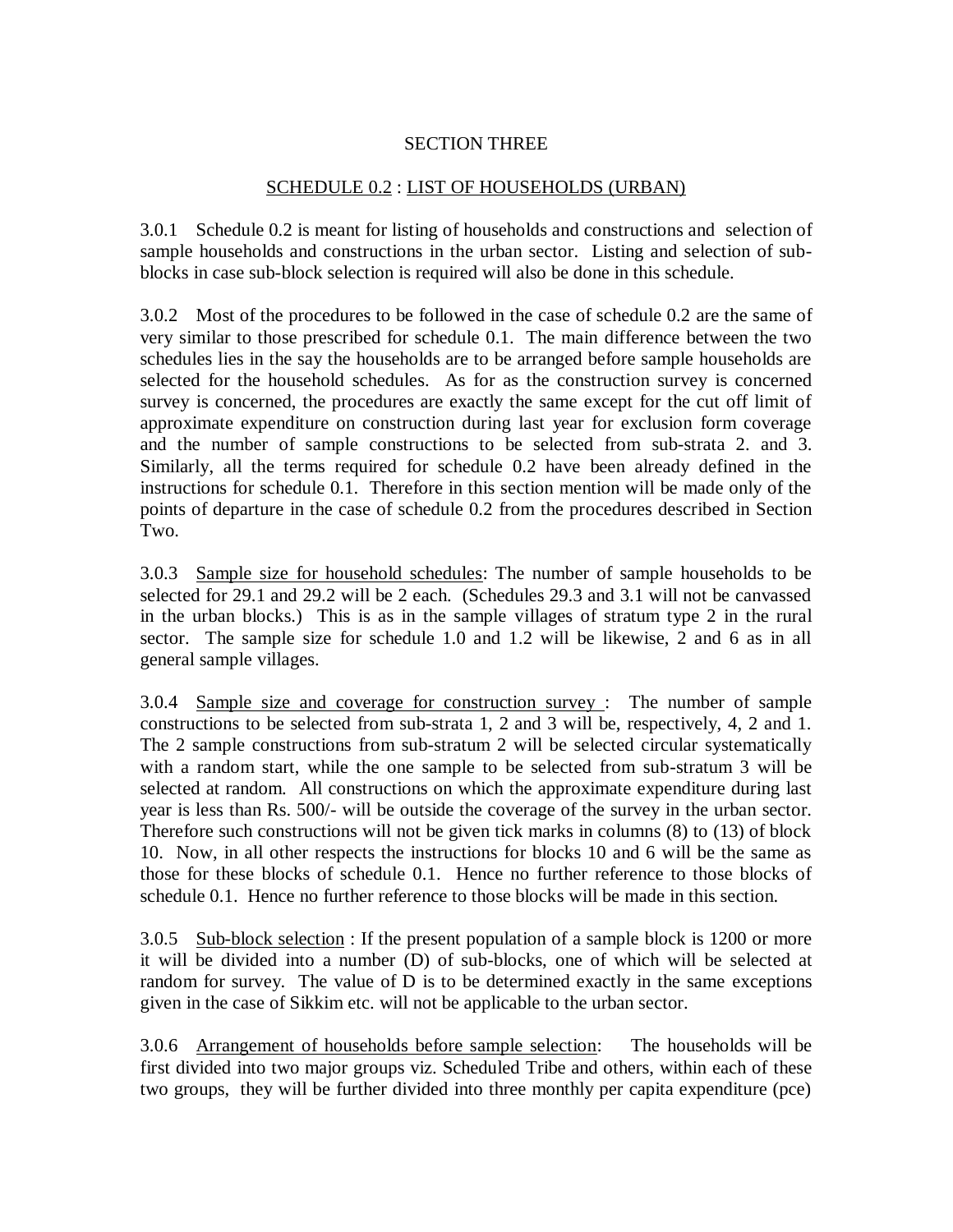classes: (1) below Rs. A, (2) between Rs. A and Rs. B and (3) above Rs. 8. The values of A and B are determined for each State/U.T. such that these classes will include roughly 30%, 60% and 10% of the state urban population. The values of A and b are given in Table 3.1, by State/U.T. The households will now be arranged in the following order:-

| ST households of p.c.e. class     | (1) |
|-----------------------------------|-----|
| ST households of p.c.e. class     | (2) |
| ST households of p.c.e. class     | (3) |
| Non-ST households of p.c.e. class | (3) |
| Non-ST households of p.c.e. class | (2) |
| Non-ST households of p.c.e. class | (1) |

The sample households for schedule 29.1 and 29.2 will be selected from among the ST households only while those for schedules1.0 and 1.2 will be selected from all households, as in the rural general sample.

| Table $3.1$ : |                  |  | The values of the cut-off points of per capita expenditure in rupees, A and |  |
|---------------|------------------|--|-----------------------------------------------------------------------------|--|
|               | B, by state/U.T. |  |                                                                             |  |

|    | State/U.T.           | A   | B   | State/U.T.          | A   | B   |
|----|----------------------|-----|-----|---------------------|-----|-----|
|    | (1)                  | (2) | (3) | (1)                 | (2) | (3) |
|    | 1. Andhra Pradesh    | 150 | 420 | 17. Rajasthan       | 160 | 420 |
| 2. | Assam                | 170 | 370 | 18. Sikkim          | 190 | 500 |
| 3. | <b>Bihar</b>         | 140 | 370 | 19. Tamil Nadu      | 150 | 430 |
| 4. | Gujarat              | 170 | 480 | 20. Tripura         | 180 | 310 |
| 5. | Haryana              | 170 | 480 | 21. Uttar Pradesh   | 130 | 370 |
| 6. | Himachal Pradesh 240 |     | 610 | 22. West Bengal     | 160 | 460 |
| 7. | Jammu & Kashmir 170  |     | 380 | 23. Andaman & Nico- |     |     |
| 8. | Karnataka            | 150 | 470 | bar Islands         | 240 | 560 |
| 9. | Kerala               | 150 | 490 | 24. Arunachal       |     |     |
|    |                      |     |     | Pradesh             | 140 | 340 |
|    | 10. Madhya Pradesh   | 150 | 380 | 25. Chandigarh      | 260 | 590 |
|    | 11. Maharashtra      | 170 | 510 | 26. Dadra and       |     |     |
|    | 12. Manipur          | 180 | 310 | Nagar Haveli        | 170 | 410 |
|    | 13. Meghalaya        | 140 | 340 | 27. Delhi           | 190 | 540 |
|    | 14. Nagaland         | 230 | 470 | 28. Goa             | 210 | 490 |
|    | 15. Orissa           | 150 | 410 | 29. Lakshadweep     | 150 | 470 |
|    | 16. Punjab           | 170 | 500 | 30. Mizoram         | 230 | 450 |
|    |                      |     |     | 31. Pondicherry     | 130 | 490 |
|    |                      |     |     | 32. Daman & Diu     | 170 | 410 |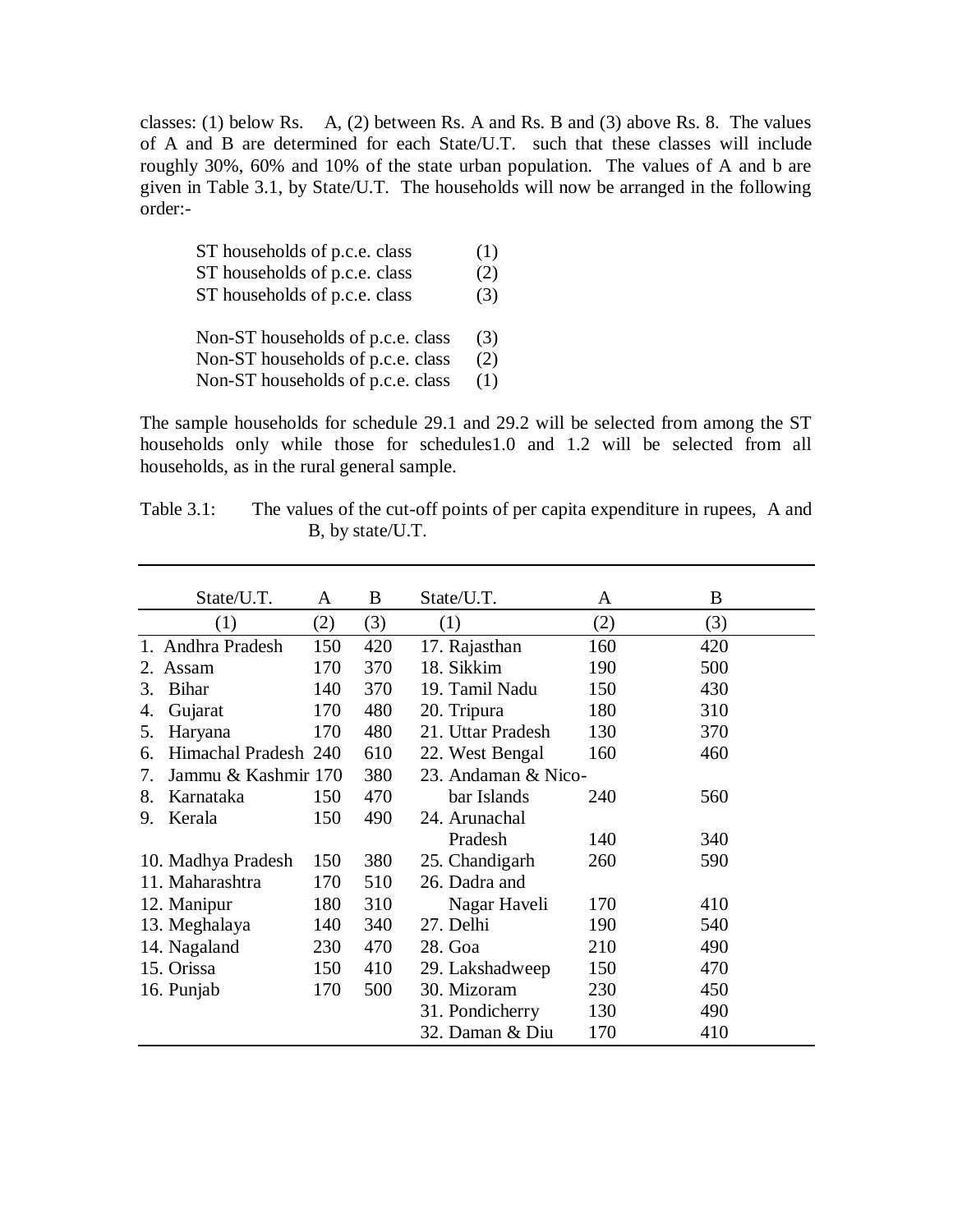#### BLOCK 9 : LIST OF HOUSEHOLDS AND RECORD OF SELECTION :

|              |                     |                                                           |                        | (9) list of households and record of selection |             |                                                      |                                                                                          |
|--------------|---------------------|-----------------------------------------------------------|------------------------|------------------------------------------------|-------------|------------------------------------------------------|------------------------------------------------------------------------------------------|
| House<br>No. | h.h.<br>srl.<br>No. | name<br>Of<br>head<br>of<br>h.h.<br>(name<br>of<br>tribe) | house-<br>hold<br>size | household tribe<br>group<br>code<br>(a)        | code<br>(b) | h.h.<br>monthly<br>consu-<br>mer<br>expendi-<br>ture | per<br>capita<br>consumer<br>expenditure<br>$(Rs.) =$<br>$\text{col.} (7)$ /<br>Col. (4) |
|              |                     | (3)                                                       | (4)                    | (5)                                            | (6)         |                                                      | (8)                                                                                      |

| 3.1.1. A proforma of the block is given below:- |  |
|-------------------------------------------------|--|
|-------------------------------------------------|--|

| serial<br>Sampling<br>number<br>the bouseholds of the boundary of the state of the state of the state of the state of the state of the state of the state of the state of the state of the state of the state of the state of the state of the state of the st<br>ST households | order of selection | schedule |            | for                         |      |
|---------------------------------------------------------------------------------------------------------------------------------------------------------------------------------------------------------------------------------------------------------------------------------|--------------------|----------|------------|-----------------------------|------|
|                                                                                                                                                                                                                                                                                 |                    |          |            | $29.1 \t3.29.2 \t1.0 \t1.2$ |      |
| capita expenditure class<br>Per                                                                                                                                                                                                                                                 |                    |          |            |                             |      |
|                                                                                                                                                                                                                                                                                 |                    |          | $\epsilon$ |                             |      |
| Below 'A ' above ' above 'A ' below                                                                                                                                                                                                                                             |                    |          |            |                             |      |
| $'$ to $'$ B $'$ B $'$ to $'$ A<br>$\mathsf{A}$<br>$\cdot$ B $\cdot$                                                                                                                                                                                                            |                    |          |            |                             |      |
| $(13)$ $(14)$<br>(9)<br>(12)<br>(11)<br>(10)                                                                                                                                                                                                                                    | (15)               | (16)     |            | (17)                        | (18) |
| Codes: (a) Household group code : schedule tribe $-1$ ;                                                                                                                                                                                                                         |                    |          |            |                             |      |
|                                                                                                                                                                                                                                                                                 | Others $-9$        |          |            |                             |      |

(b) tribe code : each tribe will be assigned a code.

3.1.2 Columns (1) to (6) will be filled-in as in schedule 0.1.

3.1.3 Columns (7) : household monthly consumer expenditure: The average monthly consumer expenditure of the household will be ascertained and recorded in rupees (whole numbers) in this column.

3.1.4 Column (8) : The per capita expenditure will be calculated by dividing the household expenditure in col. (8) by the household size in col. (4) and entered here.

3.1.5 Columns (9) to (14) : sampling serial numbers : Each household will be given a tick mark in one of these columns depending on its group and pce as indicated by the column heading. The tick marks will then be given a continuous serial number starting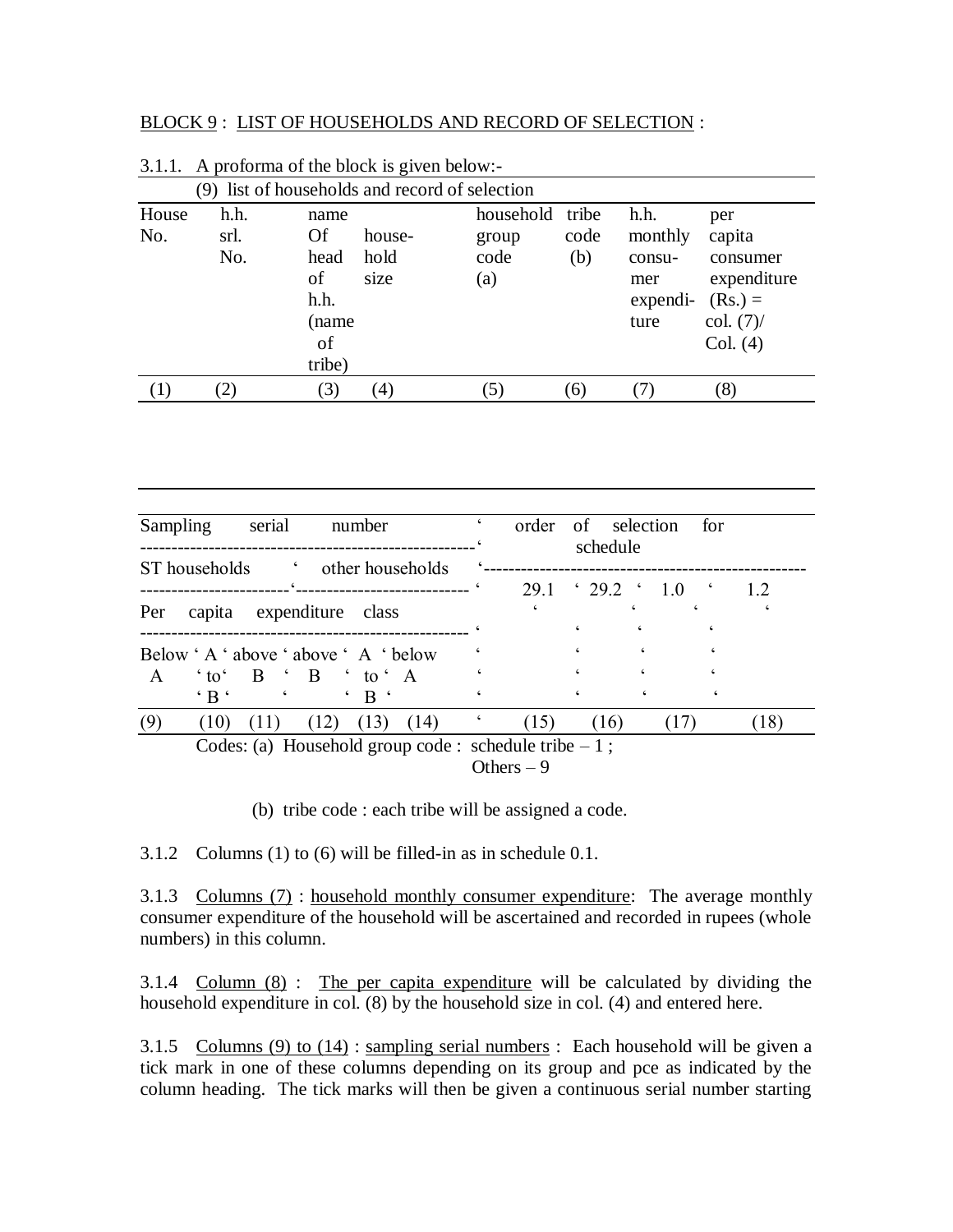with the first one in column (9) and ending with the last one in column (14). The serial number in columns (9) to (11) will constitute the frame for schedules 29.1 and 29.2 and these in columns (9) to (14), that for schedules 1.0 and 1.2.

3.1.6 Columns (15) to (18) : order of selection : The procedure of sample selection for schedules 29.1, 29.2, 1.0 and 1.2 will be exactly the same as in the rural sector. A combined sample of 4 households will be selected for schedules 29.1 and 29.2 from the S.T. households out of which the households of odd orders of selection (1,3) will be surveyed for schedule 29.1 and the rest, for schedule 29.2. Similarly a combined sample of 8 households will be selected for schedules 1.0 and 1.2 and then households will be selected for schedules 1.0 will be canvassed in the households with order of selection 1 and 5 and schedule 1.2, in the remaining ones. The individual orders of selection will be entered against the respective sample households in the column of the schedule for which each has been selected.

3.1.7 The rest of the procedures concerning casualty, substitution etc. will be the same as in the rural sector.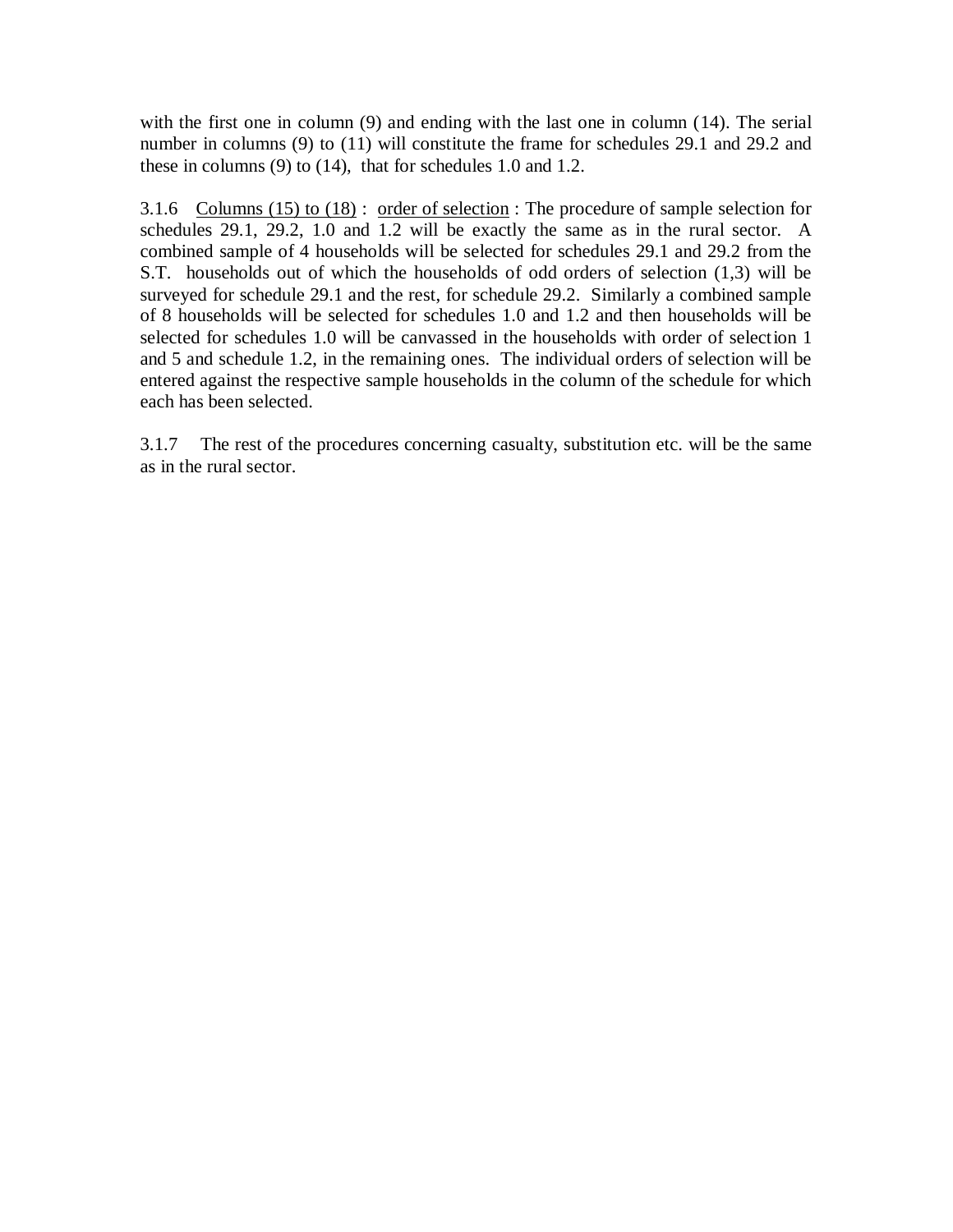## SECTION FOUR

#### SURVEY ON LIVING CONDITIONS OF TRIBALS

## GENERAL INTRODUCTION

4.0.1 In pursuance of the recommendations made by the Governing Council (G.C.) of the National Sample Survey Organization (NSSO) in its 44<sup>th</sup> meeting held on 16 January 1987 to undertake a comprehensive survey on the socio-economic conditions of the tribal people in the  $44<sup>th</sup>$  round (July 1988 – June 1989) of NSS, various schedules of enquiries on the subject were drawn up and tested in the field through a try-out survey. The schedules were discussed in details in the meetings of the Working Groups (W.G) set up by the G.C., NSSO for the NSS  $44<sup>th</sup>$  round. In the light of the experiences gained through the try-out survey, the schedules of enquiry were finalized by the W.G. and subsequently approved by the G.C. of the NSSO in its  $45<sup>th</sup>$  meeting held on 29 December 1987.

4.1.1 Schedules of investigation : In order to study the living conditions of tribals, it is, probably, imperative to know the environment in which the tribals live. Hence a village schedule (schedule type 3.1) will be canvassed to collect information at village/hamlet level on the extent of availability of various facilities which have direct or indirect bearing on tribal life.

4.1.2 However, the major thrust in collecting information on living conditions of tribals will, obviously, be at the household level. There are various aspects of tribal life which need to be studied. From the point of view of analysis it would have, probably, been ideal to collect all the necessary information from the same set of sample households in an integrated manner. But as the factors are numerous, any attempt to accommodate all the items of information in a single schedule of enquiry will make the schedule unwieldy. It is, thus, decided to frame two schedules of enquiries for collecting information from the tribal households – one mainly on socio-economic aspects relating to the level of living of tribals (schedule type  $-29.1$ ) and the other on economic and enterprise aspects of the tribal households (schedule type 29.2).

4.1.3 Further, with a view to studying the problems of land alienation faced by the tribal population due to in-migration of non-tribals in the tribal areas and also to assess the differences in the socio-economic standard of living between the tribals and the nontribals, a schedule of enquiry (schedule type 29.3) has been designed for collecting information from the non-tribal households residing in the tribal areas.

4.1.4 In short, the following four schedules of enquiries have been framed for the tribal survey: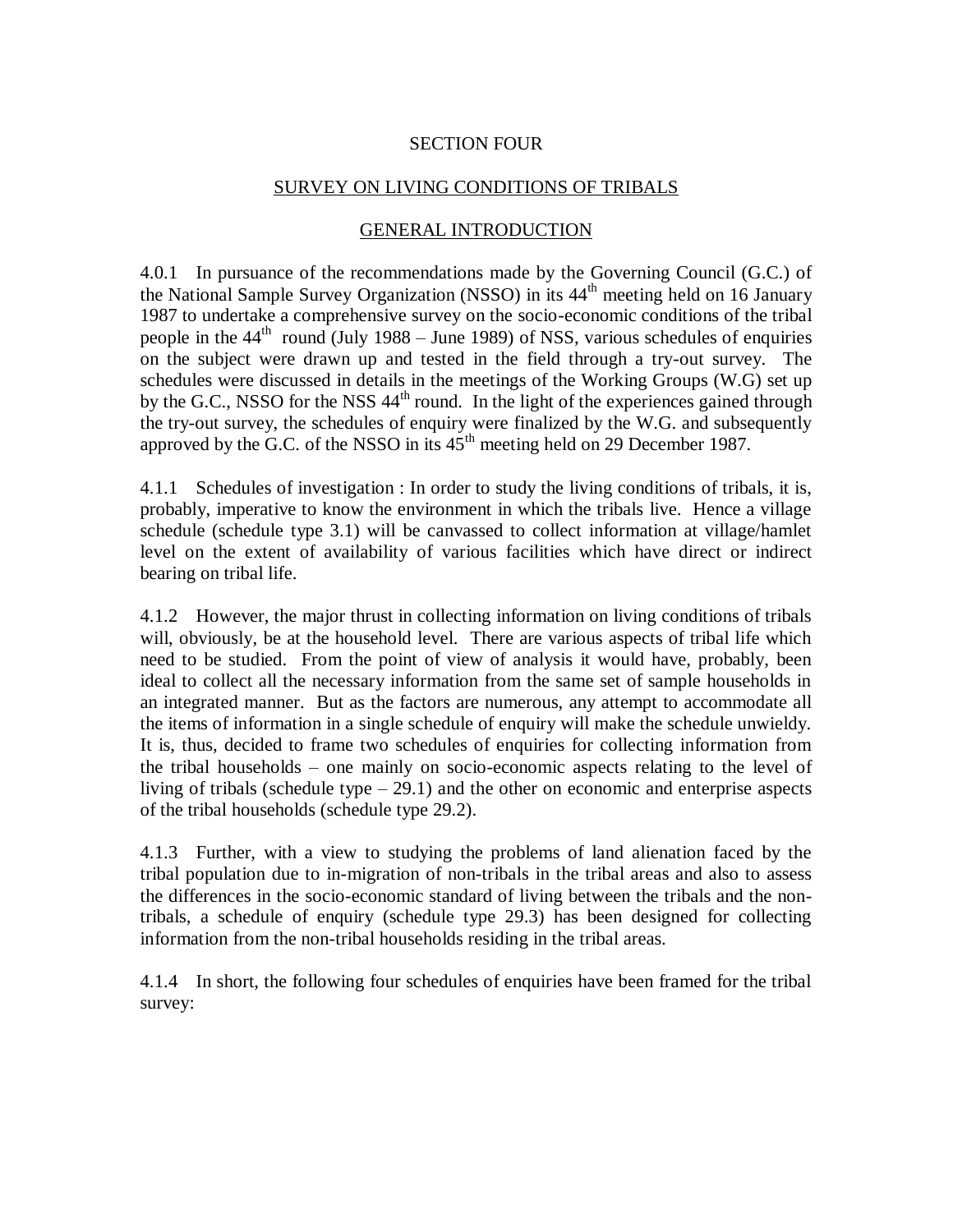| (i)   | Village schedule 3.1    | : General information on village<br>characteristics                    |
|-------|-------------------------|------------------------------------------------------------------------|
| (ii)  | Household schedule 29.1 | : Level of living of tribals                                           |
| (iii) | Household schedule 29.2 | : Economic activity of the tribals                                     |
| (iv)  | Household schedule 29.3 | : Particulars of migration and<br>ownership of land by<br>non-tribals. |

4.2.1 Scheme of the survey: As stated earlier, the stratification in the rural sector is oriented towards the survey on tribal population. Generally each district forms a single stratum. But in some districts having tribal concentration, tehsils or parts of tehsils with considerable tribal population are grouped to form stratum type 1 (i.e. tribal stratum) and the remaining area of such districts constitute stratum type 2. Besides the general sample to be drawn from both the strata types 1 and 2, a special sample will be taken only from stratum type 1 to augment the number of sample villages in the tribal concentrated area. Village schedule 3.1 will be canvassed in each of the sample villages (both general and special) drawn from the tribal strata.

4.2.2 Schedules 29.1 and 29.2 will be canvassed both in rural and urban sectors. For both the schedules 29.1 and 29.2 six households each from the frame of schedules tribe households in the villages of special as well as general samples falling in the tribal strata will be canvassed. On the other hand only two households will be selected from the sample villages of stratus type 2 as well as from each sample block in urban areas for each of the schedules 29.1 and 29.2. In the special sample villages requiring hamlet group formation, the hamlet group having maximum number of tribal population will be designated as area type 1 and the other hamlet group selected at random from the remaining hamlet groups will be called area type 2. From the area type 1, 4 tribal households will be selected, while only 2 tribal households will be sampled from area type 2 for each of the schedule – 29.1 and 29.2.

4.2.3 As in the case of village schedule 3.1, schedule type 29.3 will be canvassed in the general and special sample villages to tribal strata only. Four households are to be selected from the frame of non-scheduled tribe households in each of the villages of stratum type 1. In large special sample villages, the distribution of sample households will be 2 each from area type 1 and area type 2, Schedule 29.3 will not be canvassed in the urban sector.

4.3.1 Reference period: Different reference periods will be used for different items of investigation. The reference period "last day" will mean the day prior to the date of survey: 'last week' will mean the 30 days preceding the date of survey and 'last year' will indicate 365 days preceding the date of survey.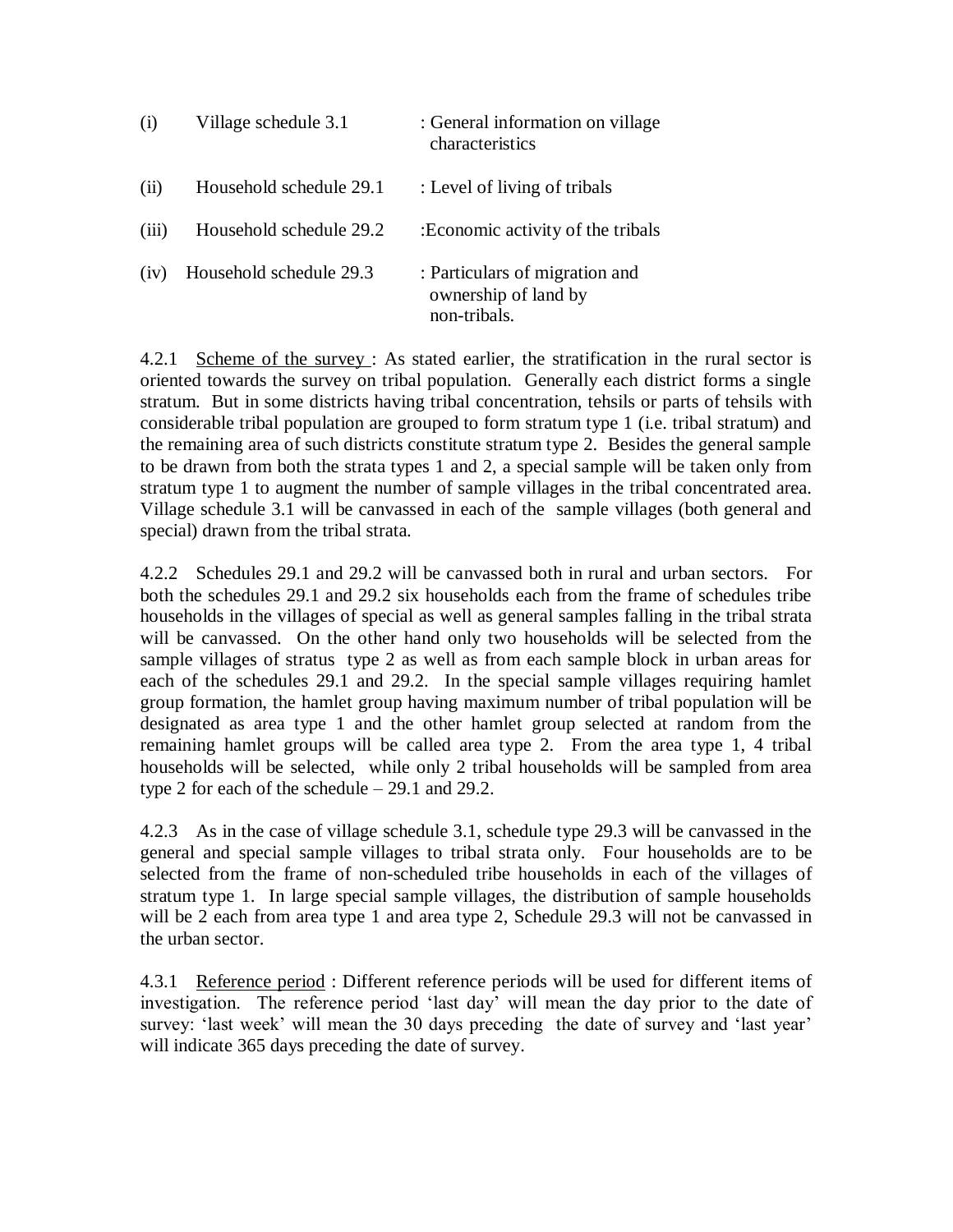#### SECTION FIVE

### VILLAGE SCHEDULE 3.1 : GENERAL INFORMATION ON VILLAGE CHARACTERISTUCS

5.0.1 The tribal areas present considerable degree of environmental diversity. The majority of the tribal areas have remained isolated and backward. How far the facilities like communication, education, medical care, drinking water etc. are within the reach of the tribals will be judged from the information to be collected in this schedule on distances of such facilities from the hamlet/village in which they live. This schedule will also provide information on developmental infrastructure as existed in the village. Some particulars of community land and forest resources and attitudes and practices of the tribals in respect of settled and shifting cultivation are also to be collected in schedule 3.1. As have been stated in para 4.2.1, schedule 3.1 will be canvassed in the villages of

special and general samples of stratum type 1.

5.0.2 The schedule consists of the following blocks.

| <b>Block 1</b> | : identification of sample village.                                                                                                            |
|----------------|------------------------------------------------------------------------------------------------------------------------------------------------|
| Block 2        | : particulars of field operations.                                                                                                             |
| Block 3        | : availability of facilities.                                                                                                                  |
| Block 4        | : particulars of facilities available in<br>different hamlets.                                                                                 |
| Block 5        | : particulars of forest in the vicinity of the<br>tribal village.                                                                              |
| Block 6        | : particulars of materials available in the<br>forest and usually collected by the tribals.                                                    |
| Block 7        | : particulars of community land located in<br>tribal village.                                                                                  |
| Block 8        | : participation in and attitude towards<br>shifting and selectd cultivation and<br>particulars of seasonal migration in the<br>tribal village. |
| Block 9        | : particular of shifting cultivation in the tribal village.                                                                                    |
| Block 10       | : particulars of infrastructural development benefiting the<br>village.                                                                        |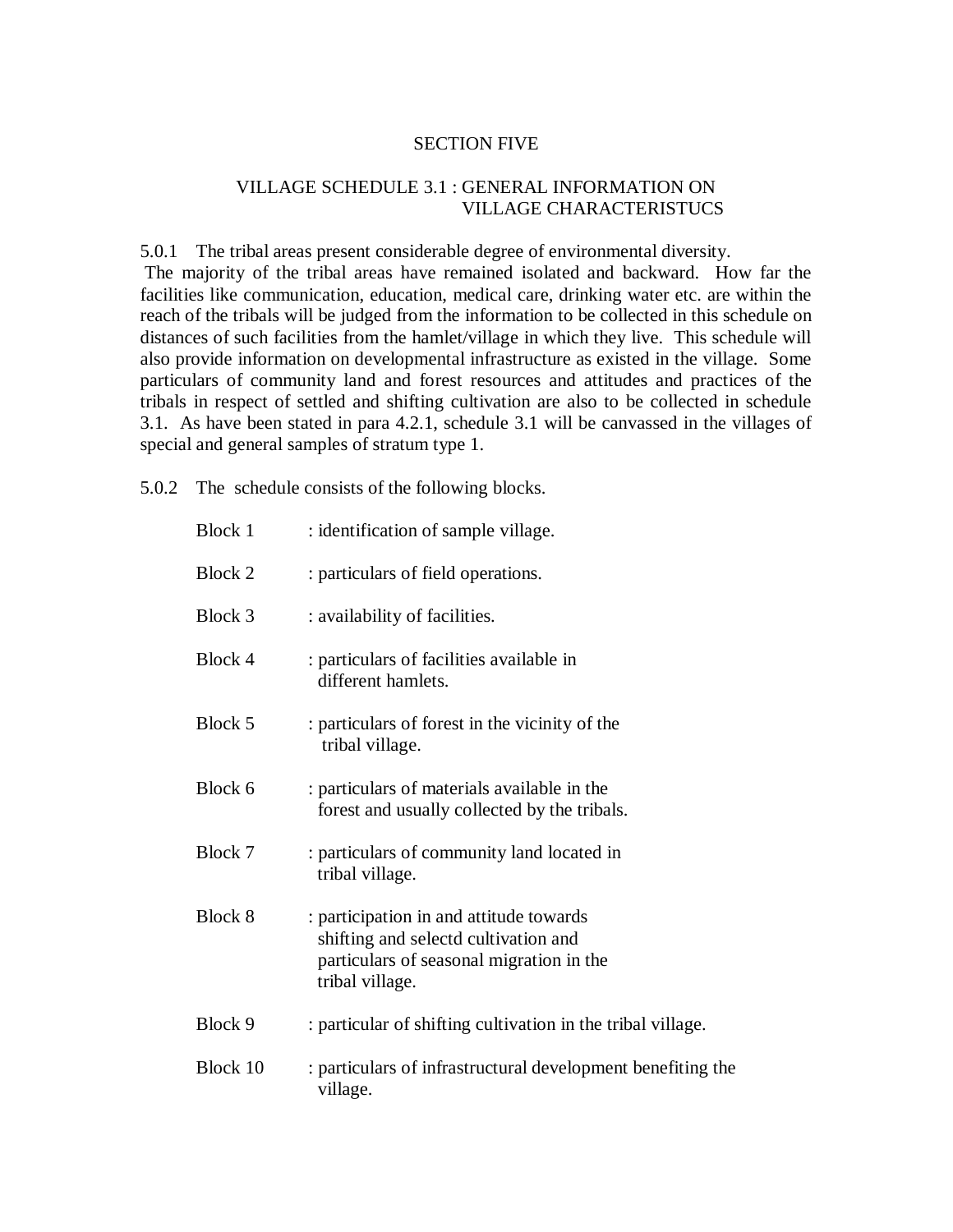| Block 11 | : availability of the co-operative services to<br>the villagers. |
|----------|------------------------------------------------------------------|
| Block 12 | : particulars of the schools in the village                      |
| Block 13 | : particulars of in the village organization.                    |
| Block 14 | : remarks by investigator.                                       |
| Block 15 | : remarks by supervisory staff.                                  |

5.1.1 Block 1 : identification of sample village:

In this block the detailed information on identification of the sample village will be recorded. Item 2, 3, 5 and 9 are not to be filled in by the investigator as the required information has already been printed against the respective items. Item 1, 4, 6 to 8 and 10 to 12 are identical to the corresponding item numbers of schedule 0.1 respectively. The entries made against those items in block 1 of schedule 0.1 will be copied against the relevant items of block 1 of schedule 3.1.

5.1.2 Item  $13$ : village type : It is to be ascertained from the knowledgeable sources whether the village is a "tribal majority" village or not and accordingly code 1 or 2 is to be recorded against this item. If scheduled tribe population consists of more than 50 per cent of total population of the village. It may be noted that the percentage of tribal population in the village can be derived from the population content of each hamlet which will be recorded in block 4 of this schedule.

5.2.1 Block 2 : particulars of field operations : The name of the Investigator, Assistant Superintendents and Superindent undertaking inspection/scrutiny/duplication of schedules/dispatch etc. will be recorded in this block against appropriate items in the relevant columns.

5.3.1 <u>Block 3</u>: availability of facilities : This block is meant for recording information relating to availability of important facilities in respect of the sample village as a whole. Even when a hamlet groups (s) is selected for household survey, the data to be collected in this block will relate to the village as a whole. If the revenue village(s) corresponding to the sample census village is chosen as the survey unit, the data will relate to the whole unit of survey. The existence of a facility will be ascertained objectively irrespective of whether the villagers are aware of the existence of such facilities or not.

5.3.2 Information to be collected in this block will, generally, be obtained from the knowledgeable person(s) residing in the village. However, in cases where the knowledgeable persons in the village are not aware of a particular facility listed in this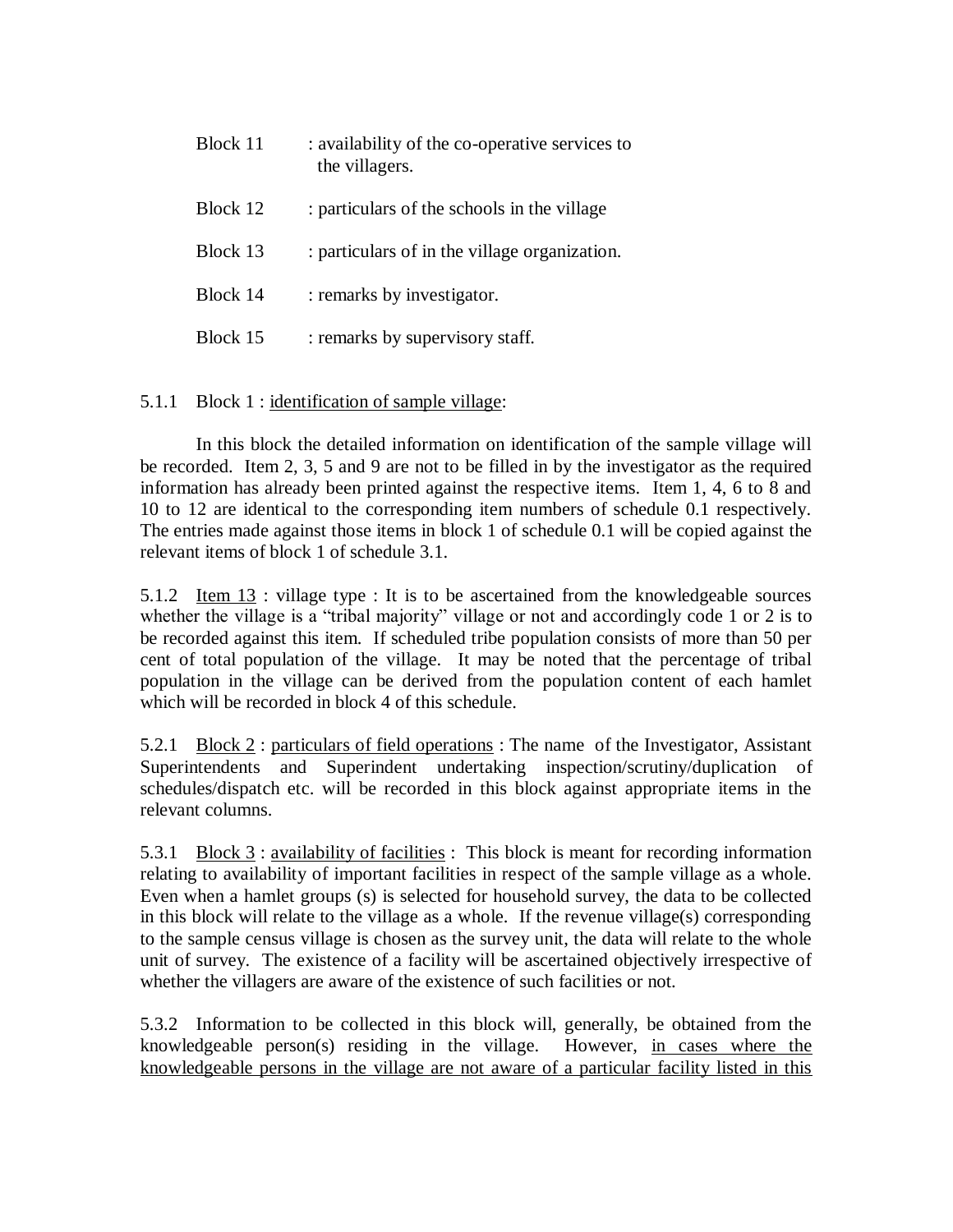block, the investigator may have to consult the Block Development Officer of other agencies likely to provide the information.

5.3.3 Column (2) : items of facilities : Most of the items noted under this column are self-explanatory. However, it is to be noted that a "liquor shop" (item 15) may be a licensed or an unlicensed one and may serve country or foreign liquor. Again "village level workers" against item 36 will include "agricultural assistants" also. Information to be collected for some of the items are discussed below.

5.3.4 <u>Item 16</u> : pre-primary school : There are arrangements under "Integrated Child" Development Scheme" (ICDS) to provide non-formal pre-school education along with the programme of supplementary nutrition and health care to the children of below 6 years. Such centres having the provision of non-formal pre-school education will be considered for making entry against this item. Besides, if government of any private institution provides formal or non-formal primary (below class 1 standard) education, those also will be considered.

5.3.5 Item 17: primary school: Generally, up to the standard of class IV is considered as primary education. However, the practices differ in some states where education of class V is also included under "primary". For the purpose of this survey, education up to class IV or V, as the local practice may be, will be considered as primary education.

5.3.6 Item 20 : non-formation education centre: For various reasons, some children in the age group of 6-14 years do not attend formal educational institutions. To provide elementary education to this group of children, non-formal education centres are opened. They are run in a manner which best suit the targeted children and, generally, do not follow the usual schooling hours. The curriculum is, however, fixed keeping in mind the education given in the formal institution, so that switch over from non-formal to formal institution is possible after some years.

5.3.7 Item 21 : adult education centre : with a view to increasing the literary rate, the adult education centres have been opened at various places to provide education to those who are in the age-group 15-35 and are not currently enrolled in any formal educational institutions. In such institutions there could be students who are above 35 years also. Like non-formal education centres, the adult education centres also do not adhere to strict schooling hours.

5.3.8 Item 22 : veterinary dispensary/stockman centre : At the veterinary hospital or dispensary, facilities of treatment against diseases of animals will mainly be available. Stockman centre is the place where breeding facilities by artificial insemination are available. The stockman centres besides providing artifical insemination extend facilities, such as, arranging supply of concentrate feeds and providing health protection to the animals through vaccinations.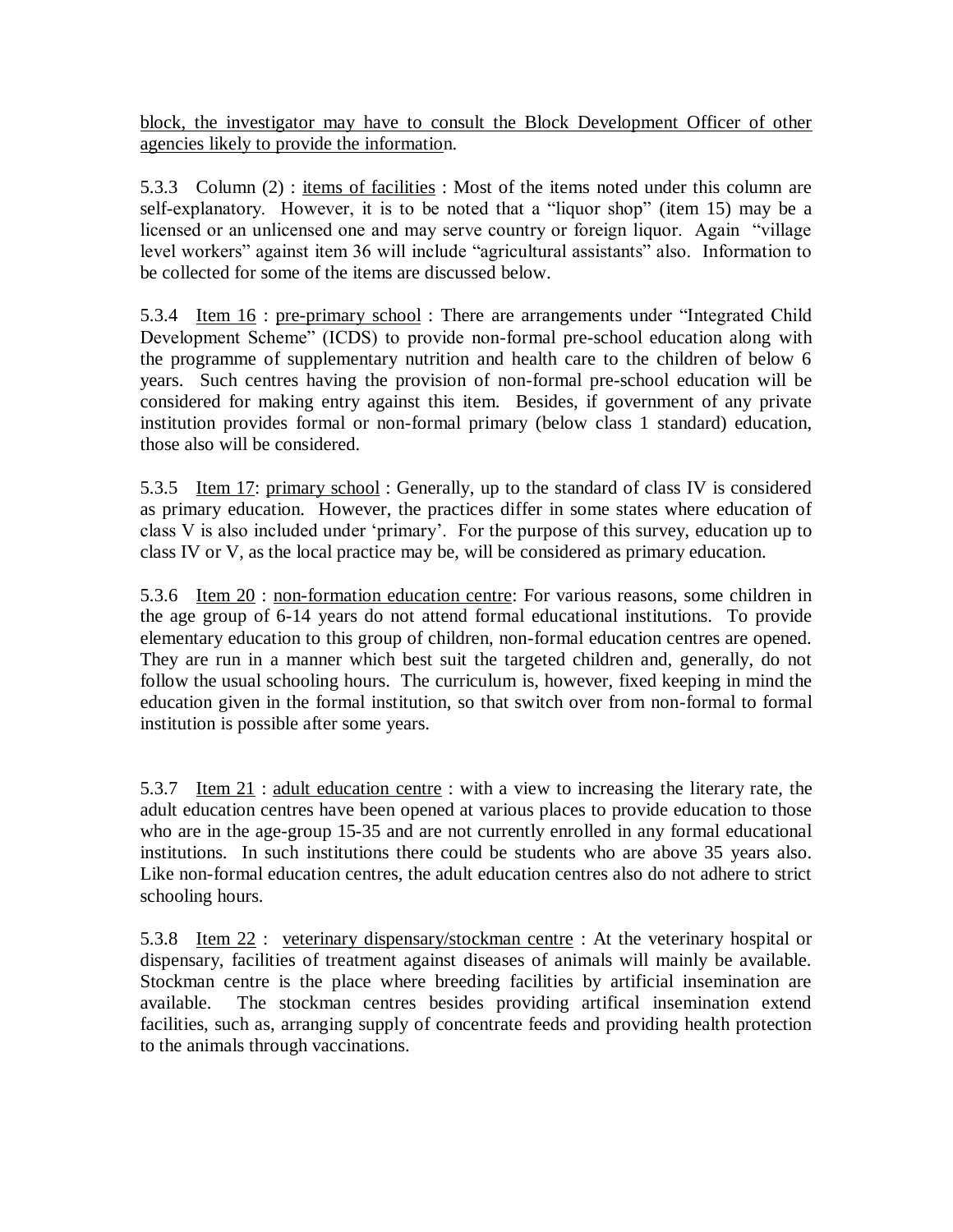5.3.9 Item 27 : child feeding centre/nutrition centre :Under the "Integrated Child Development Scheme' (ICDS) supplementary nutrition is given to the children of up to 6 years and to the expectant and nursing mothers through "Anganwadi" "Special Nutrition Centres' etc. Thee may be some special nutrition programmes which are outside ICDS. They should also be considered for making entries here.

5.3.10 Item 28 : private medical practitioner : " Private medical practitioner will include doctors practicing in allopathy, homeopathy, unani or ayurveda or any combination of the above systems of medicine. Government appointed doctors attached to a hospital, dispensary or primary health centre/sub-centre will not be considered for making entry against this item.

5.3.11 <u>Item 29</u> : practitioner of other indigenous/tribal medicine : Ayurvedic and Unani doctors are also the practitioners of indigenous system of medicine. There could be other such systems. The majority of the practitioners of these systems of medicines probably live in the rural areas. The specific idea to include this item is to find out the availability of a system of medicine accepted by the tribals, other than those mentioned above. In the tribal areas, there are traditional practitioners in such systems of medicine which command respect and universal acceptance of the local people. However, treatments which involve faith healing of witchcraft should not be taken into account. In case the existence of any such system is not known to the knowledgeable persons of the village, entry in columns 3 against item 29 may be recorded as code 5.

5.3.12 Column (3) : distance (code) : Against each of the items given in col. (2), distance of the facility from the centre of the village will be recorded in terms of codes in col. (3). The distance codes which are given in the schedule at the foot of the block, are as follow:

within village ……………………1

outside village

| upto 2 km.   |  |
|--------------|--|
| $2 - 5$ km.  |  |
| $5 - 10$ km. |  |
|              |  |

5.3.13 If a particular facility is available within the village, the distance code will always be 1 irrespective of its distance from the centre of the village. One of the codes 2 to 5 will be applicable only when the facility is available at a place outside the village. If a facility is available at two different places, the distance of the nearest place will be considered. In this connection it should be noted that if (say) the nearest middle school also has primary classes and the nearest primary school is further away from the middle school, the distance code of the middle school is to be recorded against both primary school and middle school.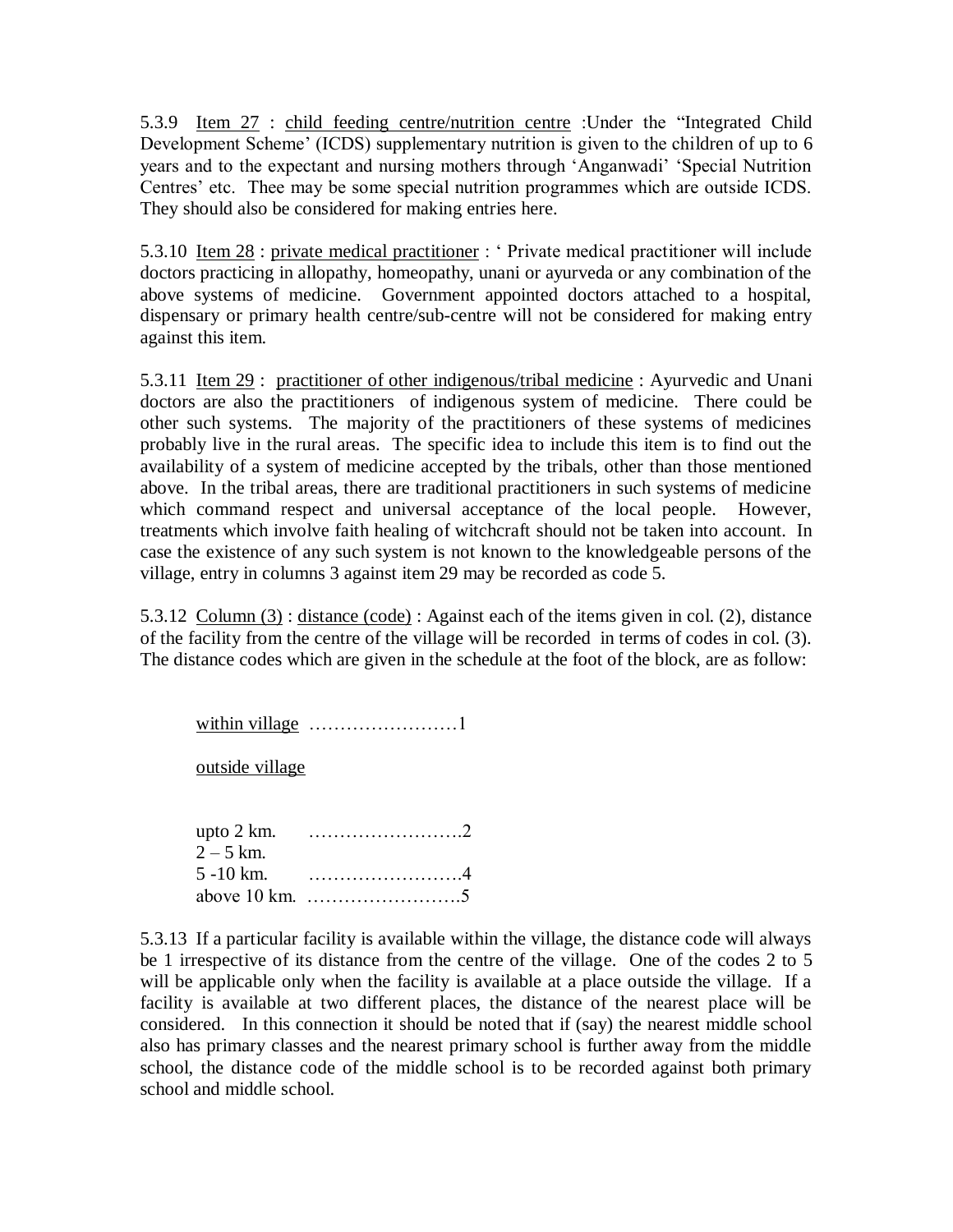5.3.14 Again, when against an item two or more facilities are separated by slashes, the particulars to be entered in col. (3) will relate to the nearest facility among them. For example, if there is a 'sub-centre' inside the village and the primary health centre 4 kilometers away, the entry against this item will relate to the "sub-centre".

5.4.1 Block 4 : particulars of facilities available in different hamlets : A village is generally divided into a number of hamlets/mohallas tollas/tallys etc. each having natural boundaries and are being inhabited by a group of household. Particulars of electrification, drinking water and existence of primary and middle schools are to be collected for each of the hamlets by resorting to group interview of knowledgeable persons of the village, like, village headman, panchayat pradhan, etc. It is to be noted that information in this block is to be collected for the natural hamlets of the village and not for the hamlet groups formed by the investigators in case of large villages for preparing the frame for the selection of sample households. Hamletwise information will be collected even for those villages where hamlet group selection is not done. Only is case the village is small and compact (having no natural hamlet), the particulars will be collected against one line indicating thereby that the entries relate to the entire village.

5.4.2 Column (1) : serial number : A serial number in ascending order starting from 1 will be put in this column for each of the hamlets recorded in column  $(2)$ .

5.4.3 Column (2) : name of hamlet : Names by which the hamlets in the sample village are known are to be recorded in this column. In case the hamlets are not identifiable by any name, the serial numbers of hamlets (starting from north west cornor and following a serpentine order as is done in case of hamlet group selection) is to be put. The name of the tribe of which the majority of the tribal households residing in a hamlet belong, is to be recorded in column (2) in bracket below the name of the hamlet, for each of the hamlets.

5.4.4 Columns (3) & (4) : total population and tribal population : For each of the hamlets, the approximate total population and scheduled tribe population are to be ascertained and recorded in columns (3) and (4) respectively. The list of tribes scheduled in different states is given in Appendix I.

5.4.5 Column (5) : whether the hamlet is electrified : If electricity is used in any part of a hamlet for any purpose (agriculture, industry, street light, domestic etc.) , the hamlet will be considered as electrified and code 1 is to be entered in this column, otherwise the entry will be 2.

5.4.6 Column (6) : major source of drinking water : The major source of drinking water for the households of a hamlet is to be recorded in this column. The type of source from which the maximum number of households of the hamlet collect drinking water for major part of the year is to be treated as the major source. It should be noted that it is the type of source which is important and not the individual sources. For example, different households in a hamlet may collect drinking water from different wells. Here, the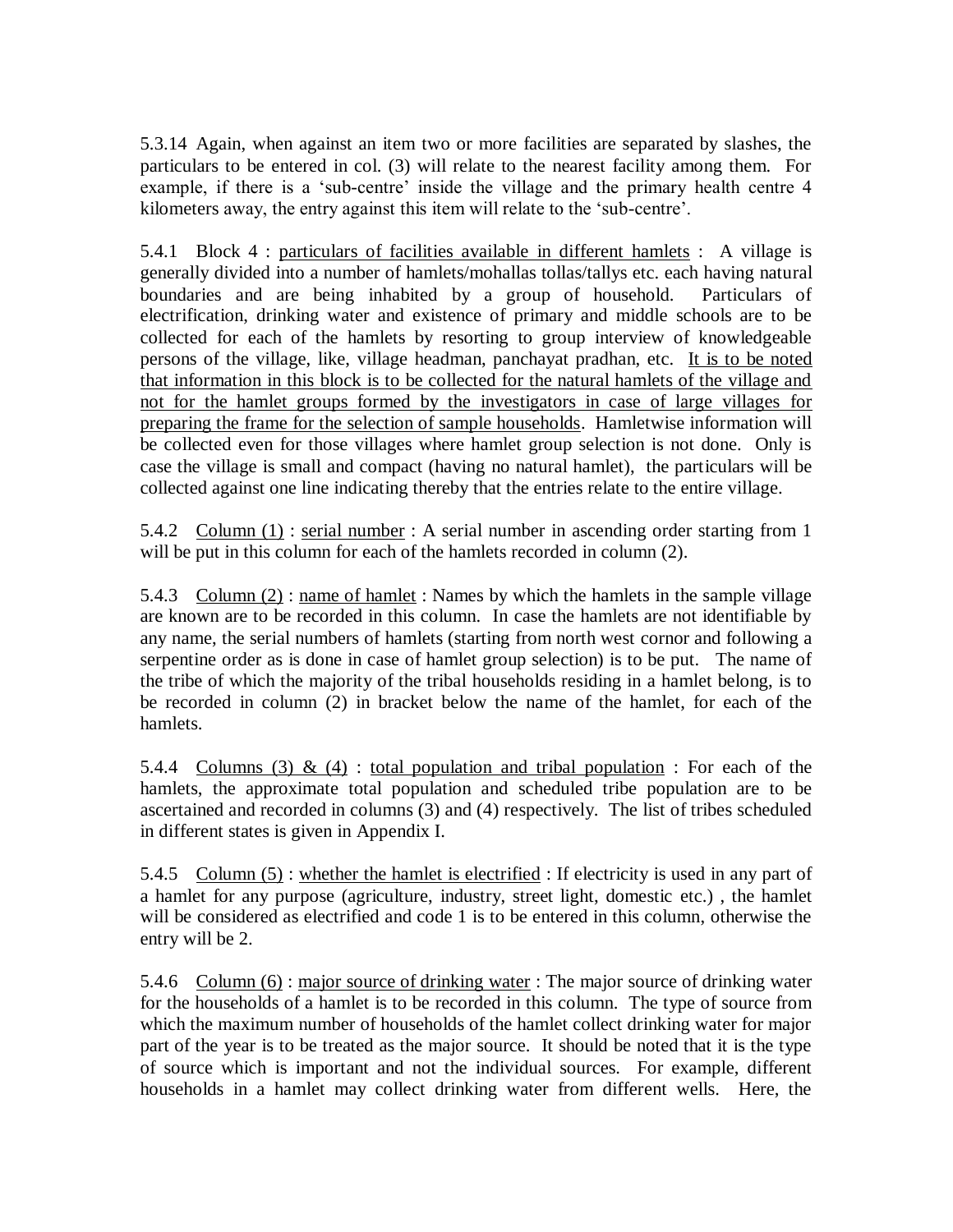sources of drinking water are many but the type of sources (i.e. well) is one and for ascertaining the major sources of drinking water all those households will be considered as having the same source. In some cases the households may use two different sources in two different periods of time. In such cases, the source which serves the household for a longer period of time will be considered as the major source for the household.

5.4.7 Having decided the major source, the appropriate source code is to be entered in this column by consulting the code list given in the schedule. The source codes are :

| $tan \dots \dots \dots \dots \dots \dots \dots \dots \dots \dots \dots \dots \dots 1$ |  |
|---------------------------------------------------------------------------------------|--|
|                                                                                       |  |
| tubewell, hand pump3                                                                  |  |
| ponds, tanks reserved for drinking4                                                   |  |
|                                                                                       |  |
|                                                                                       |  |
|                                                                                       |  |

5.4.8 Column (7): adequacy of water: Whether sufficient amount of water is received from the major source as identified will be recorded in code, under this column. The codes as given in the schedule are as follows :

| insufficient throughout the year3 |  |
|-----------------------------------|--|

5.4.9 Column (8) : distance of the major source of drinking water : The distance of the major source of drinking water from the centre of the hamlet is to be ascertained and recorded in kilometers under this column.

5.4.10 Columns (9)  $\&$  (10) : distance of the primary and middle school: The distances of the nearest primary and middle school from the centre of the hamlet are to be ascertained and recorded in kilometers in columns (9) and (10) respectively. In case the nearest middle school having primary classes is nearer than the nearest primary school, the distance of the middle school is to be recorded in col. (9) as well as in col. (10).

5.5.1 Block 5 : particulars of forest in the vicinity of the tribal village : This block will be filled in only for the tribal villages. For the purpose of this survey, a village will be considered as a "tribal village" if the scheduled tribe population constitute more than 50 per cent of the total population in the village. Such villages will get code 1 against item 13 in block 1. The information to be collected in block 5 will relate to the village as a whole.

5.5.2 Item 1 : is there any forest within the reach of the village ? : Forest plays an important role in the tribal economy. If is to be ascertained as to whether the tribals, in general, consider the existence of a forest within the reach of the village. If the villagers can commute the distance daily or as and when necessary, the forest will be considered as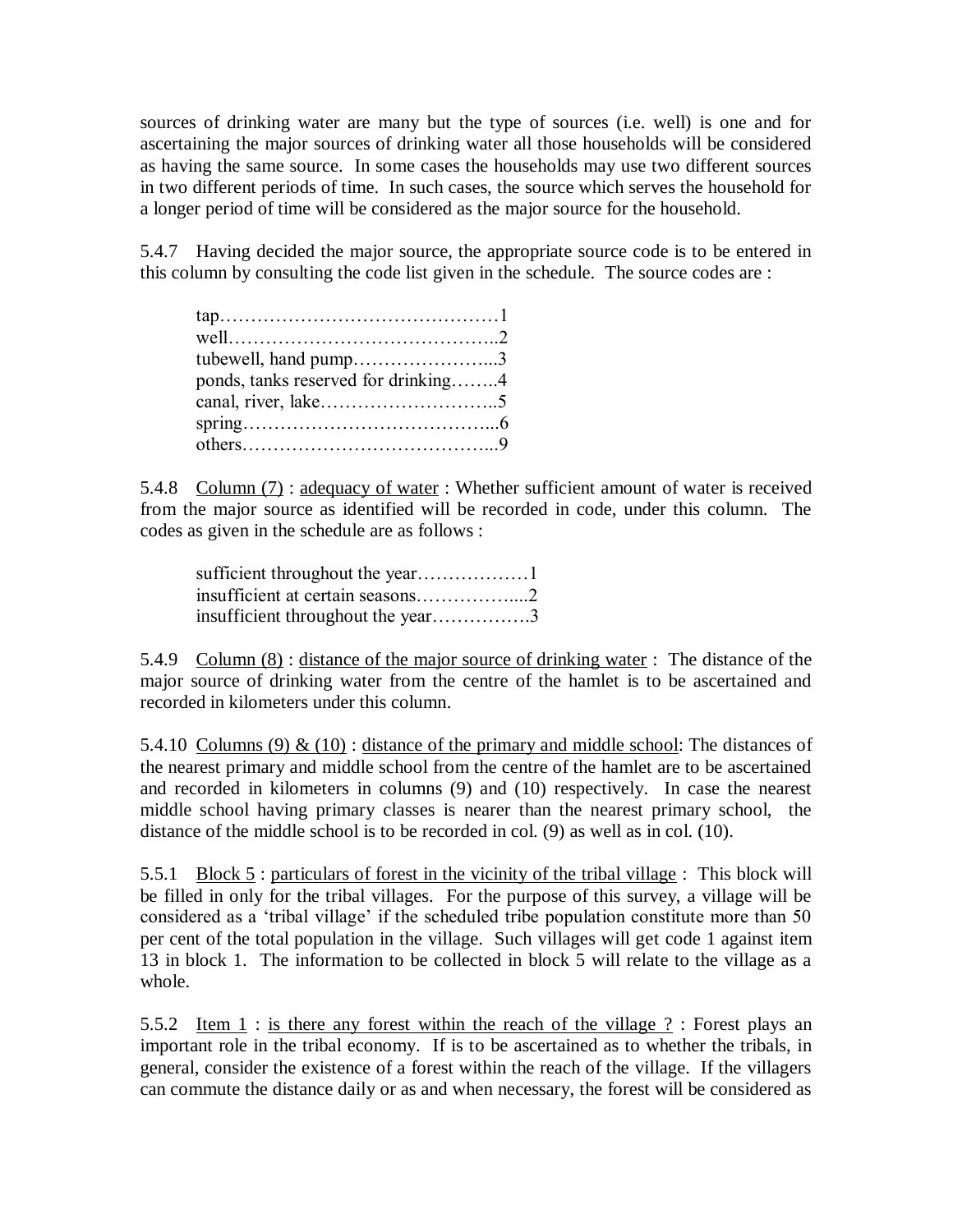within the reach of the village and code 1 will be entered against this item; otherwise the entry will be code 2.

5.5.3 Items 2 to 4 will be filled in if the entry against item 1 is 1; otherwise these items will be crossed.

5.5.4 Item 2 : the distance of the forest from the village : The distance of the forest from the village is to be recorded in kilometers. If there are more than one forest in the vicinity of village, the distance of the forest which is used by majority of the scheduled tribe population is to be recorded. In case the tribals do not use forest at all, the distance of the nearest forest is to be entered.

5.5.5 Item 3 : nature of the forest : Whether the forest is declared by the forest department as a community/village forest or as a reserve/protected forest is to be ascertained an recorded against the item in terms of codes :

| reserve/protected forest2 |  |
|---------------------------|--|
|                           |  |

5.5.6 Item 4 : whether the tribals have access to the forest: The tribals, generally, collect various materials from the forest either for domestic consumption or for sale. Collection from the forest may be free of cost or on payment of some royalty. Whatever may be the case, if the tribals are allowed to collect some materials from the forest, the forest will be considered as assessable to he tribals and code 1 will be entered against item 4. If not, the entry against this item will be code 2.

5.5.7 Item 5 : whether any fee is paid : if the entry against item 4 is 1, it is to be further ascertained as to whether the tribals have to pay any royalty for collection of materials from the forest. The code against item 5 will be 1, if the answer is in affirmative ; otherwise code will be 2.

5.5.8 Items 6 & 7 : whether tribals had access in the past and if yes, period since stopped : Traditionally, the tribals maintain a link with the adjoining forest. Thus, if tribals are found to have no access to the forest at the present i.e. if the entry against item 4 is 2, the question to be asked in item 6 is whether they had such access any time in the past. If the answer is "yes", code 1 will be recorded; otherwise code 2 will find place against this item. If the entry against item 6 is 1, the number of years elapsed since such access as stopped would be recorded against item 7.

5.6.1 Block 6 : particulars of materials available in the forests and usually collected by the tribals : This block will be filled in if the entry against item 1 of block 5 is 1 i.e. if there is a forest within the reach of the tribal village (village having code 1 against item 13 of block 1).This block is meant for collecting information on the availability of different materials in the forest and the level of participation by the tribals in collecting different materials. If two or more forests are within the reach of the village, the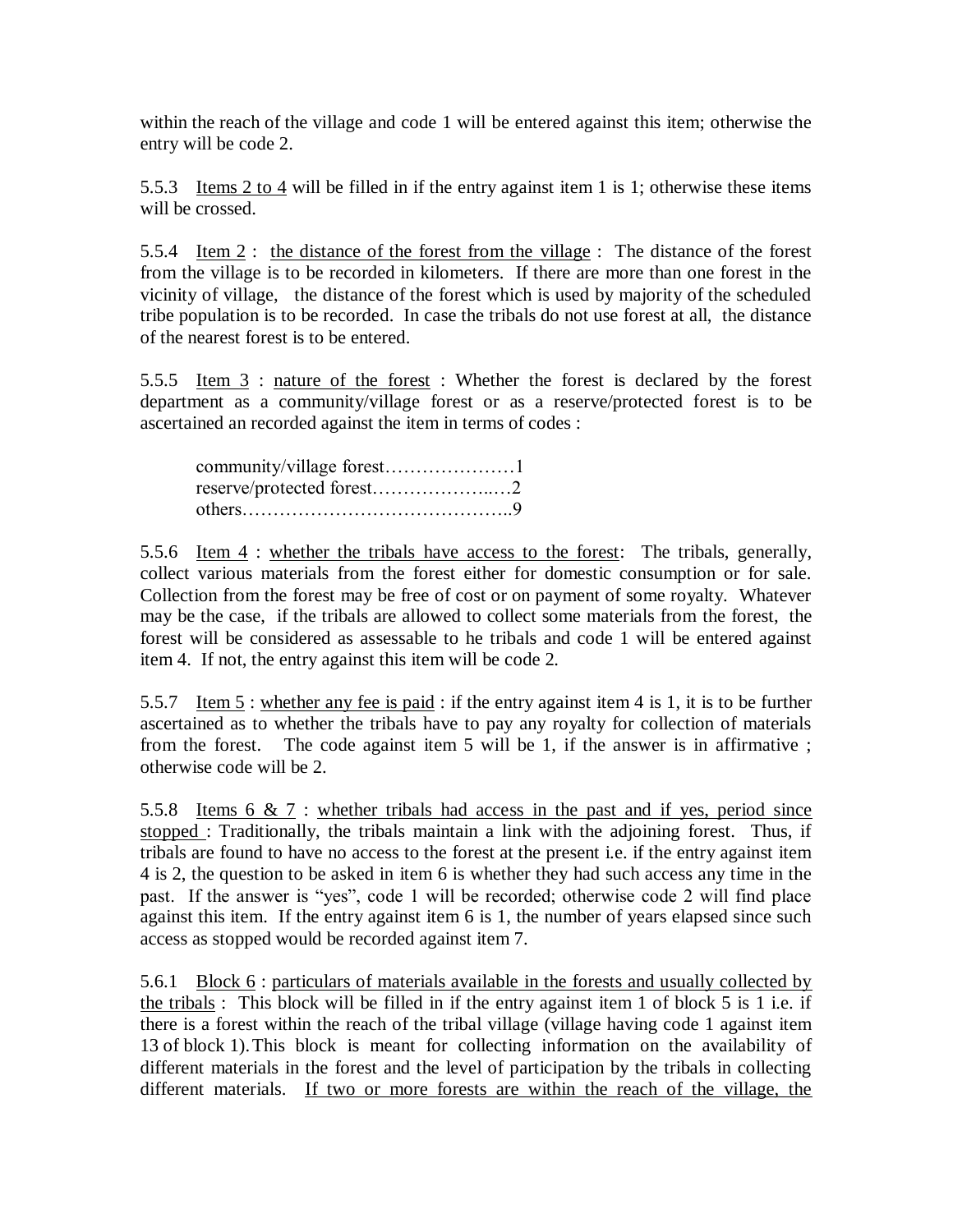availability of different materials in the forest and the level of participation of tribals in collecting the materials will be decided taking into account the produce of all the forests within the reach of the village.

5.6.2 Column (3) : materials available in the forest : Not all the forest products lists under col. (2) are generally available in a particular forest. The materials available in the forest (s) situation within the reach of the village are to be ascertained and recorded in terms of codes (yes-1; no-2) for each of the items noted in col. (2). It is to be noted that code 1 has already been printed in this column against firewood, leaves and animals and birds as these materials will be available in any forest.

5.6.3 Column  $(4)$ : material collected by the tribals : For each item listed in col. (2) and available in the forest (code-1 in col. 3) it is to be ascertained as to whether the tribals collect the produce from the forest (s). If majority of the tribe households residing in the village collect a particular its code will be 1 ; if minority of the tribal households do, code 2 will be entered and if none of the tribal households do, code will be 3. If a particular item is not available in the forest (s) within the reach of the village (code 2 in col. 3), the entry in col. (4) against that item will be 4 i.e. "not relevant".

5.7.1 Block 7 : particulars of community land located in the tribal village : The "community land", for the purpose of this survey, will mean land put to common use for the entire village community such as grazing land, playground, panchayatghar etc. In some of the North-Eastern states like Assam, Nagaland, Meghalaya, Mizoram and Tripura, land belongs to the community and is managed by a council of village elders or Burhas or by the tribal chief or the clan chief. Part of such community land is earmarked to individual households for cultivation from time to time. This category of land put to individuals use will not be considered for the purpose of this block. Only such community land which is put put to common use will be taken into consideration for this purpose. The idea is to access as to what extent common land has been diverted to uses other than the traditional use; whether such land is made available to an individual – tribal or non-tribal or to a party for industrial or commercial use or acquired by government for public purposes. This block also will be filled in for the tribal villages only.

5.7.2 Item  $1$ : is there any community land on the date of survey ?: It is to be ascertained from the knowledgeable persons of the village whether on the date of survey there is any community land as per the definition given in para 5.7.1. The answer is to be recorded in terms of codes ( $ves - 1$ ; no  $- 2$ ).

5.7.3 Item 2 : approximate area : If there is any community land in the village i.e. if the entry against item 1 is 1, the total area of the community land is to be recorded in 0.00 acres against item 2. If the actual area is not available, an estimate of the area will be derived and recorded under item 2. Item 2 will be crossed, if the entry against item 1 is 2.

5.7.4 Items 3 and 4 : was the area of the community land larger 5 years before ? was there any community land 5 years before ? : If there is any community land on the date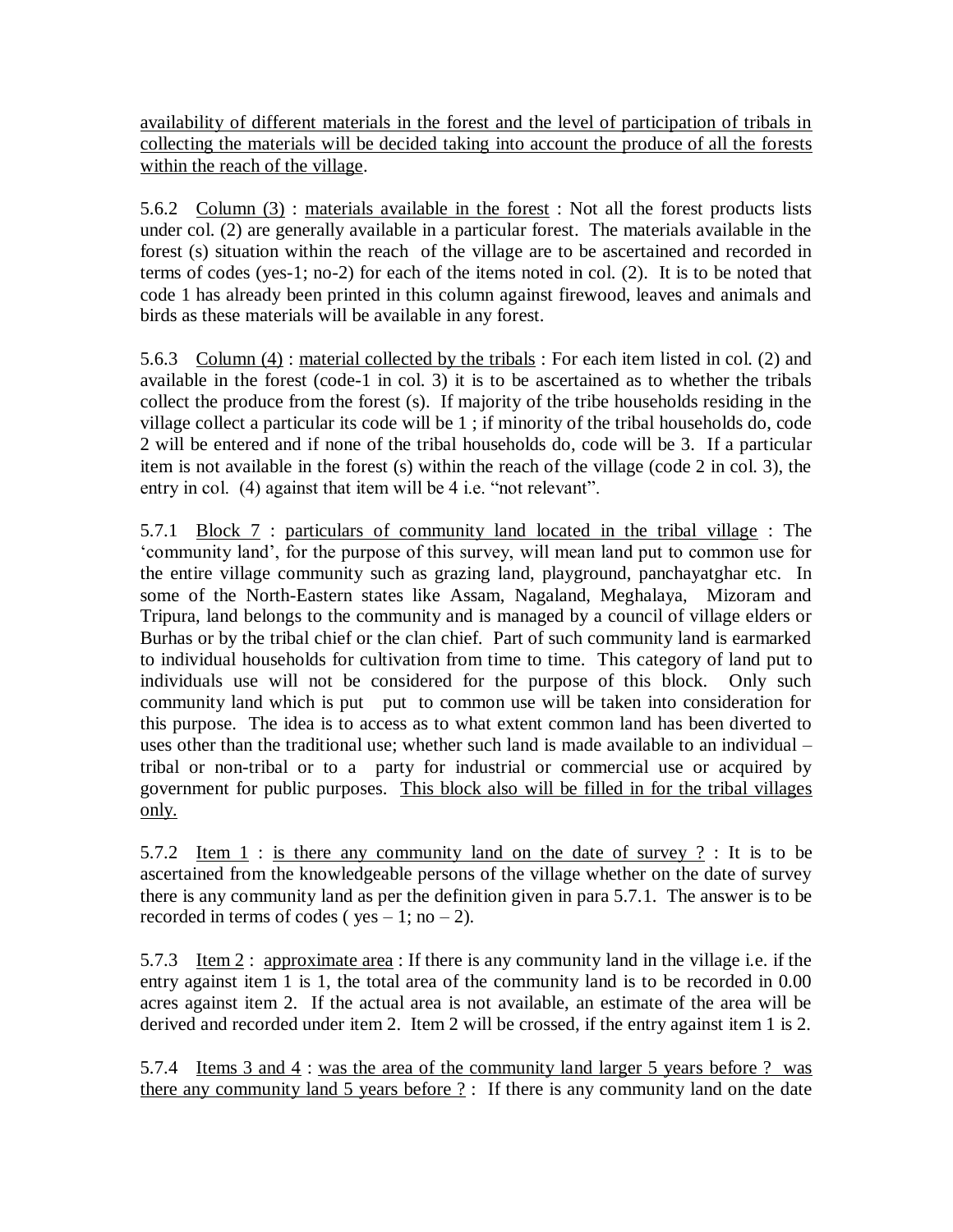of survey, it is to be ascertained from the villagers whether the area of the community land 5 years before was more than the corresponding area on the date of survey. If yes, the entry against item 3 will be 1; otherwise code 2 will be entered. On the other hand, if there is no community land on the date of survey (code 2 against item 1), it is to be asked as to whether such area was there in the village 5 years before and the answer is to be recorded against item 4 in terms of codes (yes -1; no – 2). Item 3 will be crossed if the entry against item 1 is 2. Similarly, item 4 will be crossed when the code against item 1 is 1.

5.7.5 Item 5 : how much larger/what was the approximate area? : This item will provide the information on the extent of community land that was alienated during the five year period preceding the date of survey. If the entry is 1 against item 3 or item 4, item 5 will be filled in by asking appropriate question; otherwise this item will be crossed. If the entry against item 3 is 1, how much larger was the area 5 years before compared to the area on the date of survey would be ascertained. On the other hand, if the code against item 4 is 1, the investigator will have to determine the area of the community land as existed 5 years before. The approximate area so ascertained will be recorded in 0.00 acres against item 5.

5.7.6 Items  $6 \& 7$ : Items 6 and 7 will be filled in only when the entry is 1 either against item 3 or item 4. The whole or part of community land which had changed hands during the five year period preceding the date of survey might obviously be in the possession of some individual or a private organization or government and public bodies. The investigator will determine who possesses the bulk of the community land diverted from community use during last 5 years and will enter against item 6 in terms of appropriate code given in the schedule at the foot of the block. Against item 7 will be recorded in codes the major use of the bulk of the community land diverted from community use during last 5 years.

5.8.1 Block 8 : participation in the attitude towards shifting and settled cultivation and particulars of seasonal migration in the tribal village : This block will be filled in only I the tribal villages i.e. villages having code 1 against item 13 of block 1.

5.8.2 Shifting and settled cultivation : "Shifting cultivation" is defined as "an agricultural system in which impermanent clearings are cropped for shorter periods in years than they are fallowed". Shifting cultivation involves clearing of the forest, during the felled timber, firing, sowing of different seeds over a long item. Normally bigger seeds like beans, vegetables, maize etc. are sown in little holes dug in the ground but smaller seeds like paddy or millet are broadcast. No plough is used and no animal is employed. Any other type of cultivation is considered as "settled cultivation". Settled cultivation will include sericulture, horticulture and plantation also.

5.8.3 Item 1 : whether villagers participate in settled cultivation : In come of the villages in the tribal areas particularly in North-Eastern region, villagers are engaged in shifting cultivation and do not generally undertake any settled cultivation. It is to be asked as to whether villagers did any settled cultivation as self-employed during the last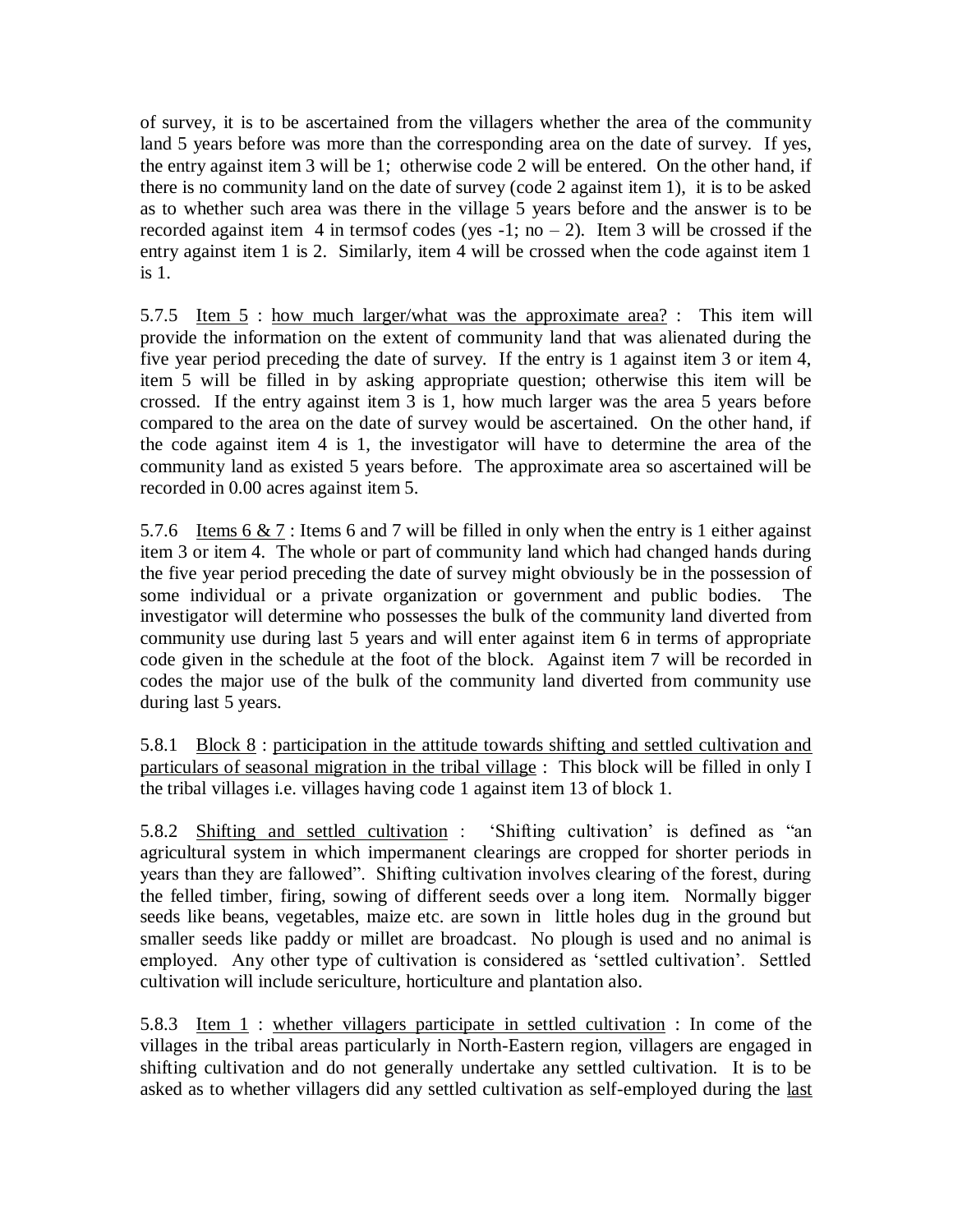agricultural year. In case the last agricultural year is affected by drought or any other abnormality, the question should relate to the most recent normal agricultural year, as the basic interest to know the level of participation of the villagers in settled cultivation. If majority of the households are found to have carried out some settled cultivation, entry against this item would be 1. If some households but the majority under took settled cultivation, the code would be 2 while code 3 would be entered when none of the households did any settled cultivation.

5.8.4 Item 2 ; type of land: If some households did some settled cultivation i.e. if the entry against item 1 is 1 or 2, item 2 will be filled in; otherwise this item will be crossed. Type of land where such cultivation was carried out will be recorded against this item in terms of codes. The codes; flat land  $-1$ ; moderate slope  $-2$ ; terrace  $-3$ ; steep slope  $-4$ . The type of land may be different for different households. In that case the type of land in which majority of the households did settled cultivation will be recorded.

5.8.5 Items  $3 \& 4$ : whether villagers participate in shifting cultivation and type of land : Information to be collected against items 3 and 4 is similar to that of items 1 and 2 except that items 1 and 2 relate to settled cultivation whereas items 3 and 4 are in respect of shifting cultivation.

5.8.6 Items 5 to 10: Information on attitudes of the villagers towards settled cultivation will be collected against items 5 to 10. These items will be crossed when majority of the households participate in settled cultivation. In settled cultivation. In other words, items 5 to 10 will be filled in, when the entry against item 1 is either 2 or 3. The questions are self-explanatory.

5.8.7 Items 11 & 12 : seasonal migration : It is to be ascertained from knowledgeable persons whether a group of households or persons leave the village temporarily in search of work or for other reasons and come back again at the end of the assignment. If this word of movement happens to be more or less a regular feature (not necessarily same person moving every year), the entry against item 11 will be 1; otherwise code 2 may be entered. Similarly, if a group of persons move to be village and stay temporarily with some assignment and leave the village and stay temporarily with some assignment and leave the village again, entry will be 1 against item 12; otherwise code 2 will be recorded against item 12. However, nomads visiting the village will not be considered as migrants.

5.9.1 Block 9: particulars of shifting cultivation: information in this block will be collected only from those tribal villages where at least some villagers participate in shifting cultivation. In other words, this block will be filled in when the entry in block 8 against item 3 is either 1 or 2. This block consists of 11 items to elicit information on length of cycle, agency allocating land for cultivation, criteria of allocating land, rights on land etc. Most of the items are self-explanatory and the relevant codes are given in the schedule. However some of the items requiring some explanation are discussed below.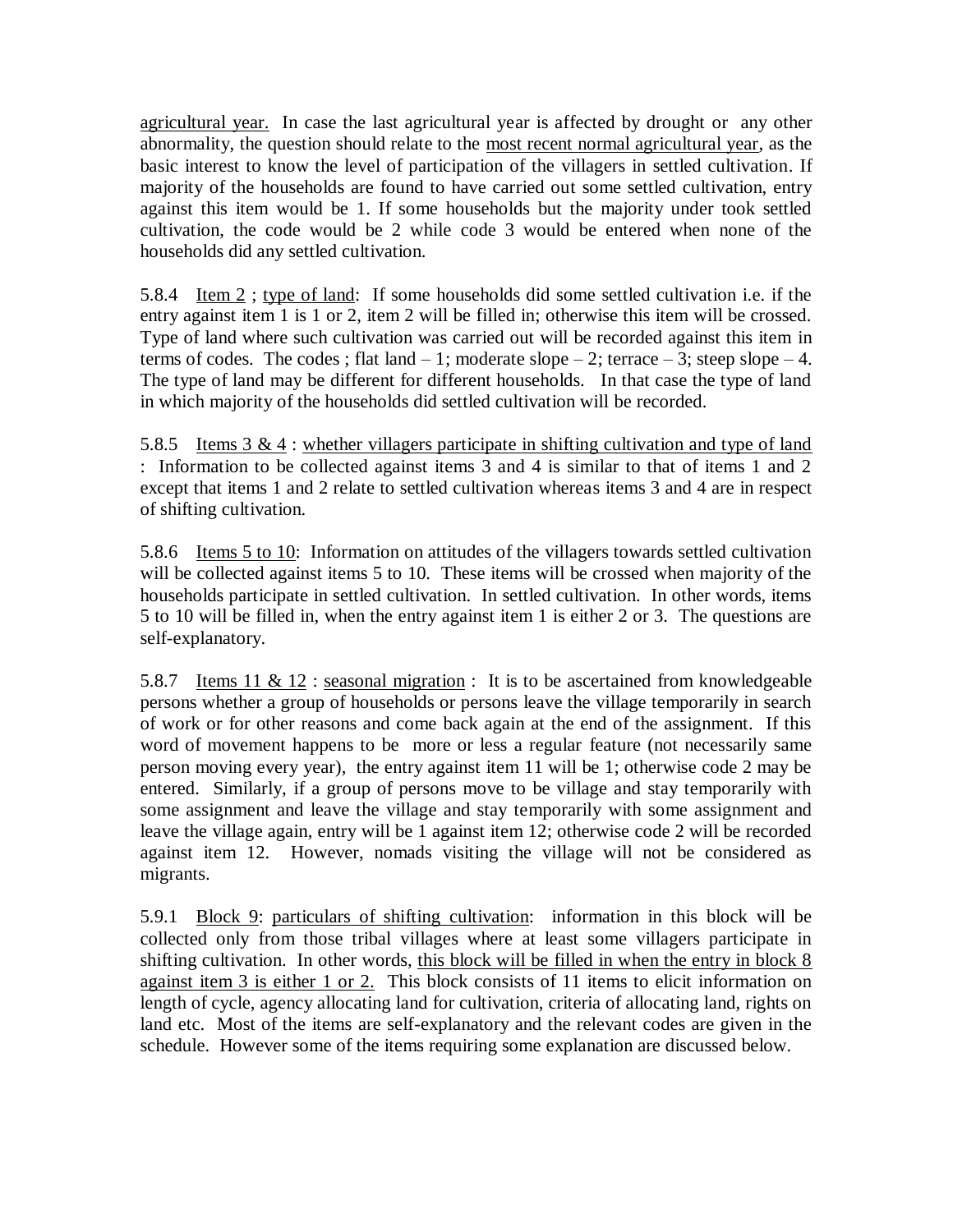5.9.2 Items  $1 \& 2$ : usual period of continuous cultivation and how long a land under shifting cultivation is left fallow: Usually shifting cultivation is done on a plot for a few years consecutively and then the plot is left uncultivated for a number of years before the plot is taken up for cultivation again. The length of a cycle in shifting cultivation is decided taking into account the number of years usually a plot is cultivated consecutively together with the number of years a plot is kept uncultivated before it is taken up for cultivation again. Of the consecutively will be recorded against item 1 and number of years the plot is kept fallowed before taking up for cultivation again uniform in all the plots, the periods which are common in the locality will be recorded against items 1 and 2.

5.9.3 Item  $\overline{3}$  : agency allocating land for shifting cultivation : Generally, at the beginning of a cycle village council or cultivation to different households. After ascertaining the agency which allocates land to the villagers, appropriate code will be recorded against this item.

5.9.4 Item 5 : right on land for shifting cultivation: In some tribal areas particularly in North-Eastern states, the households do not have permanent heritable possession with or with the right to transfer title on the land they cultivate. In fact, in some cases the households may not get the same plot at the beginning of a new cycle which they cultivated in the previous cycle. In some other cases, the households come back to the same plot(s) at the end of a cycle which was cultivated by them on the earlier occasion. Also there are cases where the plot remained under the possession of the cultivator even during the period the plot was kept fallowed. Thus the situations may differ from place to place. The actual position which is common in the village is to be ascertained and recorded in terms of codes against item 5.

5.10.1 Block 10 : particulars of infrastructural development benefiting the village: Information in this block is to be collected from all the sample villages of stratum type -1. Government's assistance for developmental activities may be beneficial to the village as a whole. Construction of link road, school building, source of drinking water etc. are such activities which are essential for better living. Information on the infrastructural facilities existing on the date of survey will be available from the particulars collected in block 3. The purpose of this block is to collect information on the additions made during the last 5 years in respect of each of the facilities listed in column (2) of this block. If a facility has been provided within the boundary of the village during last 5 years, the entry in col. (3) against that item will be 1; otherwise code 2 will be entered. Most of the facilities mentioned under col. (2) are self-explanatory. However, the descriptions of some of the facilities are given below:-

(i) item 8: TRYSEM Centre. The main thrust of the scheme is on equipping rural youth with necessary skills and technology to enable them to seek employment. Training under TRYSEM (Training of Rural Youth for self – employment) is provided in selected trades or areas of activities which can lead of self-employment in agricultural and allied sectors, small industries and service sector. The training is imparted by the existing training institutions, suitable voluntary organizations, etc. It is the responsibility of the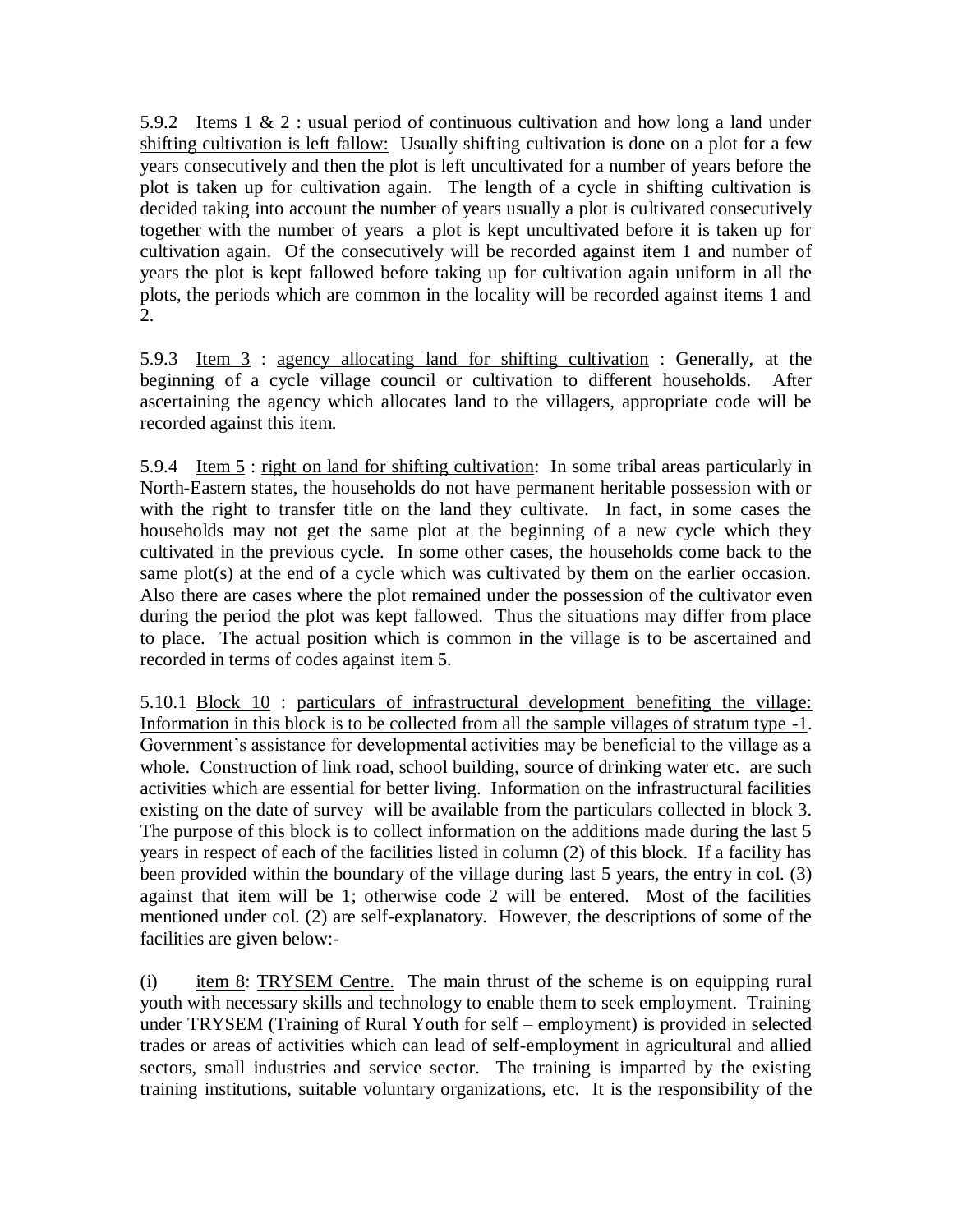state Government to identify the existing training institutions. The Government of India have, under the present scheme, sanctioned a stipend per trainee per month for the period of training.

(ii) item 9  $& 10$ : anganbadies and balwadies: Children 3-5 years have the benefit of non-formal education through the institution of anganbadi set up in villages. In some cases balwadies or anganbadies run by voluntary organizations or by government, are already functioning. Those will be utilized for implementing various schemes. The anganbadi workers are responsible for

- a) non-formal pre-school education
- b) organizing supplementary nutrition feeding, for children
- (6 months to  $5 + \text{years}$ ) and expectant and nursing mothers.
- c) giving health and nutrition education to mothers, etc.

5.11.1 Block 11: availability of the co-operative service to the villagers : This block is meant for all the sample villages of stratum type 1. In this block information about the cooperative society will be considered to be serving the village if it is within the reach of villagers and membership is open to the villagers. Thus if there is a co-operative Society within the reach of the village but the membership is not open to the villagers then the co-operative society.

5.11.2 Column (1) to (3) serial number, names and type : A running serial number starting from 1 for each of the cooperative societies, names of which will be recorded in col. (2) is to be put in col. (1). The type of the co-operative society will be noted in col. (3). in code numbers. The codes are LAMPS (Large size multipurpose society) -1; forest labour co-operative-2; milk producers co-operative  $-3$ ; small scale manufacture  $-4$ ; credit society -5; animal husbandry and other co-operative societies 9.

5.11.3 Column (4): distance: The distance in kilometers of the village from the working place of society will be noted in this column. If the society is located within the village, the distance to be recorded is zero.

5.12.1 Block 12: particulars of the schools in the village : Information in this block is to be collected from all the sample villages of stratum type 1.

5.12.2 Columns (1)  $\&$  (2) : serial number and name of the school : Name of each of the schools situated in the sample village will be recorded in col. (2) A running serial number starting from 1 will be given in col. (1) for the schools listed in col. (2).

5.12.3 Column (3) : level of education : Whether the school provides education of primary level, middle level, or high/higher secondary level is to be ascertained and one of the codes 1 to 6 will be noted in this column. As has been stated in para 5.3.5, up to the level of class IV is generally considered as primary. However, in some states class V is also included under primary. The code ofr this column will be decided on the basis of the local practice. In case of a middle school provides the primary level education also. If